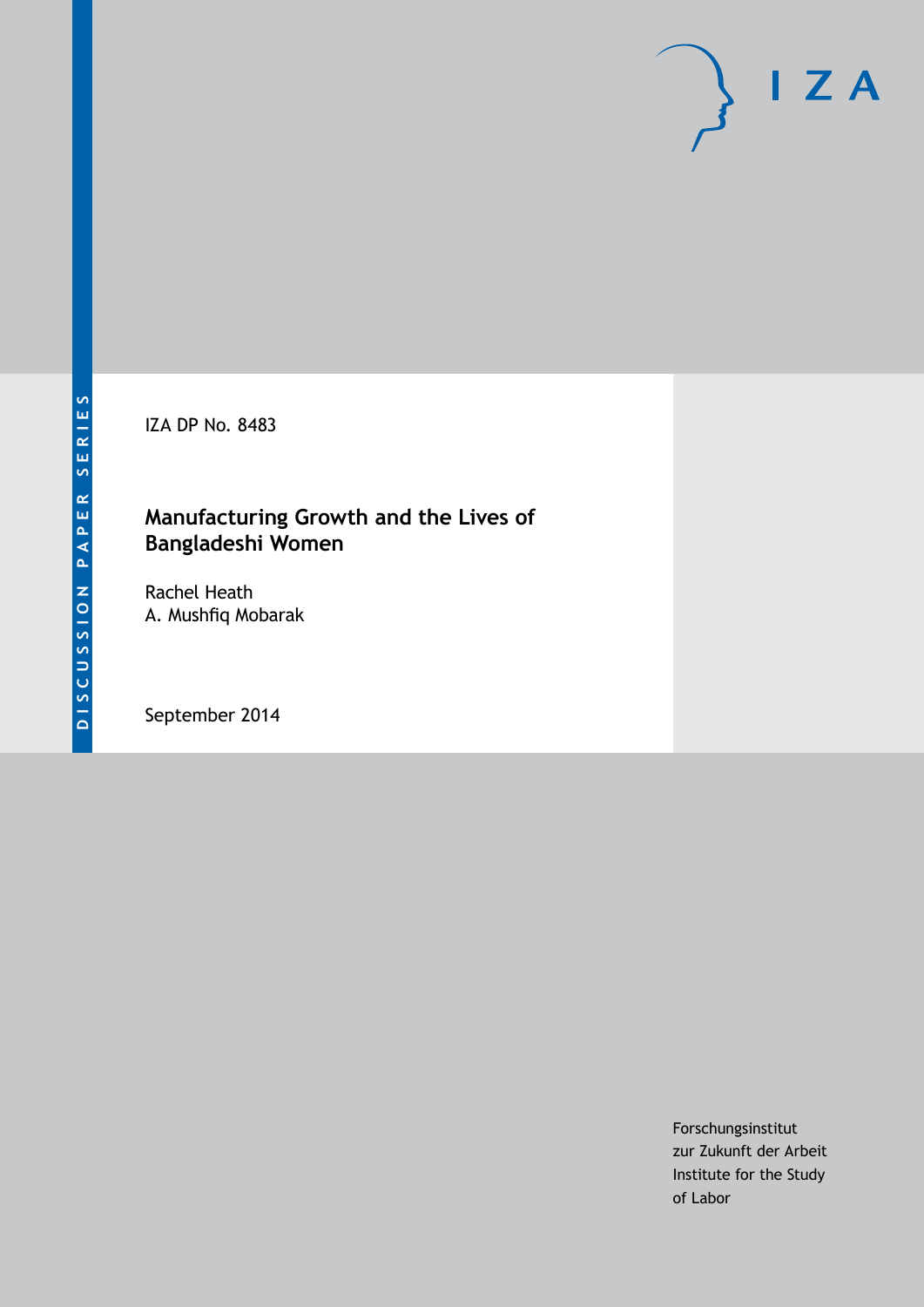# **Manufacturing Growth and the Lives of Bangladeshi Women**

### **Rachel Heath**

*University of Washington*

### **A. Mushfiq Mobarak**

*Yale University and IZA*

### Discussion Paper No. 8483 September 2014

IZA

P.O. Box 7240 53072 Bonn Germany

Phone: +49-228-3894-0 Fax: +49-228-3894-180 E-mail: [iza@iza.org](mailto:iza@iza.org)

Any opinions expressed here are those of the author(s) and not those of IZA. Research published in this series may include views on policy, but the institute itself takes no institutional policy positions. The IZA research network is committed to the IZA Guiding Principles of Research Integrity.

The Institute for the Study of Labor (IZA) in Bonn is a local and virtual international research center and a place of communication between science, politics and business. IZA is an independent nonprofit organization supported by Deutsche Post Foundation. The center is associated with the University of Bonn and offers a stimulating research environment through its international network, workshops and conferences, data service, project support, research visits and doctoral program. IZA engages in (i) original and internationally competitive research in all fields of labor economics, (ii) development of policy concepts, and (iii) dissemination of research results and concepts to the interested public.

<span id="page-1-0"></span>IZA Discussion Papers often represent preliminary work and are circulated to encourage discussion. Citation of such a paper should account for its provisional character. A revised version may be available directly from the author.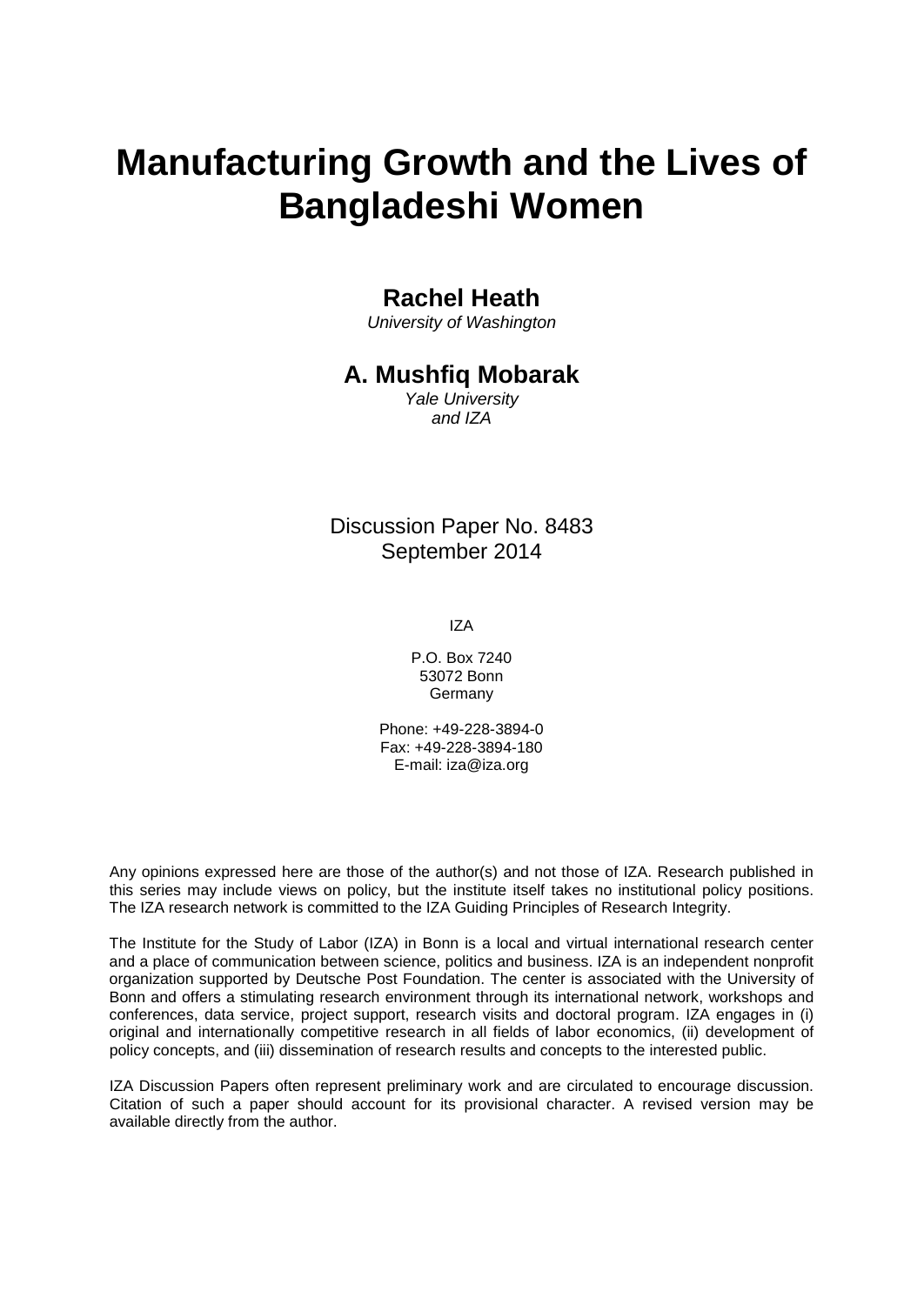IZA Discussion Paper No. 8483 September 2014

# **ABSTRACT**

## **Manufacturing Growth and the Lives of Bangladeshi Women[\\*](#page-1-0)**

We study the effects of explosive growth in the Bangladeshi ready-made garments industry on the lives on Bangladeshi women. We compare the marriage, childbearing, school enrollment and employment decisions of women who gain greater access to garment sector jobs to women living further away from factories, to years before the factories arrive close to some villages, and to the marriage and enrollment decisions of their male siblings. Girls exposed to the garment sector delay marriage and childbirth. This stems from (a) young girls becoming more likely to be enrolled in school after garment jobs (which reward literacy and numeracy) arrive, and (b) older girls becoming more likely to be employed outside the home in garment-proximate villages. The demand for education generated through manufacturing growth appears to have a much larger effect on female educational attainment compared to a large-scale government conditional cash transfer program to encourage female schooling.

JEL Classification: O12, F16, I25, J23

Keywords: ready-made garment exports, Bangladesh, marriage, fertility, schooling

Corresponding author:

A. Mushfiq Mobarak Yale School of Management 135 Prospect Street P.O. Box 208200 New Haven, CT 06520-8200 USA E-mail: [ahmed.mobarak@yale.edu](mailto:ahmed.mobarak@yale.edu)

We are grateful for funding from the National Science Foundation Grant SES-0527751. We thank Treb Allen, David Atkin, Priyanka Anand, Mark Klee, Richard Mansfield, Emily Oster, Owen Ozier, Peter Schott, Gil Shapira, Manisha Shah and seminar participants from the University of Connecticut, University of Washington (Jackson School), Yale University, International Growth Centre, and the Northeast Universities Development Consortium Conference for comments. The findings, interpretations and conclusions expressed in this paper are entirely those of the authors, and do not necessarily represent the views of the World Bank, its Executive Directors, or the governments of the countries they represent.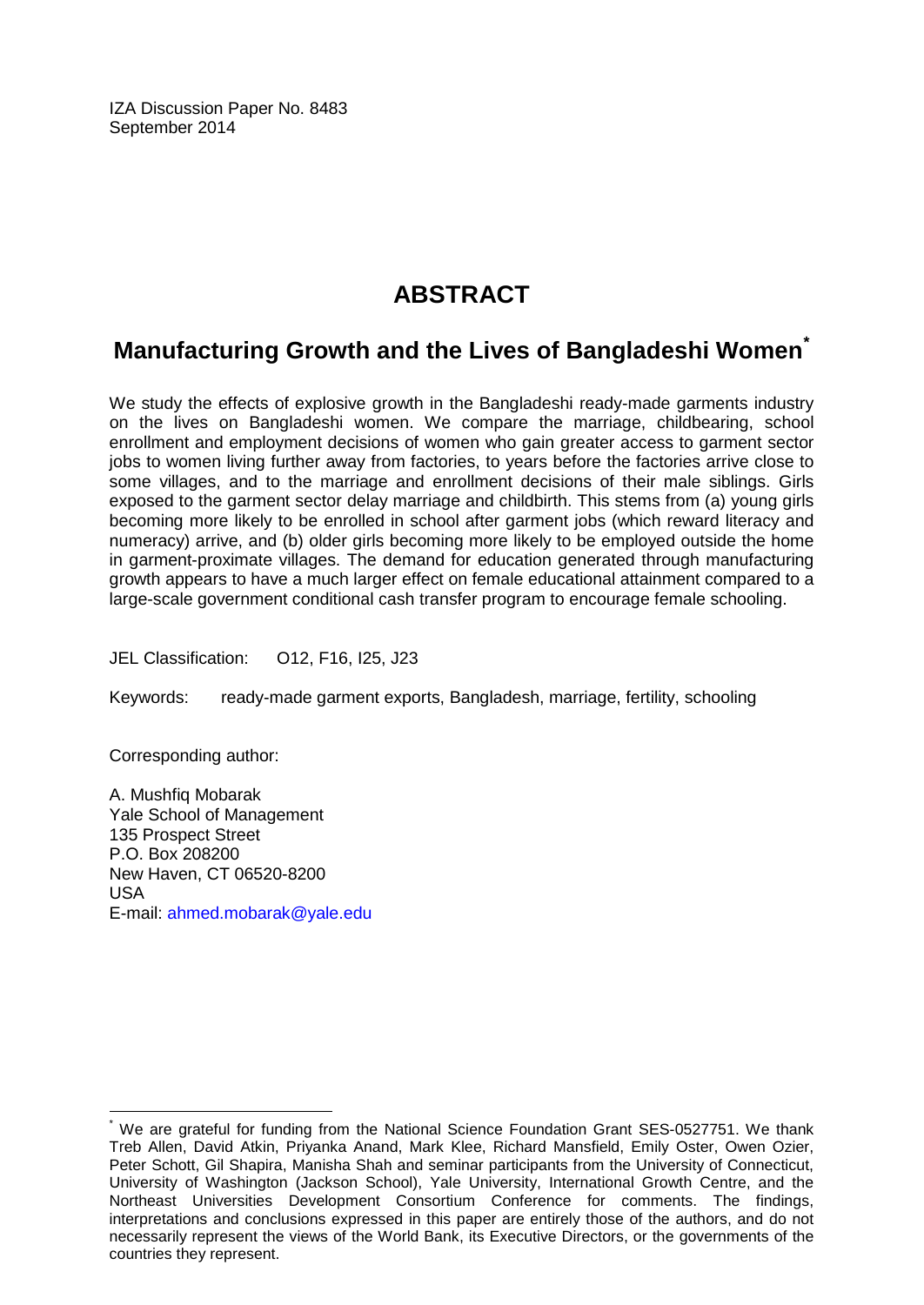#### **1. Introduction**

This paper documents the effects of the remarkable and rapid growth of the ready-made garment sector in Bangladesh on the lives of Bangladeshi women. The sector was virtually nonexistent in 1980 (Mostafa and Klepper 2009), but has grown an average of 17% per year since inception, and now accounts for over 75% of Bangladesh's export earnings (Bangladesh Export Processing Bureau 2009). The industry currently employs almost 4 million workers in Bangladesh (BGMEA 2013), and was the first to provide employment opportunities to women in large-scale in a country where women traditionally have not worked outside the home. In addition to raising the opportunity cost of being married and having children, attractive manufacturing jobs require basic literacy and numeracy (Amin et al. 1998; Zohir 2001; Paul-Majumder and Begum 2006), and the arrival of garment factories therefore has potentially affected enrollment, employment, marriage and childbearing decisions for Bangladeshi women.

The remarkable growth in this export-oriented sector in Bangladesh is emblematic of the large expansion in low-skill manufacturing jobs around the developing world over the last fifty years (Mammen and Paxson 2000). Manufacturing expansion has often been associated with increases in female labor force participation (Atkin 2009). There is very little rigorous analysis of the welfare effects of access to factory jobs for women, and the 'evidence' is dominated by anecdotes from antisweatshop activists about the negative effects of hazardous working conditions. The evidence gap is especially pertinent for policymaking in Bangladesh, where well-publicized garment factory collapses and fires and their attendant death tolls recently captured the world's attention (New York Times 2013). Both individual large buyers as well as the U.S. government subsequently made moves to restrict or boycott garment exports from Bangladesh (PRI/BBC 2013). It has therefore become imperative to rigorously evaluate the full range of welfare effects of garment factory jobs in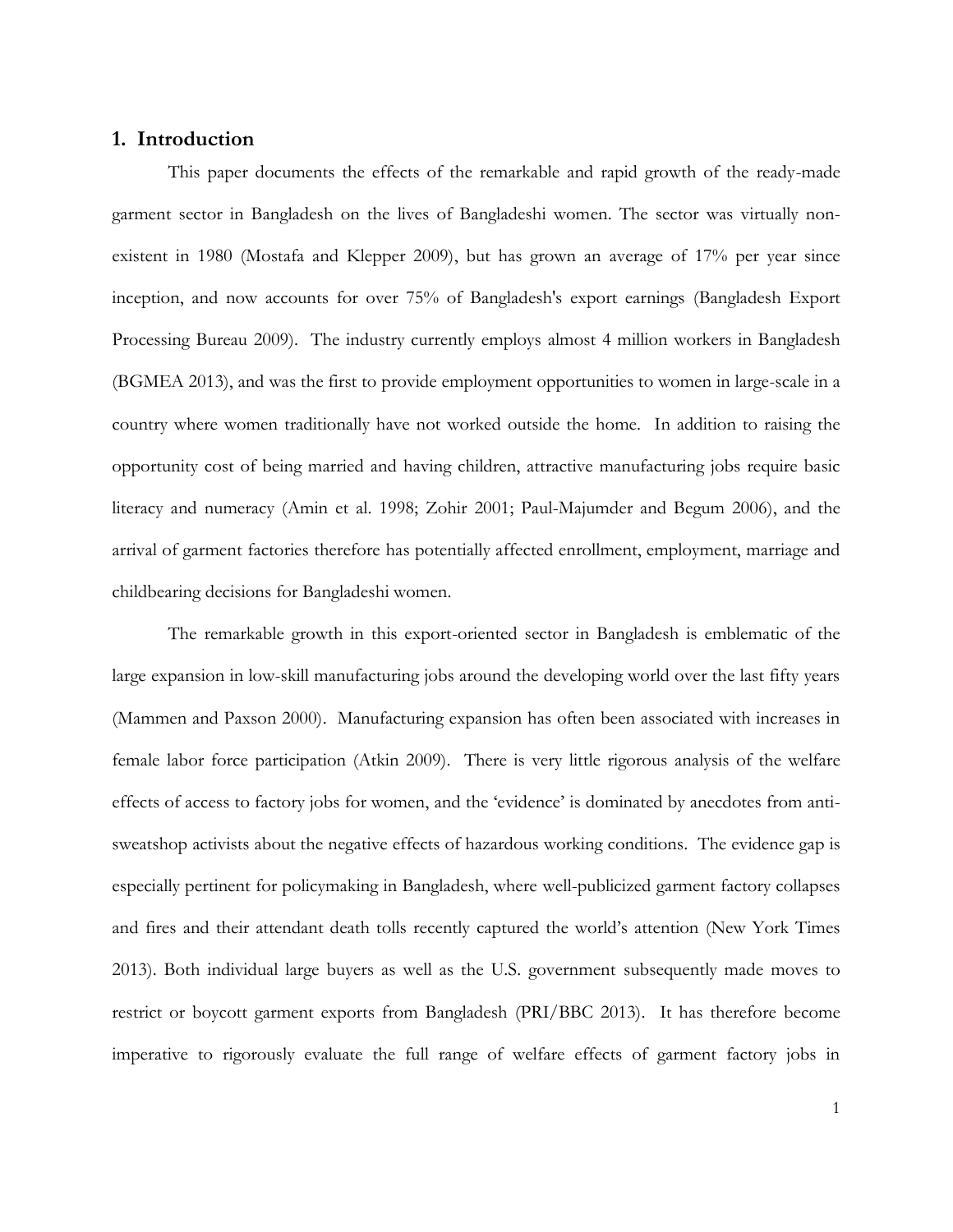Bangladesh. Export restrictions and boycotts have the potential to hurt the same workers that they are designed to protect.

Our study fits within the literature on the effects of an export-oriented manufacturing sector on development outcomes (Verhoogen 2008; Atkin 2012; Brambilla et al. 2012). The literature on the causes and consequences of early marriage and childbearing (Jensen and Thornton 2003; Mobarak et al. 2013) is also closely related. Since garment sector jobs reward cognitive skills and thus increase the returns to education, our results also contribute to the role of demand for schooling in determining educational investments. The literature on education in developing countries is heavily tilted in favor of supply-side approaches such as building schools, providing schooling inputs, improving school quality or supplying conditional cash transfers for school attendance.<sup>1</sup> Understanding the role of demand is important for policy, since it could imply that promoting export-led manufacturing and increasing returns to skill is the more effective path to human capital accumulation (Federman and Levine 2005; Helper et al. 2006; Le Brun et al. 2011).

Our results suggest that the rise of the garment industry can help explain the declining fertility, increasing age at marriage, and rapid increase in girls' educational attainment during this period, both in absolute terms and relative to boys (see Figure 1).<sup>2</sup> Approximately 80 percent of garment factory workers in Bangladesh are female (Khatun et al. 2007) and extrapolation from our data and national surveys suggest that around fifteen percent of women nationwide between the

 $\overline{\phantom{a}}$ 

<sup>1</sup> See, for instance, Burde & Linden (2013) on building schools, Duflo et al. (2011) on decreasing class size and tracking, Duflo et al. (2012) on rewarding teachers for attendance, Glewwe et al. (2009) on providing textbooks, Banerjee et al. (2007) on remedial education programs, Muralidharan & Sundararaman (2011) on teacher incentive pay, or Glewwe et al. (2004) on flipcharts. Kremer & Holla (2009) reviews several evaluations of education sector projects in developing countries.

<sup>&</sup>lt;sup>2</sup> We stop the enrollment graph in 2000, since the last year that a nationally representative survey allowed us to construct yearly enrollment was 2005, and the last couple years are noisy. However, the World Development indicators [\(http://data.worldbank.org/data-catalog/world-development-indicators\)](http://data.worldbank.org/data-catalog/world-development-indicators) collected by the World Bank in most (but not all) years from 2005 to present confirm that girls' enrollment has remained slightly higher than boys' enrollment.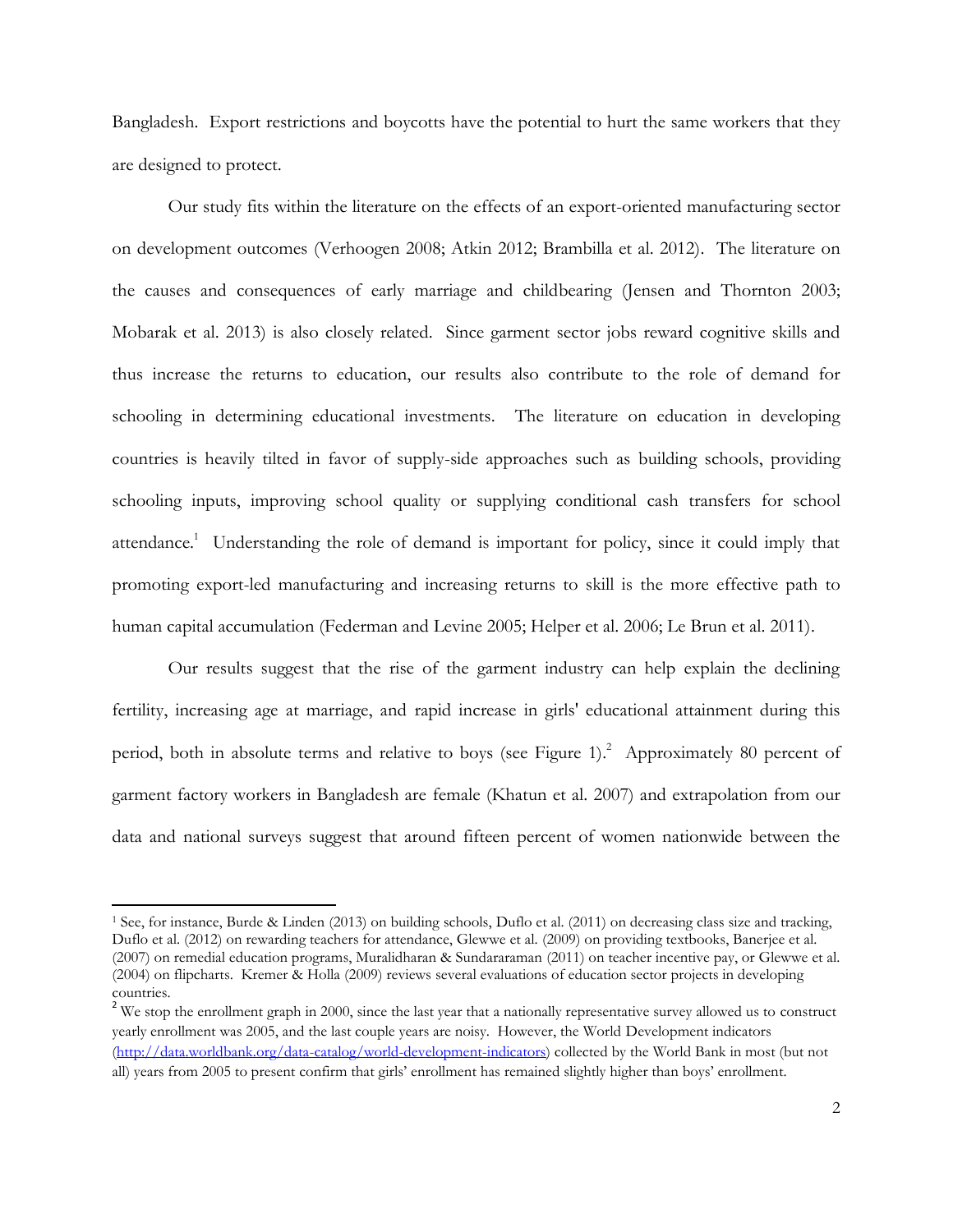ages of 16 and 30 work in the garment industry.<sup>3</sup> The education results are particularly policyrelevant, as Bangladesh has surpassed the third Millennium Development Goal of gender equity in enrollments, a goal with which many other countries in Western Asia and sub-Saharan Africa continue to struggle. Our research design permits a study of investments in girls relative to boys, which is of considerable policy (Levine et al. 2009; Chaaban and Cunningham 2011; Gibbs 2011; Girl Up 2011; World Bank 2011a; World Bank 2011b) and also academic interest, given the comparative advantage girls possess in skilled tasks (Pitt et al. 2012). Our results provide one hitherto unexplored explanation for the accelerated gender equity in education in Bangladesh, thus generating important policy implications for other developing countries interested in emulating Bangladesh's success.

In theory, access to factory jobs can alter women's school, work, marriage and childbearing decisions through a few different mechanisms. As documented for maquiladora jobs in Mexico, older children may be induced to drop out of school to access the factory jobs (Atkin 2012). Conversely, younger children (who are still too young for the factory jobs and do not face the temptation to drop out and begin earning immediately) may respond by investing in education if the availability of relatively well-paid manufacturing jobs increase the returns to education. Educational attainment might also increase through a wealth effect, if parents can now better afford to send their children to school. Both the increased enrollment channel and the direct factory employment effects would result in girls delaying marriage and childbirth.

 $\overline{a}$ 

<sup>&</sup>lt;sup>3</sup> Specifically, there are 4 million garment workers nationwide, an estimated 80 percent of whom are female (Khatun et al 2007; BGMEA 2013). We assume that 90 percent of these female workers are between the ages of 16 and 30, which is consistent with the age distribution in our sampled female workers, yielding an estimate of 2.88 million female garment workers nationwide between the ages of 16 and 30. According to the nationally representative 2005 Household Income and Expenditure survey, 25 percent of females nationwide are between ages 16 and 30. So based on the UN's estimate of 155 million total population in 2012, there are 18.5 million women between the ages of 16 and 30, and 2.88/18.5  $\approx$  15 percent of them work in the garment industry.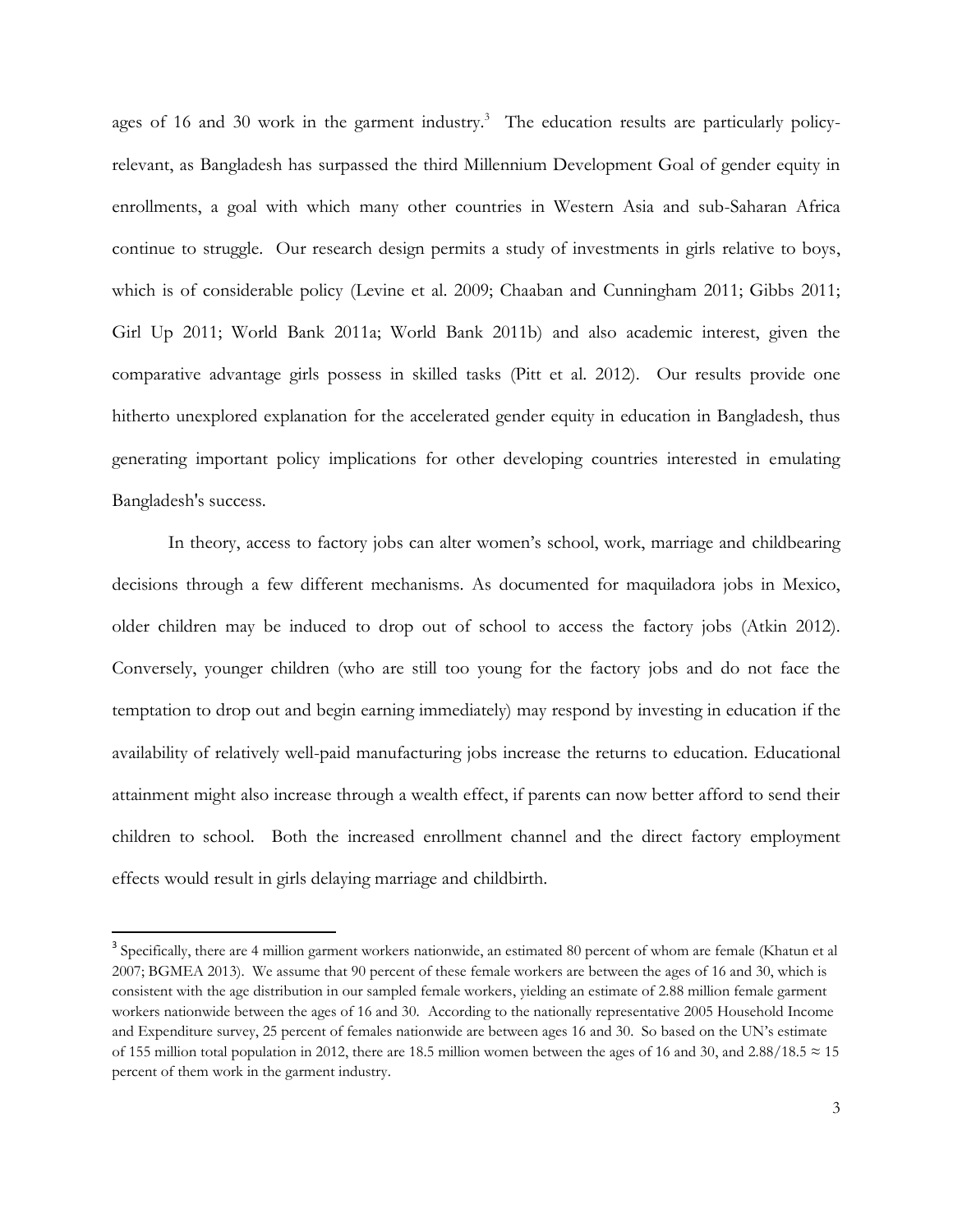We begin by examining the effects of access to factory jobs on girls' marriage and childbearing decisions, given the clearest predictions on these outcomes, and their immediate and close link to women's welfare. We identify the effects of the garment sector on marriage and childbirth using retrospective data on these outcomes from 1395 households in 60 Bangladeshi villages that vary with respect to whether the villages are within commuting distance of garment factories, and the date on which the first factories were opened close to each village. We estimate discrete time hazard models for the age at marriage and age at first birth for girls with greater lifetime exposure to factory jobs, controlling for both persistent differences between garment-proximate and control villages, and differential time trends in garment-proximate villages. We document that the hazard of marriage and childbirth at early ages (12-18) drops sharply for girls when they gained exposure to the readymade garment sector. This is important because other research has documented large negative welfare implications of early marriage and early childbirth (Geronimus and Korenman 1992; Ribar 1994; Jensen and Thornton 2003; Hotz et al. 2005; Fletcher and Wolfe 2009; Ashcraft et al. 2013).

Next we explore the mechanisms by which these delays in marriage and childbirth occur. Did girls increase their educational attainment in order to obtain well-paying garment jobs which require numeracy and literacy, which then led to a postponement of marriage due to greater educational attainment? We assess the effect of cumulative years of exposure to garment factory jobs on the total years of educational attainment (for those with completed schooling histories), adding an additional comparison to the girls' male siblings, given that garment production is has been a much larger innovation in the labor market for girls than for boys (Amin et al. 1998; Kabeer and Mahmud 2004). We find that girls gain an extra 1.5 years of education relative to their brothers in the median garment-proximate village. This represents a 50% increase in girls' educational attainment over control villages that do not have a garment factory nearby. We observe the increase in female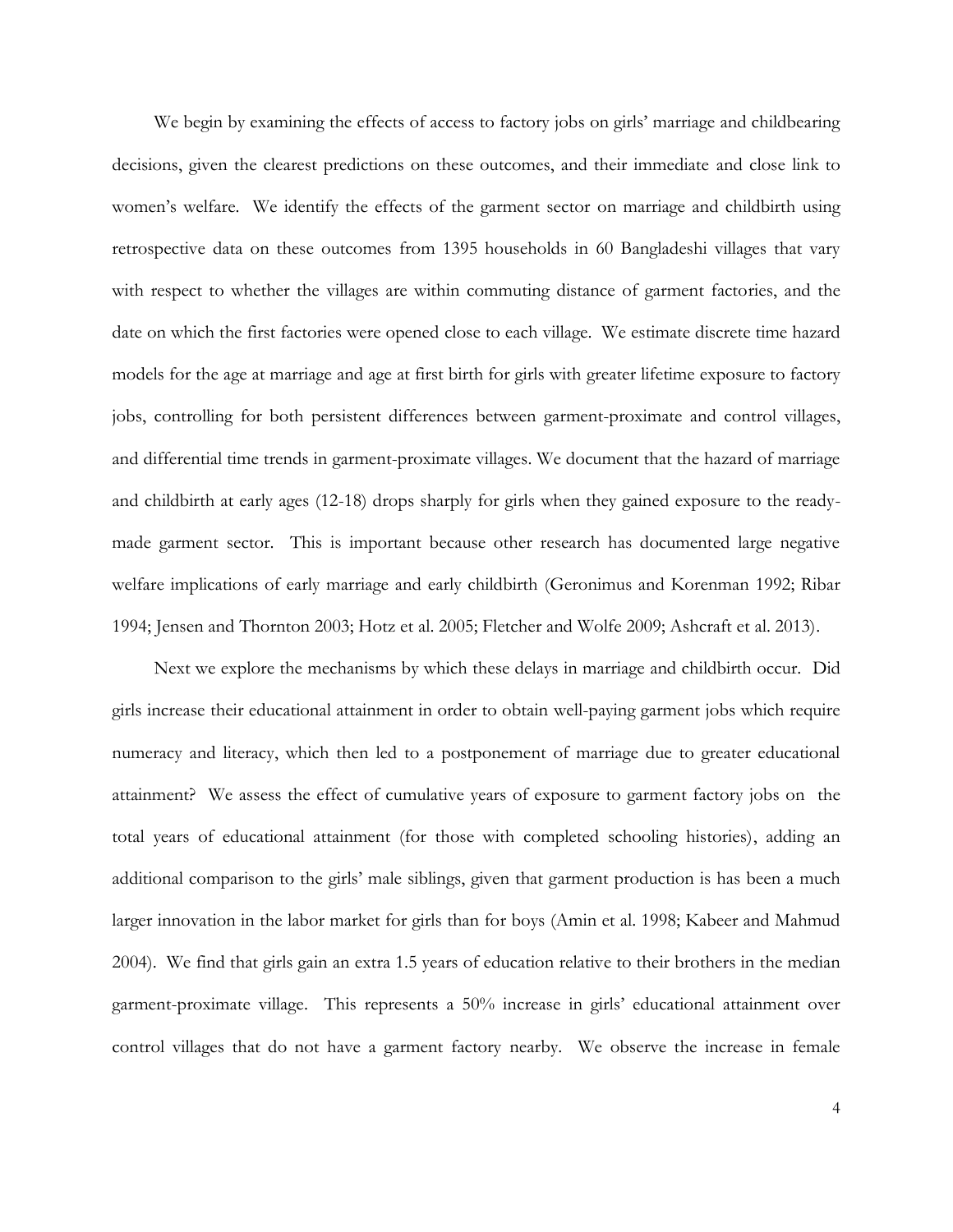education (relative to their male siblings) even in families where the mother or older sister never worked in a factory, which suggests that increased demand for skills in factories that offer job opportunities for women is a likely channel through which the enrollment gains are realized, in addition to any family wealth effect or changes in intra-household time allocation from other household members working in garment factories.

We next use retrospective data on the entire history of annual school enrollment decisions for each girl to test whether the effects of the garment industry on schooling are strongest for younger girls. We find that young girls (aged 5-9) are more likely to stay enrolled in school when factories open close to their village compared to girls in comparison villages in the same sub-district that are not located within commuting distance of factories, relative to earlier years (before the factory opens), and relative to male siblings of the same age.

These education results contribute to the recent literature on education demand in developing countries which studies the effects of changing the *perceptions of* the returns to education through informational interventions.<sup>4</sup> Other studies have examined schooling decisions after the returns to specific types of skills improved in India, such as farmer comprehension of new agricultural technologies (Foster and Rosenzweig 1996; Badiani 2009), or English language skills that improve access to IT service jobs (Munshi and Rosenzweig 2006; Shastry 2011; Oster and Steinberg 2013). We complement this literature by providing estimates in a different country where the returns to education improved because manufacturing growth led to a greater demand for basic, generalist skills like literacy and numeracy.

Our data also indicate that the delays in marriage and childbirth we estimate likely also stem from girls in garments-proximate villages choosing to work in factories when they are about 17-23

 $\overline{a}$ 

**<sup>4</sup>** Jensen (2010), Jensen (2012), Nguyen (2008), and Dinkelman and Martinez (2014) conduct randomized controlled trials aimed at changing parents' and children's perceptions of the returns to schooling.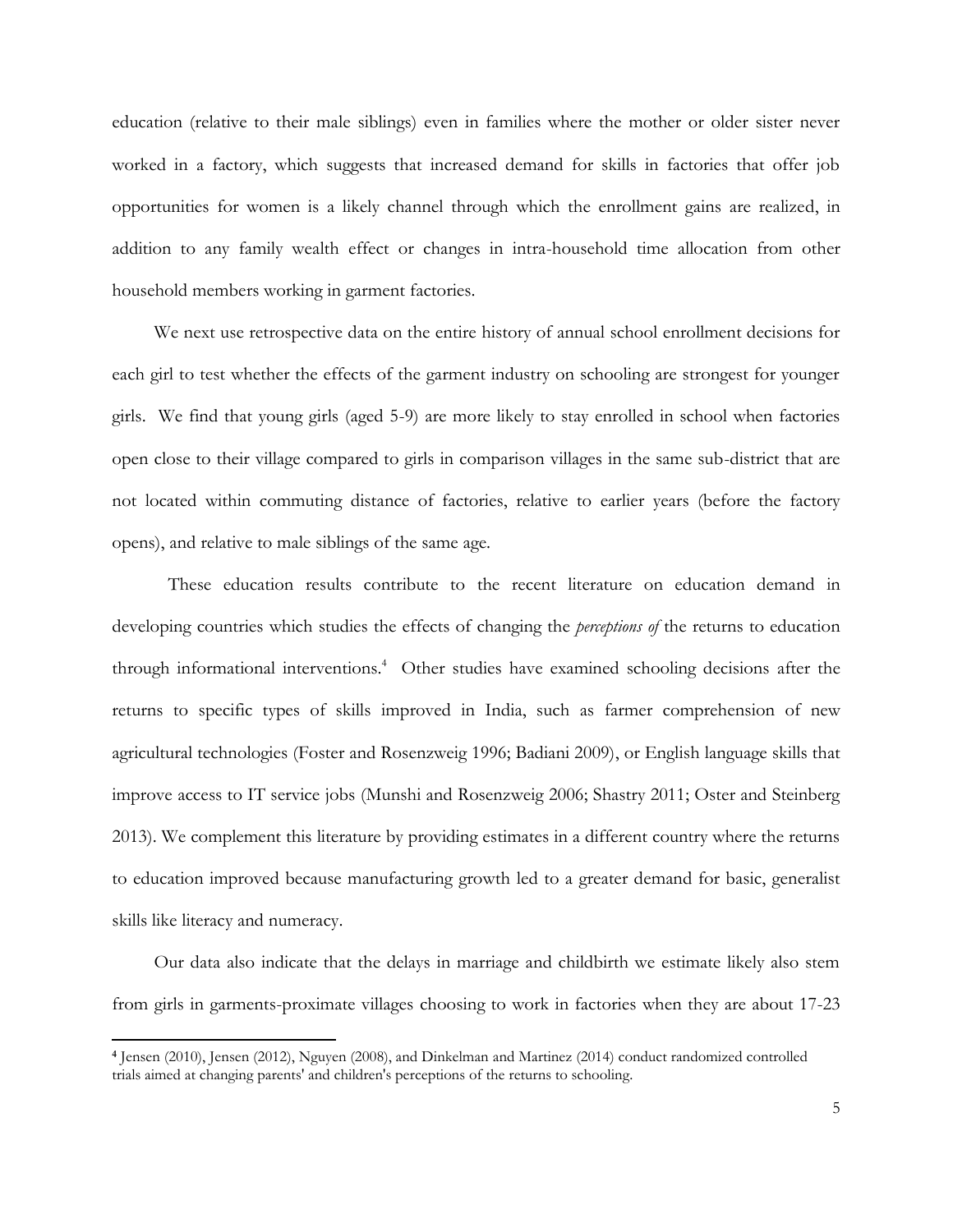years old, instead of getting married (or staying in school). Factory job access has a small negative effect on school enrollment of 17-18 year olds (unlike the positive effect for younger girls). More importantly, girls who are exposed to factory jobs when they are between 10 and 23 years old (which is the critical age group at risk for early marriage in Bangladesh) are 17 percentage points more likely to have done wage work outside the home, and this is a 79% increase over the control group.

In summary, access to factory jobs significantly lowers the risk of early marriage and childbirth for girls in Bangladesh, and this is due to both the girls postponing marriage to work in factories, and the girls staying in school at earlier ages. We benchmark the magnitude of the effects of the garment industry against the effects of a large-scale (US\$15 million per year) conditional cash transfer for schooling intervention run by the Bangladesh government with multilateral donor support. The program has paid for 2 million girls to remain in school, conditional on remaining unmarried. The dramatic improvement in girls' outcomes in Bangladesh in the past 30 years has frequently but casually been attributed to the  $FSP$ ,<sup>5</sup> but our estimates suggest that the rapid expansion of the garment sector has been a much more important reason for the decreases in earlier marriages and fertility and the closing of the gender enrollment gap in Bangladesh.

The rest of the paper proceeds as follows. Section 2 provides background on the garment industry's relationship with girls' schooling, work and marriage decisions. In section 3 we describe our empirical strategy. Section 4 gives results, and section 5 concludes.

#### **2. Background on the Garment Industry**

l

<sup>5</sup> For instance, the International Development Association (International Development Association 2009) posted a write-up on its website entitled "Stipends Triple Girls Access to School", in which all of the increase in girls' enrollment between 1991 and 2005 was attributed to the stipend. Since it did not have the data to estimate the counterfactual rise in girls' enrollment absent the program, it was not able to substantiate the claimed effect size. A World Bank internal report writes "There is no systematic evaluation that shows the causal effect of the program on increased enrolment of girls in schools, yet nothing else can explain the exponential increase in gender parity." See also Raynor and Wesson (2006) for a review of other potential effects attributed to the FSP.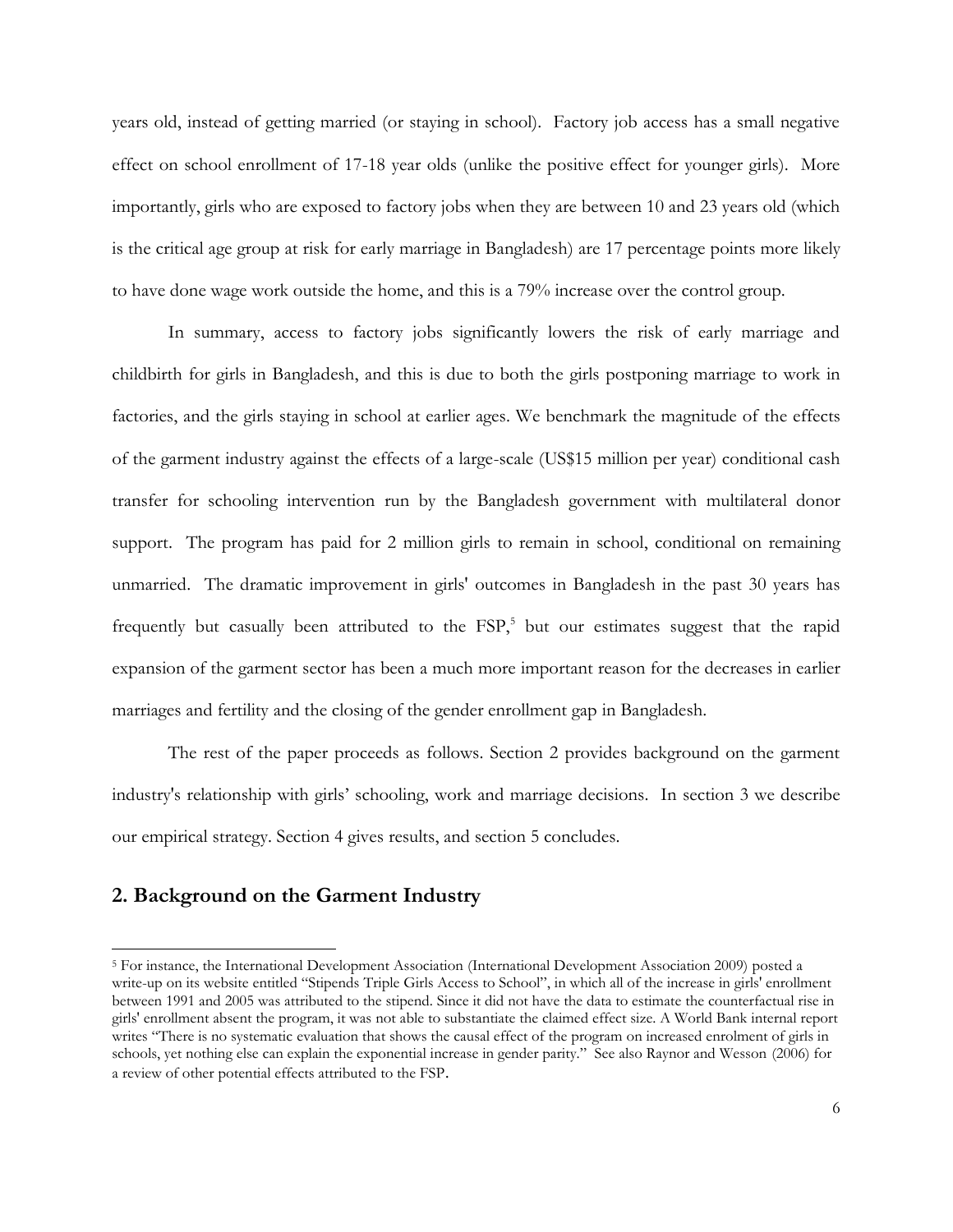As shown in Figure 2, the Bangladeshi garment industry has experienced explosive growth in the past 30 years. In 1983 there were 40,000 people employed in the industry; since then an average yearly growth rate of 17 percent has resulted in a current employment of about 4 million (BGMEA 2013). In fiscal year 2008-09, it accounted for 79% of exports and 14% of Bangladeshi GDP (Bangladesh Bureau of Statistics 2010). Moreover, according to expert projections, this growth is expected to continue in the near future. Based on surveys of a large number of chief purchasing officers (CPOs) of European and US apparel buyers, McKinsey & Company (2011) report that CPOs plan to shift apparel sourcing away from China in the coming years due to increasing wage bills and labor shortages, and Bangladesh is cited as the next biggest sourcing hot-spot. The report projects that Bangladesh's apparel exports will double by 2015, and triple by 2021, leading to a labor demand of 3.5 million additional workers by 2020.

Recent high-profile factory disasters, such as the tragic building collapse in April 2013 that killed 1127 workers, raises important questions about both worker safety and the risk to growth in this sector. The disasters were well covered by the international media, and captured the world's attention (New York Times 2013). The coverage led to calls for boycotts or other restrictions on Bangladeshi exports. A rigorous evaluation of the welfare effects of factory jobs for Bangladeshi women is necessary to understand the potential economic implications of such actions. If access to factory jobs allows women to delay marriage and childbirth, and to invest in education, then there may be adverse unintended consequences of boycotts or restrictions on the very population that these policies are intended to help.

There are several channels through which the arrival of garment jobs could change young women's lives. Firstly, the garment industry overwhelmingly hires young women, who would otherwise be beginning marriage and childbirth or finishing their education. Figure 3 shows the age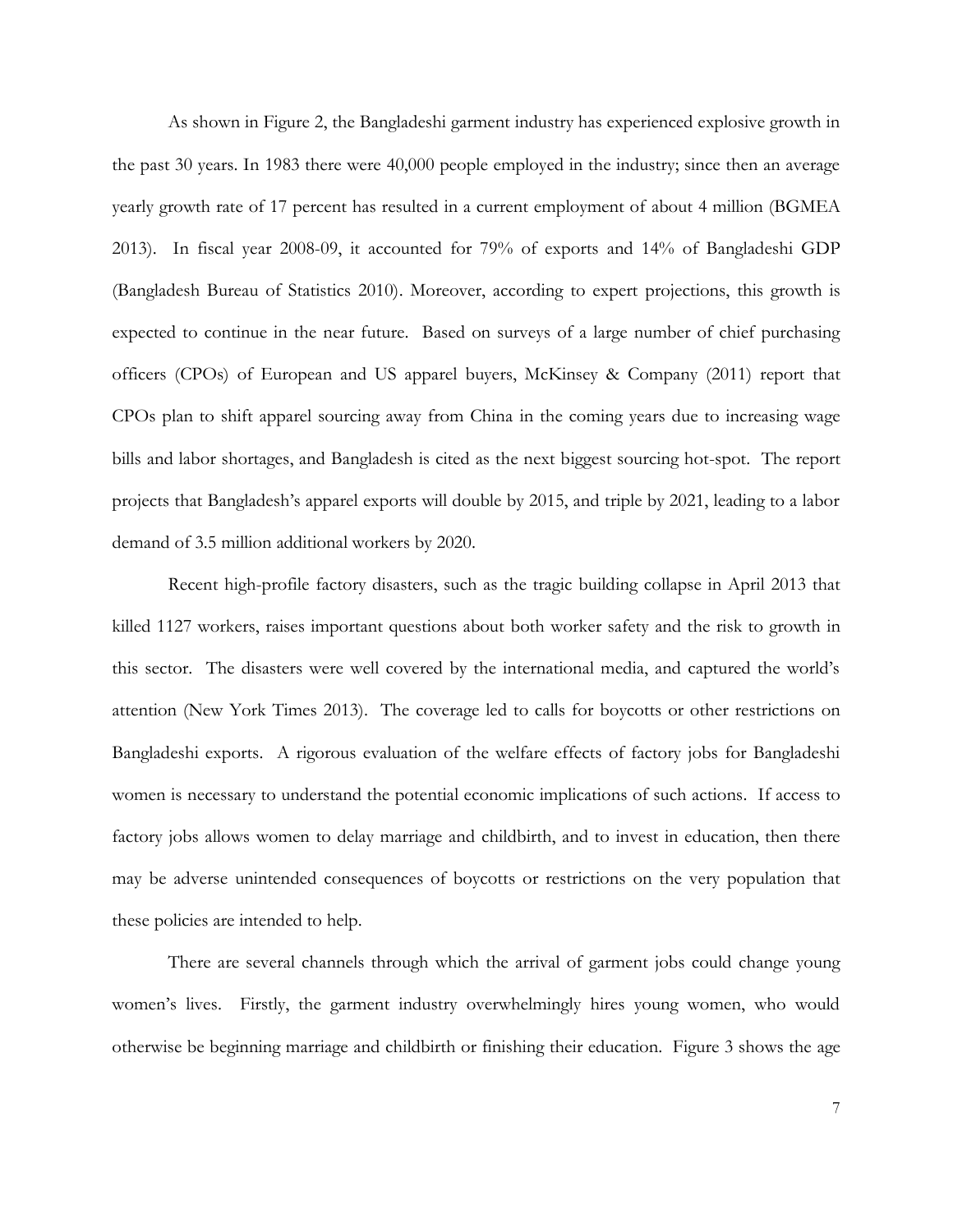distribution of the female garment workers in our 2009 survey. The middle 50 percent are between the ages of 19 and 28. Moreover, the fact that 20 percent of female workers are age 18 or younger suggests that teenagers do choose between beginning garment work, finishing their education, and early marriage and childbearing. While being married or having a child does not automatically disqualify a woman from garment employment, the long hours and frequent overtime of garment factories are difficult to combine with or home or child care responsibilities.<sup>6</sup>

The garment industry could also affect school enrollment decisions; better jobs within factories reward education. Figure 3 also displays the distribution of educational attainment of female garment workers. While twenty percent of workers have no education, more than half (62 percent) have five or more years of education. Table 1 compares these garment workers to others in the sampled villages (broken down by garment-proximate villages and non-garment villages), and confirms that garment workers have on average have more education (6.0 years) than others in the same villages (4.1 years) or in non-garment villages (3.2 years); each group was approximately the same average age.

Both qualitative evidence and results from our data suggest that garments workers indeed are rewarded for these higher levels of education. While strict threshold requirements for education or other qualifications are rare, managers prefer educated workers who are better at tasks like keeping records or learning new work from a pattern (rather than from watching it be done) which allows them to fill in for absent workers. Indeed, some factories administer English or arithmetic tests to job applicants (Amin et al. 1998). Furthermore, education is even more important in the best garment jobs, including supervisory roles (Paul-Majumder and Begum 2006) and factories in the Export Processing Zone (Zohir 2001), which tend to be highly desirable garment sector jobs with

 $\overline{\phantom{a}}$ 

<sup>6</sup> While a few factories with progressive reputations provide day care centers, these factories are the minority.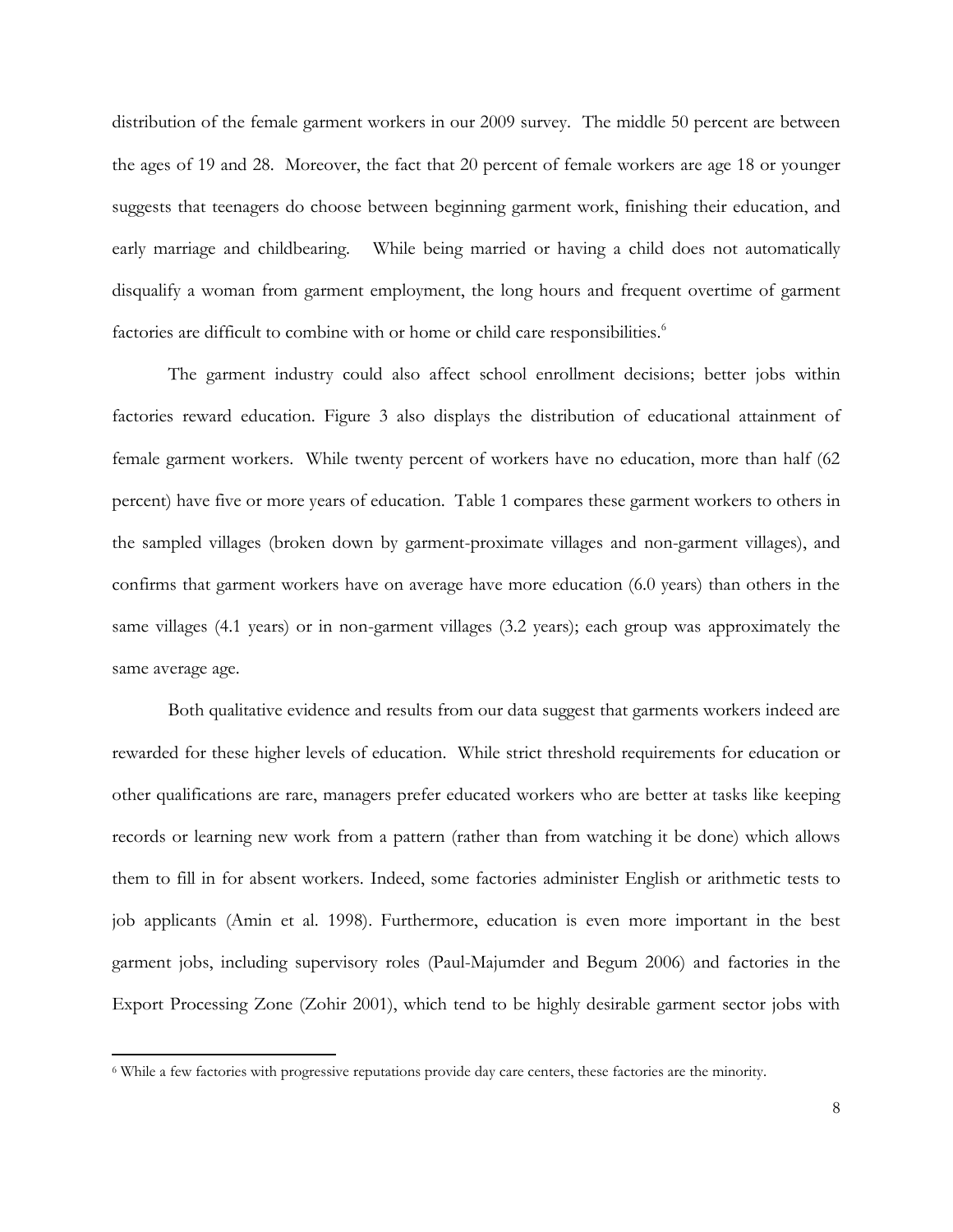good working conditions and some benefits such as health care. In all positions, production takes place in teams (Heath 2011), and therefore requires effective communication and coordination across individuals.

Since education is rewarded in garment factories, when a new job arrives, if parents assume it will persist, they may choose to keep their pre-working age children in school with the hopes that their daughters will later be able to secure a better garment factory job. Afsar (1998) argues that nationwide parents – particularly of girls – respond to the returns to education in the garment industry: "both urban and rural poor educate their girl children with an intention to engage them in the garment industry." (cited in Paul-Majumder and Begum 2006, p. 7). At a descriptive level, our data on garment workers does show a positive correlation between education and wages: In a simple Mincer wage regression controlling for age and experience, wages are 3.7% higher for each extra year of education. This does not necessarily imply a causal effect of education given standard identification concerns, but parents may respond to this observed correlation in their educational investment choices. Moreover, consistent with reports of factories administering literacy tests to potential workers (Amin et al. 1998), education appears to affect potential workers' ability to secure a garment job: controlling for age, an additional year of education is associated with a 2.1% increase in the probability that a worker works in the garment industry.

#### **3. Empirical Strategy**

#### **3.1 Data**

The data in the survey come from a survey of 1395 households conducted by the authors in sixty villages in four sub-districts of Bangladesh: Savar and Dhamrai in Dhaka District; Gazipur Sadar and Kaliakur in Gazipur district. These villages are in a peri-urban area outside of Dhaka city;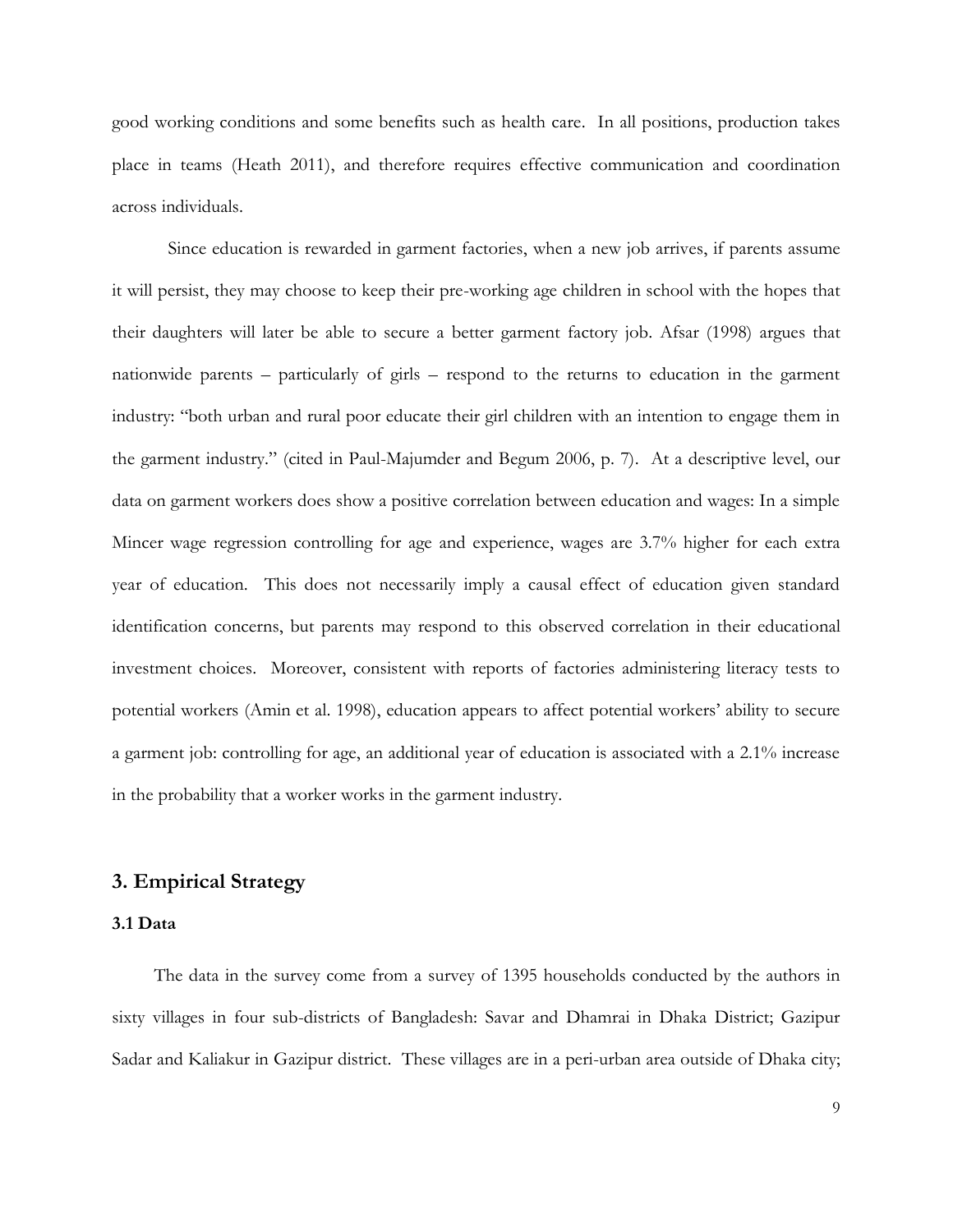they are cohesive villages with well-defined borders but have influenced by the spread of the garment industry and widening borders of Dhaka. Further details on the sampling and survey can be found in the appendix and in Heath (2011).

In August and September 2009, we gathered information about each member of the sampled households, as well as the schooling, marriage, and childbearing histories of all offspring of the household head and spouse. We collected information regardless of whether the offspring was still in the household, allowing us to avoid concerns about selective out-migration. Specifically, we know the age that the offspring began schooling, timing and length of any interruptions in schooling, and eventual years of completed education. These data allow us to construct a binary variable for whether a child was enrolled in school in a given year, from ages 5 to 18. We also obtained the labor force participation rates of female offspring.

At the time of the 2009 survey, a garment manufacturer's association official categorized 44 of our villages as within commuting distance of a garment factory (we call these garment-proximate villages) and 16 as not within commuting distance (we call these non-garment villages). This classification was confirmed with the household survey data: 39% of women ages 16 to 30 in garment-proximate villages work in garment factories, versus 2% of women of the same age in our sample of control villages. Since garment factories are not placed randomly, it is important to acknowledge the pre-treatment differences between garment-proximate villages and non-garment villages. Table 2 provides summary statistics of some differences between garment-proximate and non-garment villages before the takeoff of the garment industry in the early 1980's. The garmentproximate villages are on average 1.8 km away from Dhaka, versus an average distance of 6.8 km for non-garment villages. There are also differences in educational attainment of adults over 50 (who would have finished school before the garment industry began), though they are stronger for males.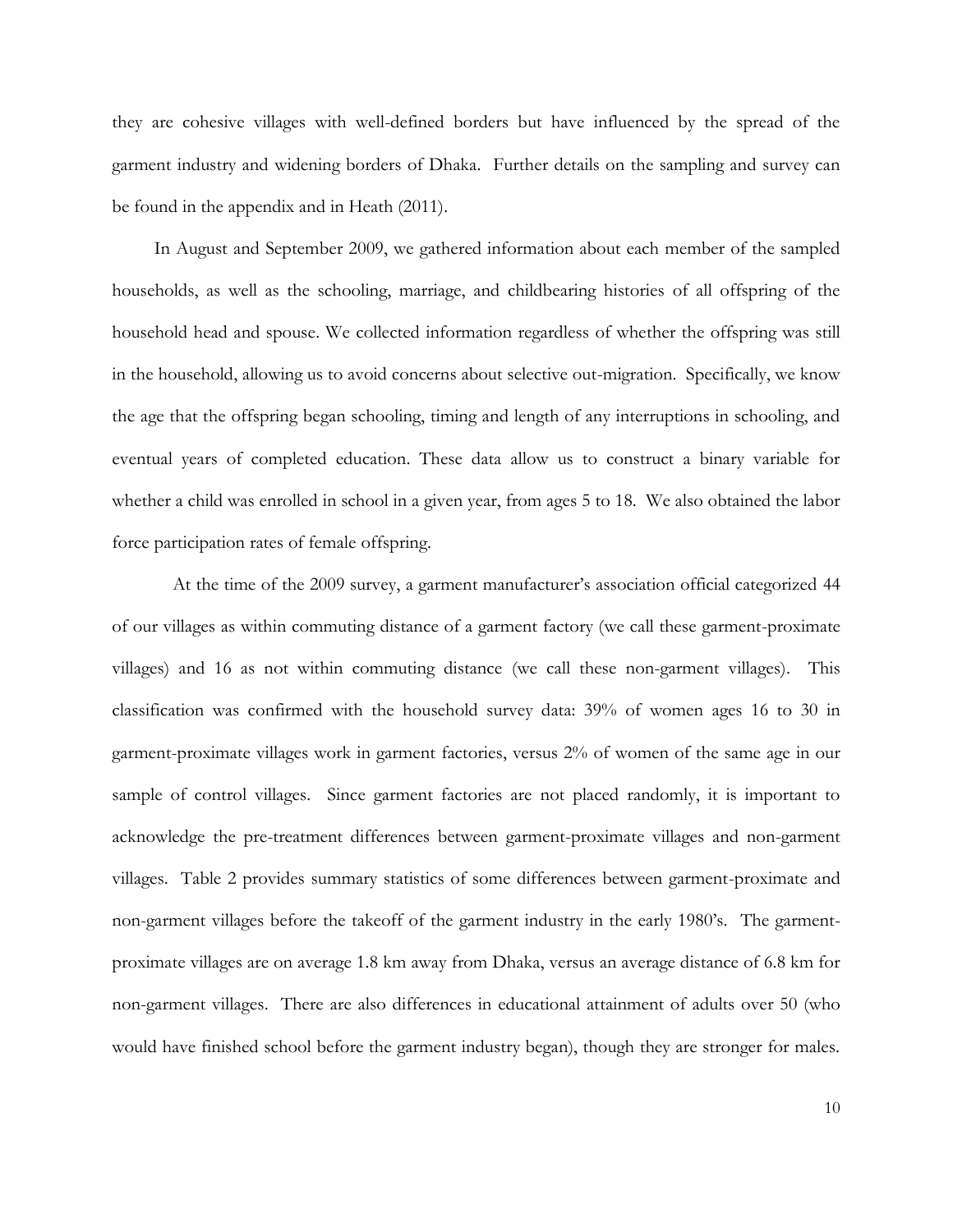Specifically, males over 50 in garment-proximate villages have an average of 3.48 years of schooling (vs. 1.94 in non-garment villages), while females in garment-proximate villages have an average of 0.82 years of schooling (vs. 0.54 in non-garment villages).

Table 1 illustrates a compositional difference between the factories near the villages in our survey area and the nationwide garment industry. There are a greater number of woven factories in our survey than the garment industry nationwide, which has a greater relative percentage of knitwear factories. Woven factories have greater relative demand for male labor than knitwear factories, because physical strength is required to operate looms. Indeed, 55% of the garment workers in our sample are female, compared to national estimates that the garment industry is 80% female (BGMEA 2013). However, woven factories still hire female seamstresses to work on the operating lines, and these jobs are very similar to the jobs in knitwear factories. Accordingly, we argue that girls in our study villages have been affected by the garment industry in a very similar way to girls nationwide. And while it is theoretically possible that we could see effects on boys who anticipate working in woven factories, the garment industry was still a bigger innovation in the labor market for girls than for boys. For instance, 41 percent of males in garment-proximate villages who work outside the home do so in garment factories, compared to 82 percent of females.

To allow for more precise knowledge of a surveyed individual's exposure to the garment industry, we revisited each village in the survey in March 2014 to collect supplemental data on the dates on which garment factories opened in proximity to our sample villages. In each village in the sample, we identified a local person knowledgeable about the history of the village and the timing of the expansion of the garment industry. We asked him/her the first year that people from the village began working in the garment industry, regardless of whether the factory is currently still operating (i.e., including factories that may have already closed down at the time of our survey). We use these

11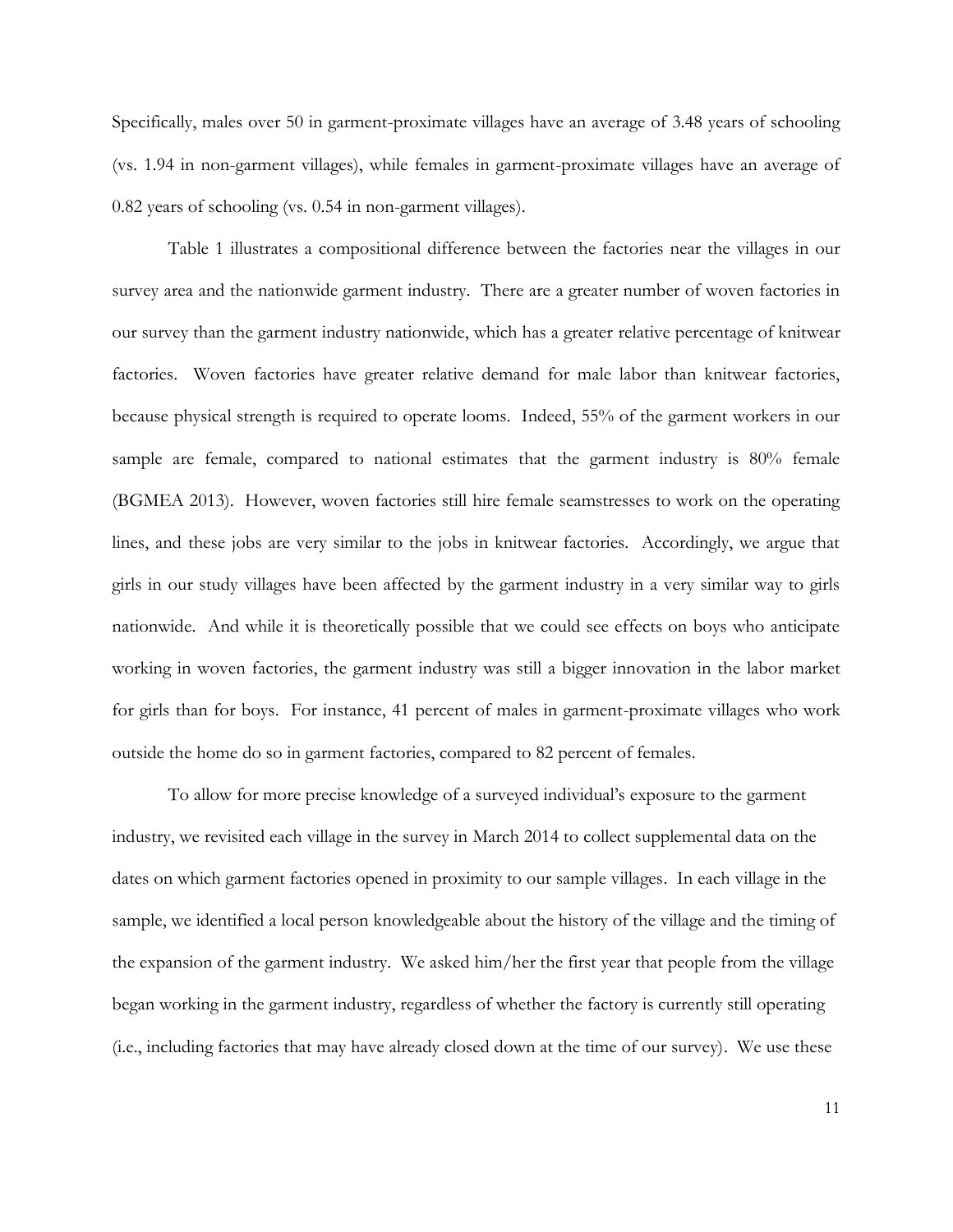reports, rather than the inception dates of the factories still in operation, in order to avoid any selection biases associated with factories that have closed down. We combine this survey with the household-level retrospective data to construct measures of an individual's lifetime years of exposure to the garment industry, as well as a binary variable that captures whether there was a garment factory within commuting distance of an individual in any given year.

#### **3.2 Overview of Identification Strategy**

We use these time-varying measures of an individual's exposure to the garment industry to estimate effects of the garment industry on women's lives. Since garment**-**proximate villages are different from non-garment villages (as seen in table 2 and discussed in table 3), and the effects of these disparities may vary by gender, we allow both for gender-specific time-invariant differences between garment**-**proximate villages and non-garment villages and for gender-specific time trends within garment-proximate villages. We can thus be confident that our results are not driven by selection of garment factories into villages based on time-invariant characteristics, or the fact that garment-proximate villages are changing over time relative to non-garment villages. For our education results, we use boys as a further control group for girls, so that we have three sources of identifying variation: (a) girls in villages in the same sub-districts that are further away from factories, (b) earlier years (before any factory arrives close to that village), and (c) the girls' male siblings.

Our measures of access to garment sector jobs assume that exposure to the sector is localized: that effects of the garment industry are concentrated on girls growing up in villages within commuting distance of garment factories. The assumption is reasonable in Bangladesh, where social convention dictates that a girl remain in her parents' house until marriage. Girls and their parents therefore feel much more comfortable if the girl remains at home while working in the garment factory. Some female garment workers do leave their parents' home and live in dormitories or with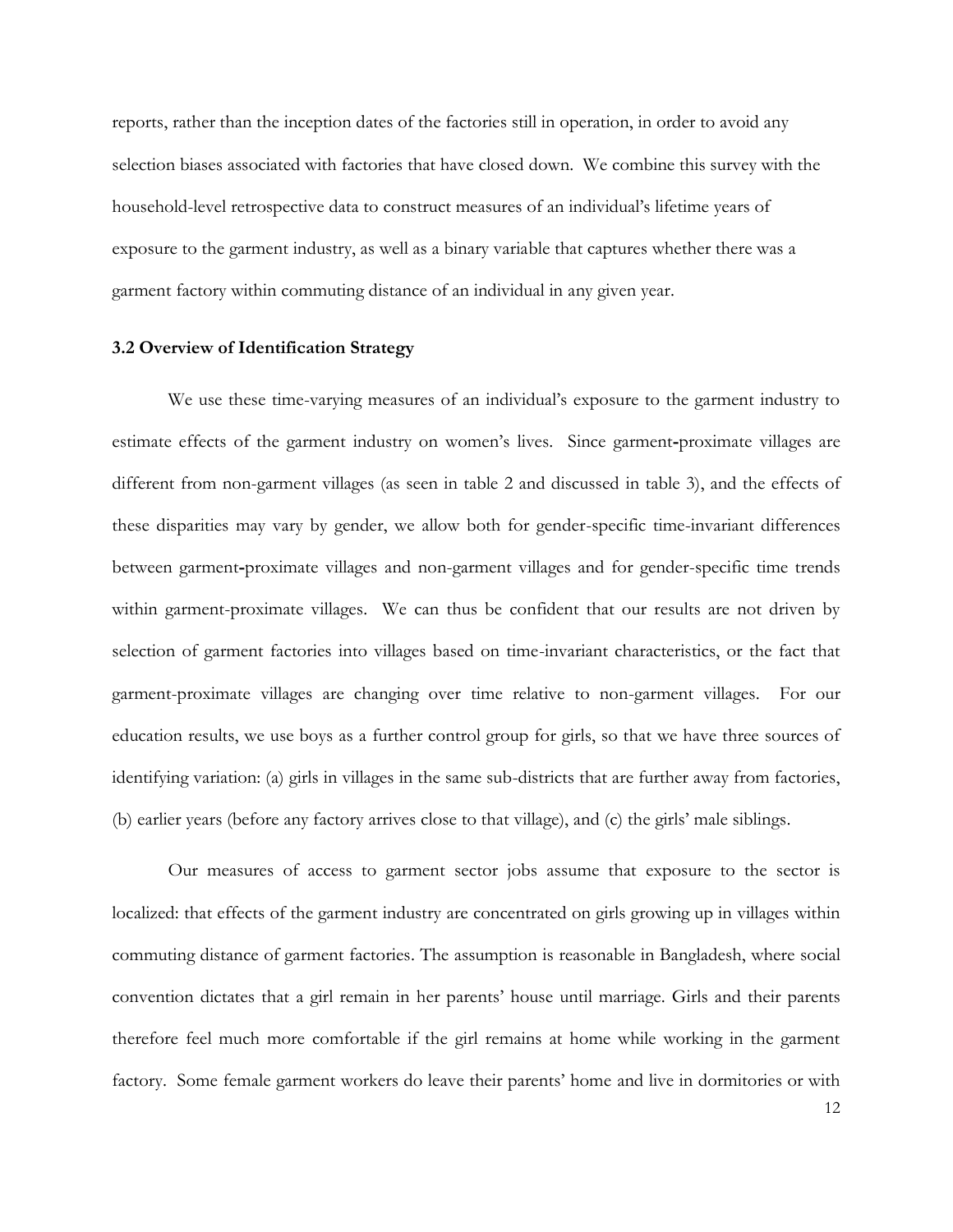relatives in order to work in a factory far from home, but this is relatively rare and carries a much larger social cost. Garment exposure is also likely localized because girls living in villages where no one works in the garment industry may not know much about the existence of or the requirements for these jobs. Oster and Steinberg (2013) found evidence of such limited spread of information in the context of call center jobs in India.

After controlling for overall and garment-village specific trends in girls' outcomes, two remaining identification concerns are reverse causality and a potential omitted variable correlated with both the dependent variables (girls' schooling or marriage and childbearing decisions) and the arrival of garment jobs. Interviews we conducted with factory owners suggest that reverse causality is unlikely to be a major concern. They reported that the two most common reasons for choosing a location are proximity to roads and infrastructure, and the convenience of using buildings already owned by the factory owner or his family members. Imperfections in land and property markets in Bangladesh due to a weak institutional environment illustrate the economic rationale behind these considerations. There is clear agglomeration in factory locations over time, and initial location choices for the first set of factories are therefore potentially important. We include indicators for a garment-proximate village and its interaction with a female dummy in our estimating equations to control for such baseline differences. Furthermore, we will show below that the (pre-) trends in our main outcome variables are parallel across garment-proximate and non-garment villages.

A remaining concern is the presence of omitted variables correlated with the arrival of garment factories, such as new roads built in the areas closer to Dhaka where garment factories are located. We argue that several facets of our results make it unlikely that such as omitted factor could be explaining them, as a whole. For one, we only see effects on girls' marriage and childbearing outcomes, and not boys. This makes it unlikely that the results are driven any investments in those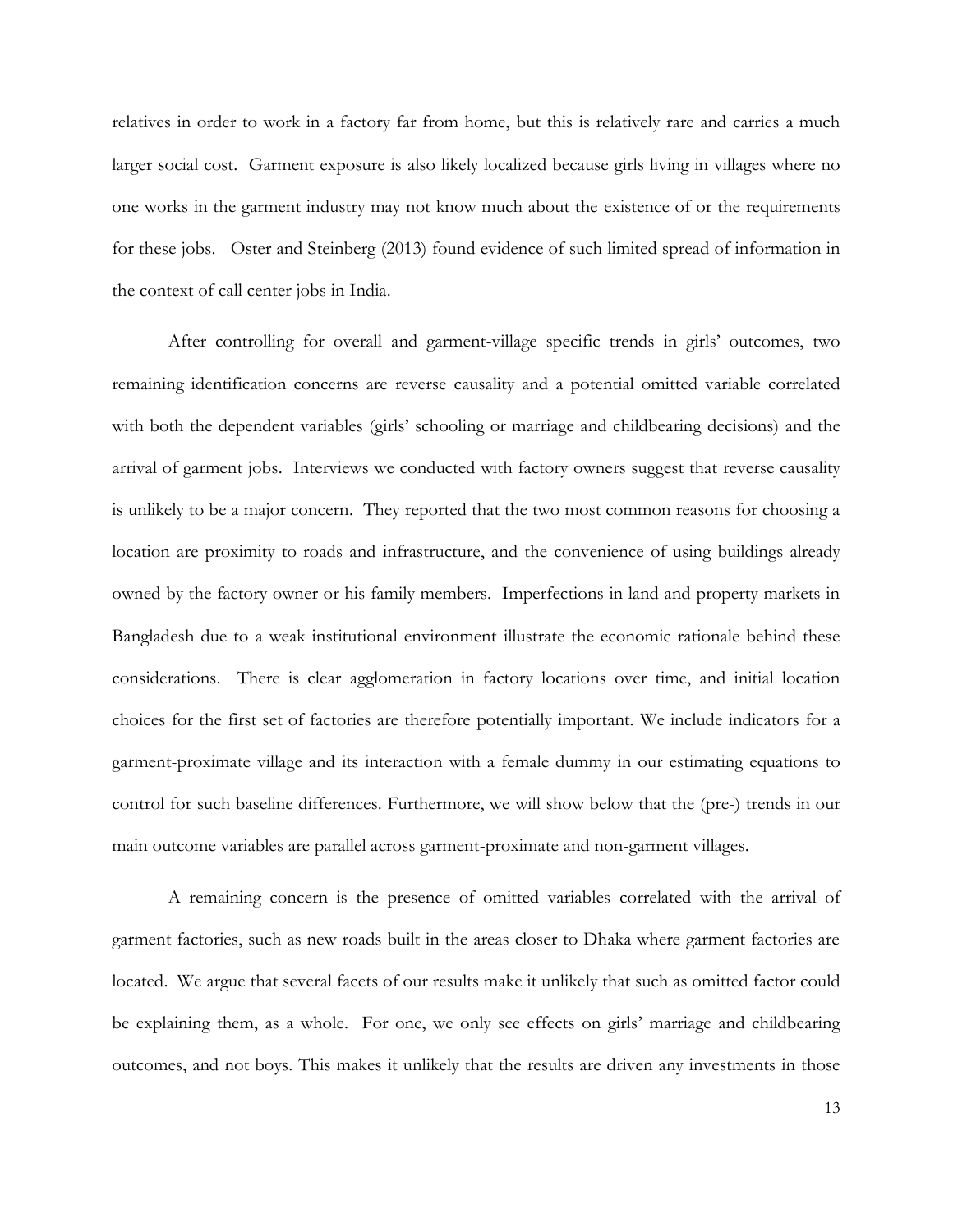factory-proximate locations that would have changed the marriage market as a whole, or changed the cost of having children. Similarly, we see much stronger effects on girls' schooling than boys, so any infrastructure investment complementary to garment factories would need to be gender-specific. The fact that we see the largest results in younger girls also argues against such a story, since children in Bangladesh typically have to travel further for secondary school than primary school. While individually, each result could be related to a specific omitted variable, it is more difficult to imagine an omitted variable that can explain the entire sets of results on girls and boys.

#### **3.3 Marriage and Childbearing**

 $\overline{\phantom{a}}$ 

We use data on the timing of marriage and first birth to use discrete time hazard models to estimate the probability that a girl enters marriage or first gives birth in a year as a function of her years of exposure to garment jobs. Our independent variable of interest, *GarmentVillage*<sub>*v*</sub>  $x$ *YearsExposure<sub>iv</sub>*, is equal to the girl's total years of exposure over her life, from birth to the year of each observation  $(\hat{\rho})$ .<sup>7</sup> Our choice of a cumulative measure of exposure captures the overall effects of the garment industry through both the labor force participation channel (where contemporaneous access matters) and the education channel (where exposure over the whole life matters).<sup>8</sup> We allow for changing marriage and childbearing rates over time with year fixed effects, and for genderspecific linear enrollment trends in garment-proximate villages. So for girl *i* in village *v* in year *t*:

 $1$ (Married)<sub>ivt</sub> =  $\delta$  GarmentVillage<sub>v</sub>  $\propto$  YearsExposure<sub>ivt</sub> +  $\gamma$ <sub>1</sub> GarmentVillage<sub>v</sub> +  $\gamma$ <sub>2</sub> GarmentVillage<sub>v</sub>  $\propto$  $Year + \beta$ *Age*<sub>ivt</sub></sub>  $+ \lambda_t + \varepsilon_{int}$ 

<sup>&</sup>lt;sup>7</sup> YearsExposure<sub>in</sub> is zero by construction for individuals in non-garment villages, so we cannot include a separate term for its main effect. We write our independent variable as the interaction of exposure with *GarmentVillage<sup>v</sup>* to emphasize that within garment-proximate villages, there is variation in exposure to garment jobs based on the village-specific timing of the expansion of the garment industry.

<sup>8</sup> Furthermore, the garment sector provides high wage returns to experience (Heath 2011). The history of exposure affects current salary, and therefore the current opportunity cost of marriage and childbearing. This is yet another reason why lifetime exposure to the sector is the correct RHS variable of interest.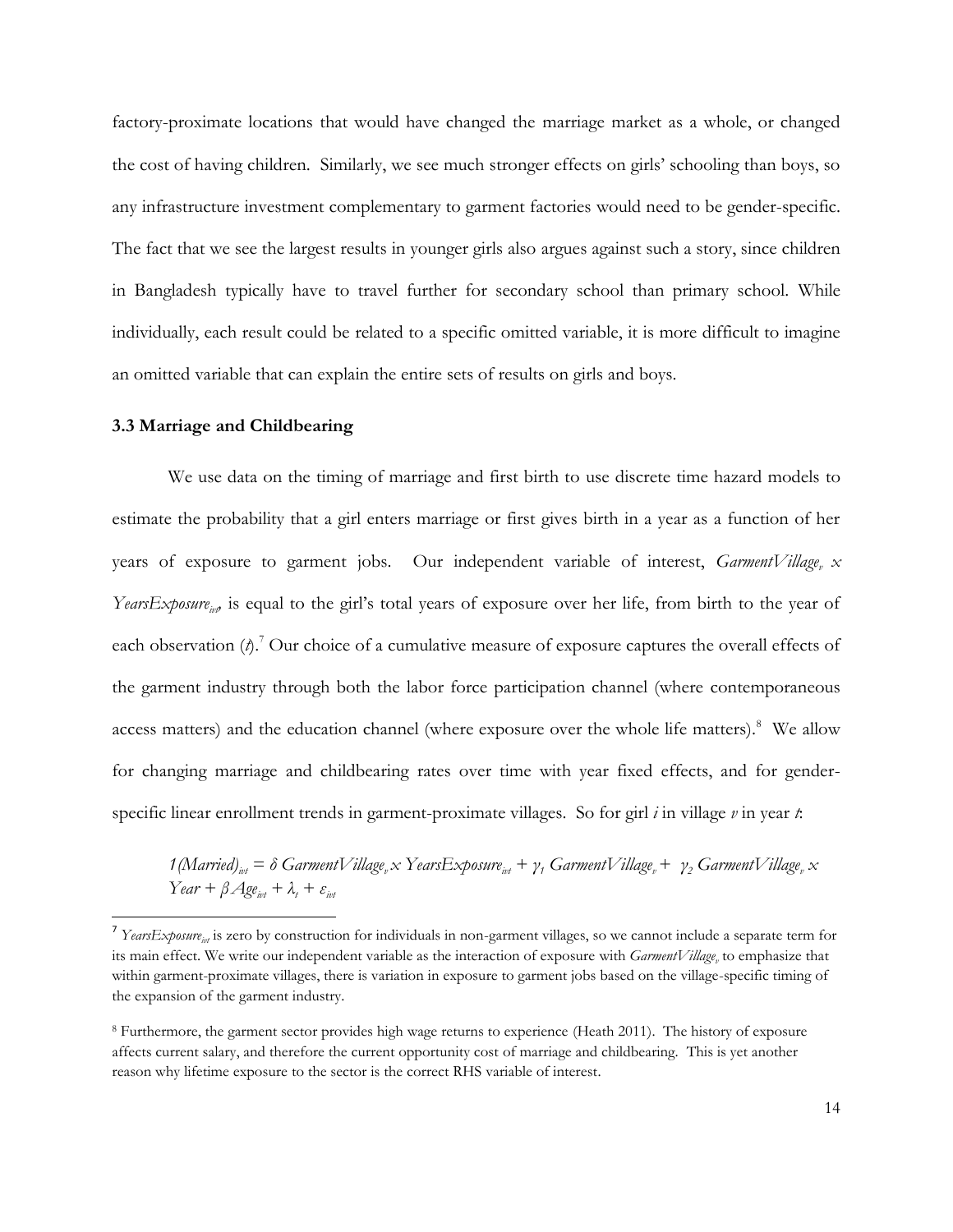where  $1(Married)_{\text{int}}$  is an indicator for girl *i* in village *v* being married by year *t*.<sup>9</sup> We also replace the indicator for marriage with an indicator for the girl bearing her first child:  $1(FirstBirth)_{int}$  and estimate the same regression. The coefficient δ gives the effects of an additional year of exposure to garments job on the probability that a girl gets married or begins childbearing in a given year. We also estimate the same equation using the sample of boys, both to compare to the effects we estimate for girls, and because boys may be indirectly affected through the marriage market choices made by girls in response to the expansion of factories.

#### **3.4 Educational Attainment**

 $\overline{a}$ 

We examine the impact of the garment industry on girls' educational attainment by considering the effects of the same measure of garment exposure, *GarmentVillage<sub>r</sub> x YearsExposure*<sub>inp</sub> on the years of education completed by boys and girls. We allow for increasing educational attainment over time (and the national closing of the gender education gap pictured in Figure 1) with quadratic gender-specific year of birth trends, and again allow for differential trends by year of birth in garment villages, by gender. Sibling fixed effects alleviate any potential concerns over changing compositions of parents in garment villages over time. For child *i* in family *f* in village *v*:

 $E$ ducation $_{i\nu}$   $= \delta$  ,  $G$ armentVillage,  $x$  Years $E$ xposure $_{i\nu\beta}$   $+$   $\delta$   $_GG$ armentVillage,  $x$  Years $E$ xposure $_{i\nu f}$   $x$  $Female_{\text{inf}} + \gamma_1 \text{ Garment}$ Village<sub>ivf</sub>  $x \text{ Female}_{\text{inf}} + \gamma_2 \text{ Garment}$ Village<sub>ivf</sub>  $x \text{ Yearof}$ Birth  $\gamma_1 + \gamma_2$ GarmentVillage<sub>irf</sub> x YearofBirth <sub>irf</sub> x Female <sub>irf</sub> +  $\lambda_1$  YearofBirth<sub>irf</sub> +  $\lambda_2$  YearofBirth<sub>irf</sub> <sup>2</sup> +  $\lambda_3$  Female<sub>irf</sub> x *YearofBirth*  $_{if}$  +  $\lambda_4$  *Female*<sub>ivf</sub>  $\propto$  *YearofBirth*  $_{if}$ <sup>2</sup> +  $\theta_f$  +  $\varepsilon_{if}$ 

The estimated  $\delta_2$  gives the effects of the garment industry on girls in garment-proximate villages relative to their brothers, and the sum of  $\delta_1$  and  $\delta_2$  compares girls in garment-proximate village to girls in non-garment villages.

<sup>9</sup> Divorce is very rare in this context, which makes marriage *in* year t, and marriage *by* year *t* virtually identical.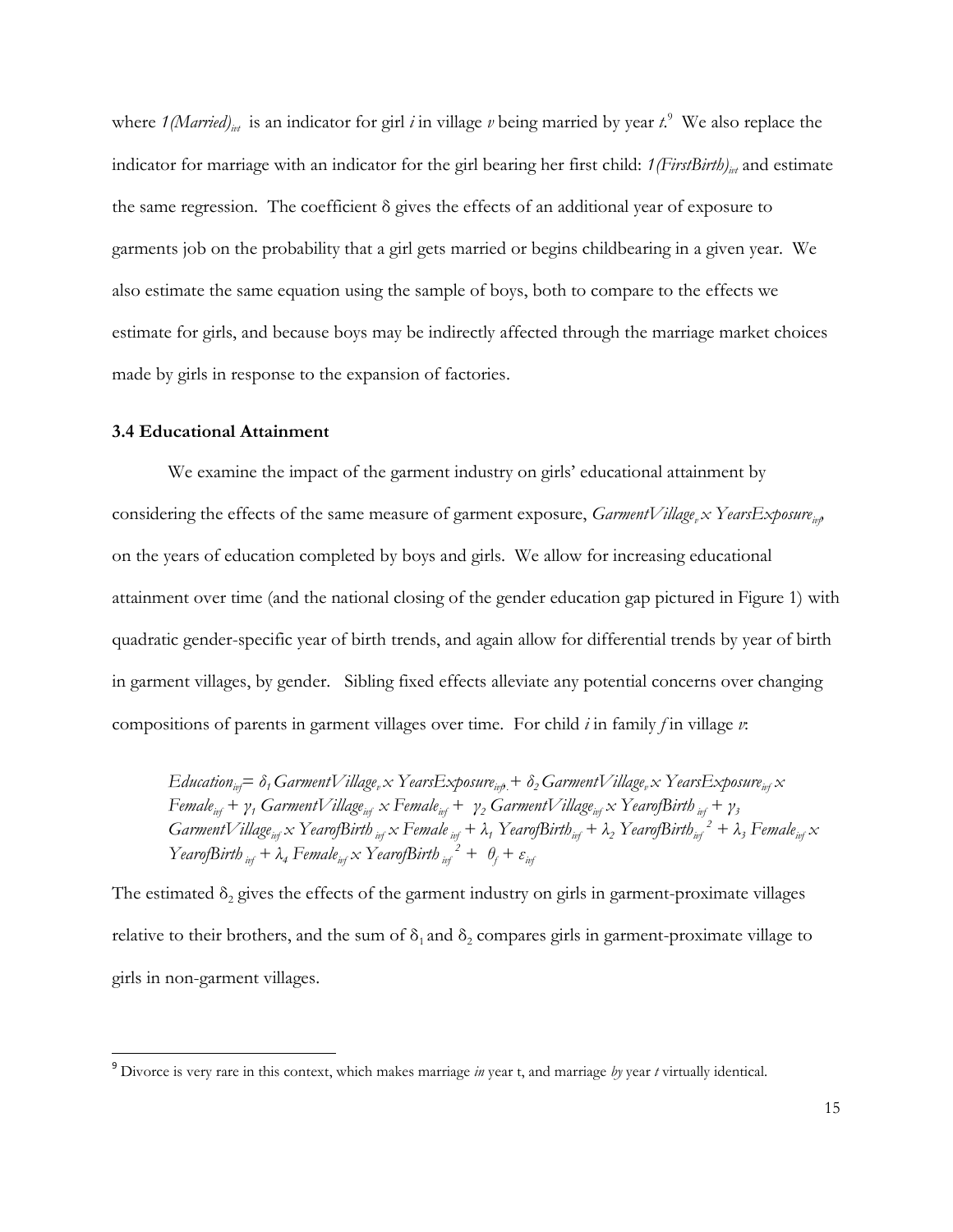#### **3.5 Enrollment**

To estimate whether the effects of access to garment sector jobs on schooling decisions vary across age groups, we use retrospective schooling histories to estimate the relationship between garment jobs and the probability that a girl between the ages of 5 and 18 is enrolled in school in a particular year. Specifically, we test whether enrollment is higher overall for girls relative to boys, in villages proximate to garment factories after the factories opened, using the interaction *GarmentVillage*<sub>*v</sub> x PostGarments*<sub>*ivft*</sub>. The variable *PostGarments*<sub>*ivft*</sub> is a binary variable equal to one in years</sub> after garment factories started operations within commuting distance of that child's village. We allow enrollment rates to change over time in a flexible way, using gender-specific year fixed effects. We again include gender-specific linear enrollment trends in garment-proximate villages, and sibling fixed effects. We estimate for girl *i* in family *f* in village *v* in year *t*:

 $Enroll<sub>inf</sub> = \delta_1 Garment Village<sub>v</sub> \times PostGarments<sub>inf</sub> + \delta_2 Garment Village<sub>v</sub> \times PostGarments<sub>inf</sub> \times Female<sub>inf</sub> +$  $\delta_3$  GarmentVillage, x PostGarments<sub>ivft</sub> x Age<sub>ivft</sub> +  $\delta_4$  GarmentVillage, x PostGarments<sub>ivft</sub> x Female<sub>ivft</sub> x  $Age_{\text{inf}} + \gamma$ <sub>1</sub> GarmentVillage<sub>inf</sub> x Female<sub>inf</sub> +  $\gamma_2$  GarmentVillage<sub>inf</sub> x Year +  $\gamma_3$  GarmentVillage<sub>inf</sub> x Year  $x \text{ Female}_{\text{inf}} + \beta_1 \text{ Age}_{\text{inf}} + \beta_2 \text{ Age}_{\text{inf}} \times \text{Female}_{\text{inf}} + \lambda_1 + \lambda_2 \text{ x Female}_{\text{inf}} + \theta_1 + \varepsilon_{\text{inf}}$ 

 $\delta_2$  provides an estimate of the effect of factory presence on a young girl's enrollment decision relative to her brother's. The sum of  $\delta_1$  and  $\delta_2$  compares enrollment of young girls in garmentproximate villages to girls in non-garment villages. We further add interactions with age so that  $\delta_4$ , and  $(\delta_3 + \delta_4)$ , respectively, provide estimates for how these two enrollment effects (relative to brothers, and relative to girls in non-garment villages) vary with age.

#### **3.6 Female Labor Force Participation**

Finally, we estimate whether exposure to garment jobs indeed induced more girls to work outside of the home. We estimate difference-in-difference equations that test whether labor force participation is differentially higher among girls in garment-proximate villages who were exposed to garment jobs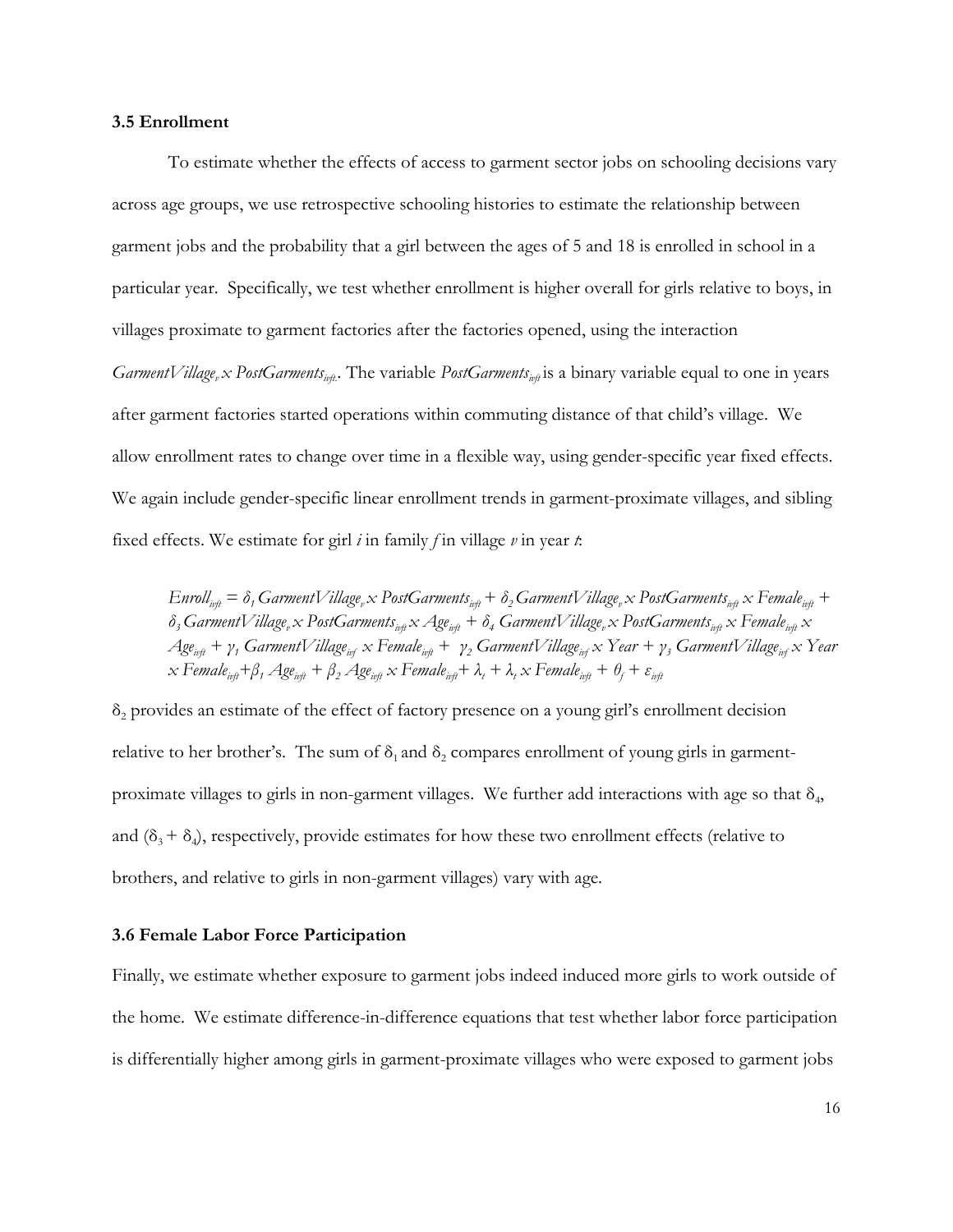when they were at critical ages associated with the highest risk for either joining the labor force or getting married. We denote those critical periods with subscript (*t0-t1*) and estimate for girl *i* in village *v*:

#### $1(EveV Vorked)_{ir} = \delta GarmentVillage_{ir} \times GarmentExposure_{ir(d) - t1} + \gamma GarmentVillage_{ir} + \varepsilon_{irit}$

The coefficient δ gives the additional probability of working that a girl exposed to an additional year of garment jobs has, compared to a girl in a garment-proximate village with less exposure.<sup>10</sup>

#### **4. Results**

 $\overline{a}$ 

#### **4.1 Effects of Garment Jobs on Marriage and Childbearing Decisions**

Table 3 reports the results of discrete time hazard models that examine the effects of years of exposure to garment factories (up to a certain year) on the hazard of a girl getting married by that year, or the hazard of the girl bearing her first child by that year. We use this analysis to explore whether access to factory jobs prompt Bangladeshi women to delay marriage and childbearing, which are important indicators of welfare for females in developing countries (Field and Ambrus 2008). Exposure is defined as the number of years a girl has lived in a village within commuting distance of garment factories since the first factory opened near that village. Only the coefficients of interest are shown in the table; coefficients on all control variables (e.g. the garment-proximate village indicator and year of birth trends) are omitted.

The first column indicates that girls living in garment-proximate villages where factories have been operating for 6.4 years (which is the average exposure in the garment-proximate villages across

<sup>&</sup>lt;sup>10</sup> We did not collect data on labor force participation for boys, and therefore cannot use boys as a control group, unlike the educational attainment and enrollment regressions.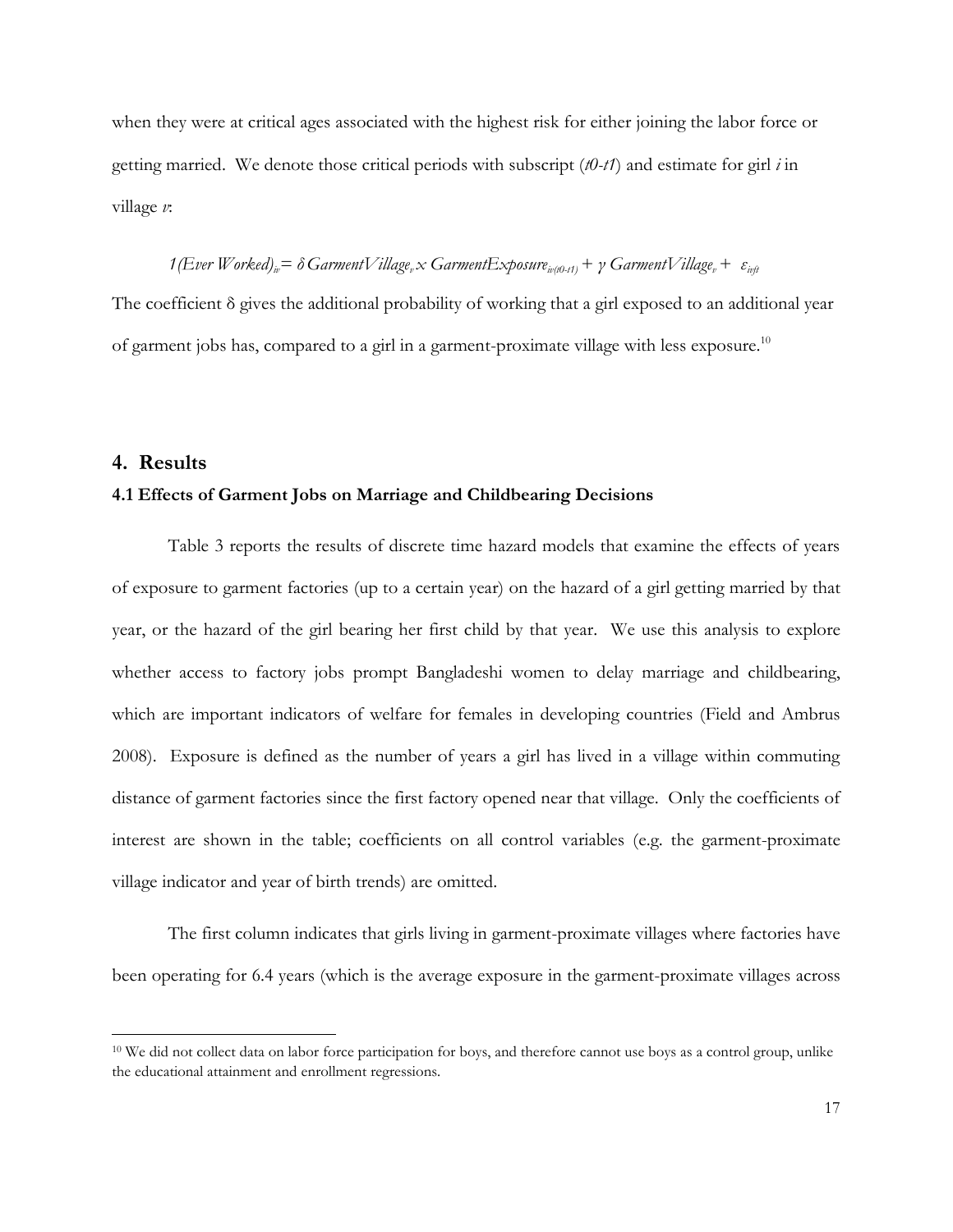all units of observation in the regression) have a  $(6.4 \times 0.00048) = 0.3$  percentage point lower probability of getting married by that year relative to girls living in control villages in the same district that are not within commuting distance to garment factories. The probability that a girl in our sample is married during the average sample year is 1.1%, and the 0.3 percentage point decrease therefore represents a 28% decrease in the hazard of getting married. Exposure to the garment sector therefore has a quantitatively large effect on marriage postponement.

The second column explores whether this marriage postponement effect varies by age by adding interaction terms between the measure of garment exposure by a given year, and the girl's age in that year. Figure 4 plots the marginal effects from this estimated regression, and identifies that precise ages at which the marriage postponement occurs. The figure shows that garment sector exposure has large, statistically significant effects on marriage postponement when girls are aged 12- 18. The effect size is largest at the youngest ages, where early marriage is likely to be the most harmful to girls' development. Given the pre-existing results from the literature on the detrimental effects of early marriage, this result suggests that the rapid expansion of the garment sector in Bangladesh resulted in large welfare gains for women. The fact that the effects are large at the youngest ages provides a hint that the marriage postponement may be related to girls staying enrolled in school, rather than a direct effect of those girls staying unmarried to work in factories. Girls as young as 12-14 typically do not work in factories in Bangladesh, $^{11}$  given the large profit risks faced by American and European retailers who are accused of procuring from factories that employ child labor.

Next we turn our attention from the hazard of early marriage to the hazard of early

 $\overline{a}$ 

<sup>&</sup>lt;sup>11</sup> The official minimum age of employment in garment factories is 14. While factories cannot typically verify employees' ages – so that there's no discrete jump in employment at exactly age 14 -- much of the bad publicity of employing child labor comes from unofficial reports or pictures. The risk of these events is decreasing in the child's age.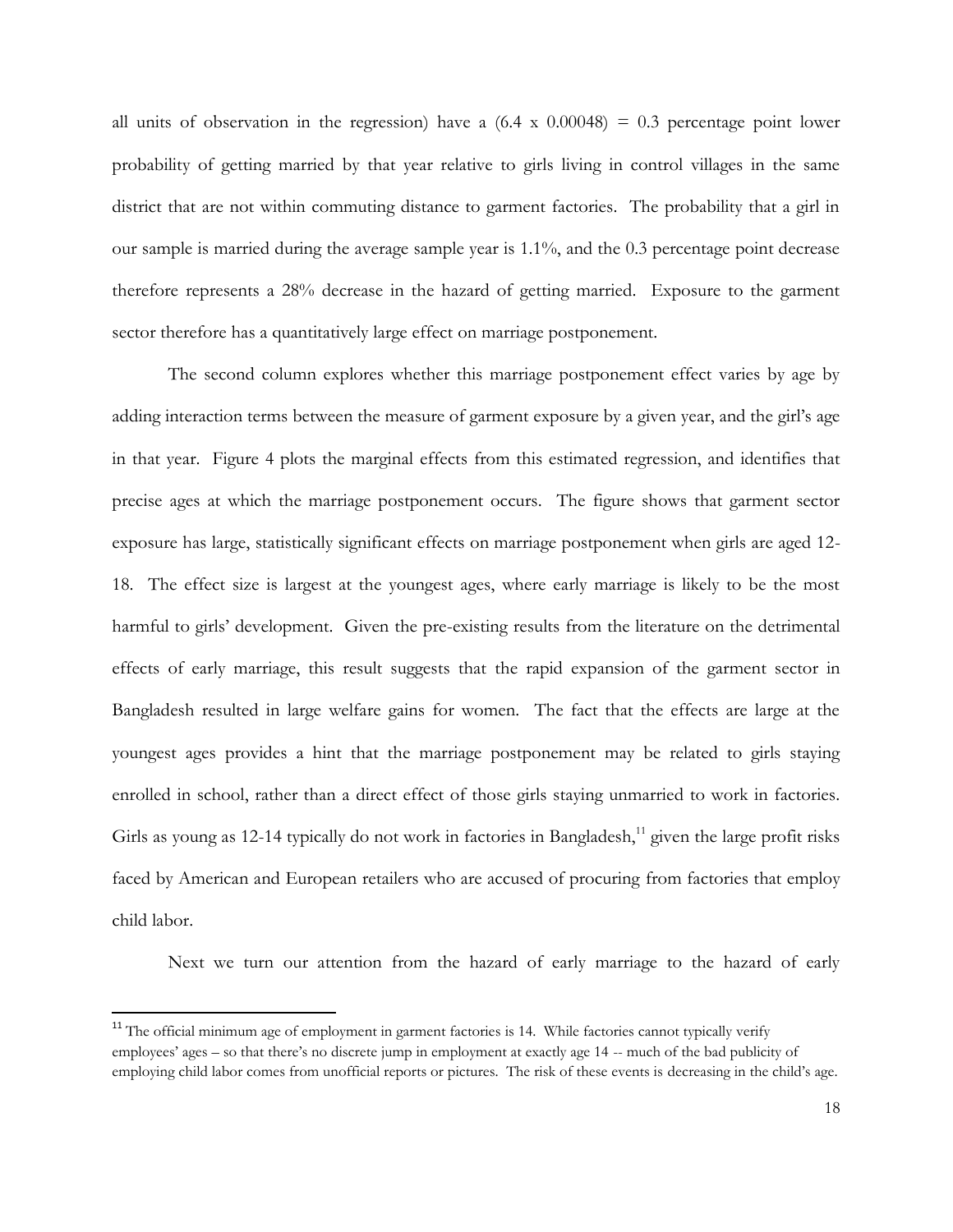childbearing. Column 3 shows that girls living in garment-proximate villages with 6.4 years of factory exposure are  $(6.4 \times 0.00036) = 0.23$  percentage points less likely to have given birth by that year compared to girls living in control villages in the same district that are not within commuting distance to garment factories. The probability that a girl in our sample has her first child during the average sample year is 0.8%, and the 0.23 percentage point decrease therefore represents a 29% decrease in the hazard of childbirth. Exposure to the garment sector therefore also results in a quantitatively large effect on postponing childbirth. The fourth column explores the variation in this effect across age groups using interactions between garment exposure and age and age-squared, but the associated plot of marginal effects in Figure 4 does not uncover any clear age patterns. The large standard errors suggest that we are under-powered to detect the age distribution of the garment sector effect on childbirth timing.

The last two columns of Table 3 show that the garment sector had no effect on the marriage or first-birth timing for boys. The estimates are statistically indistinguishable from zero, and the coefficient estimates are 4-5 times smaller in magnitude compared to the girl sample.

We identify the effects of the garment sector on marriage and childbearing using variation between girls living in garment-proximate villages to girls living in control villages in the same subdistricts that are not within commuting distance of any factory. In Table 2 we showed that garmentproximate villages are systematically different from the control villages in a couple of dimensions. This raises a concern that the marriage trends for girls in control villages are not a good counterfactual for the marriage trends in garment-proximate villages. Given our identification strategy that exploits variation in the date of factory arrival, it is important to determine whether the pre-trends in marriage, childbearing and other relevant outcomes (such as school enrollment) *before the factories arrive*, are parallel across the control and garment-proximate villages. Table 4 estimates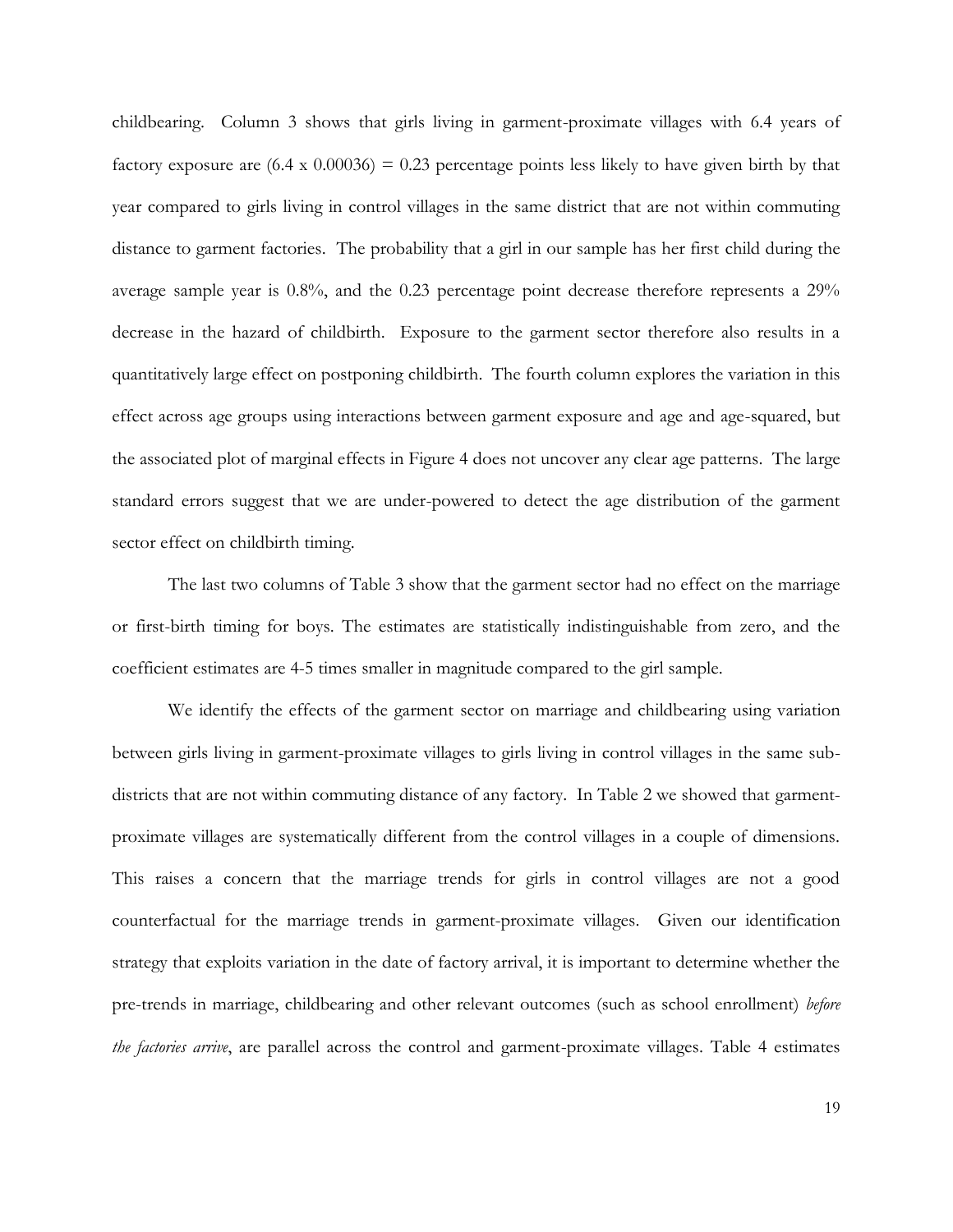these pre-trends, and fails to reject that there is no difference in the trends in marriage, childbirth and enrollment before factories arrive across the two sets of villages. Not only is there no statistically significant difference in trend, but the estimated difference in marriage and childbirth trends are an order of magnitude smaller that the effect of garment expansion on marriage/childbirth decisions that we estimate in Table 3. These results suggest that the parallel trends assumption that is crucial for proper statistical inference holds in our context.

In summary, we find that access to factory jobs allows young girls in Bangladesh to delay both marriage and childbearing in statistically and quantitatively significant way. These results could be explained by families choosing to postpone their daughter's marriage and childbirth so that either (a) she can to work in factories, or (b) she can invest in schooling at an early age to have a better shot at high-paid garment sector work later in life, or (c) because the adults in the household now have better paid factory jobs, and the family is wealthier and can afford to invest in child quality, and keep young girls in school rather than marry them off. We will explore these potential mechanisms in the next few sub-sections by studying the effects of garment sector expansion on school enrollment, educational attainment and factory work. The marriage postponement effects we estimate above are largest among the youngest girls (aged 12-15), which provides a strong hint that the delay might be related to educational investments, in addition to any direct effect of girls working in factories. We therefore study the enrollment and education effects first.

#### **4.2 The Effects of Garment Jobs on Education Attainment and School Enrollment**

Table 5 provides estimates of the effects of exposure to garment jobs on educational attainment. An additional year of exposure to garment jobs leads to a statistically significant increase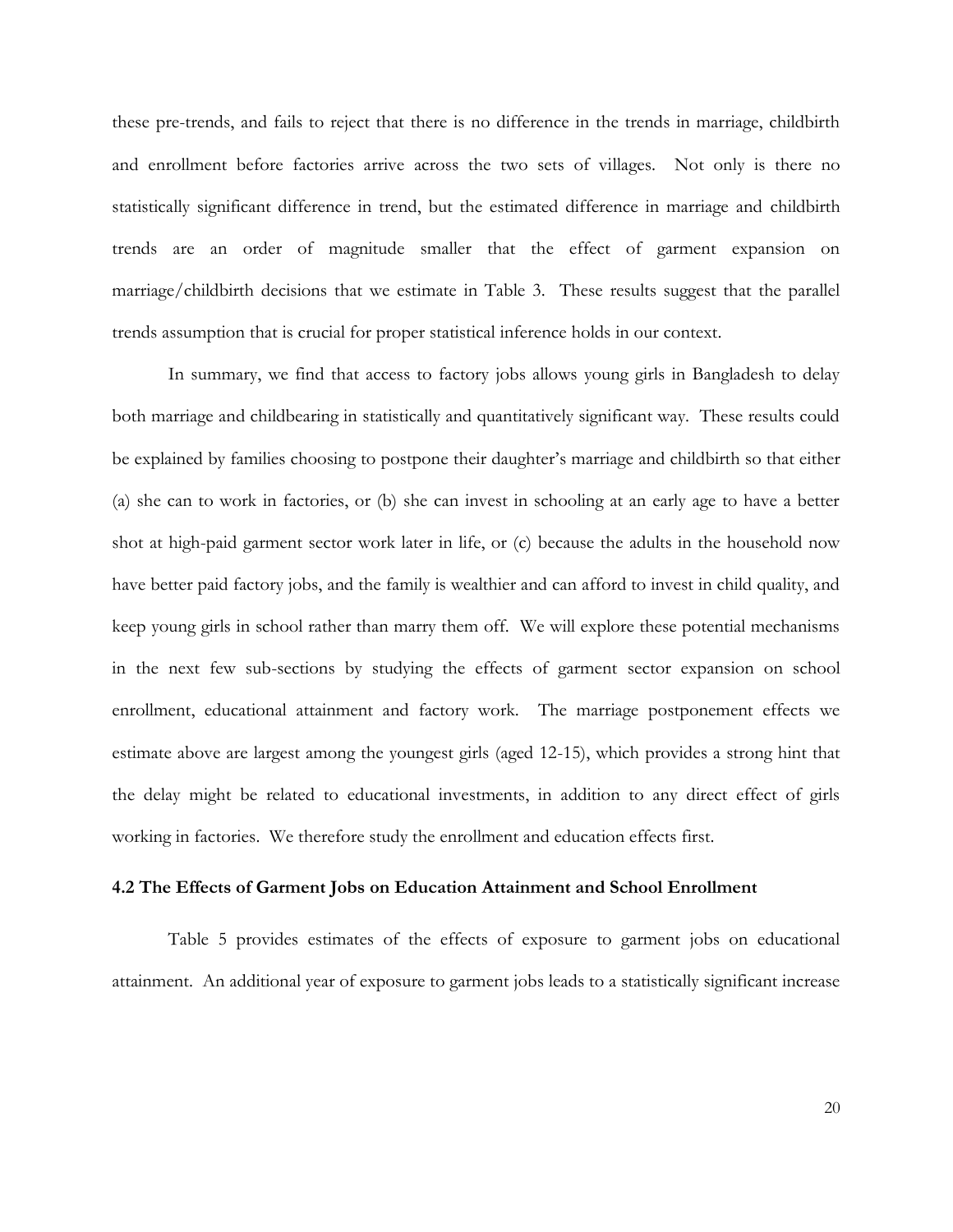of 0.26 years of education for boys and an additional 0.22 years effect on girls.<sup>12</sup> At the average value of years of garment exposure in this regression  $(6.8 \text{ years})$ ,<sup>13</sup> this estimate implies the gender gap in educational attainment closes by 1.5 years due to the presence of garment factories. Garment workers have 2.8 years more education on average than residents of non-garment villages (see table 1), and so the magnitude of the regression estimate appears plausible.

These results are generated using the whole sample of offspring of the household head, which may include some children who are still in school and for whom we do not observe a completed education history. In the next two columns we re-assess the effects of garment jobs on educational attainment, but concentrate on the sample of older offspring who are likely to have completed their schooling. Specifically, we re-estimate the equation for the subsample of children born in 1990 or before (aged 19 or older in 2009), and those born in 1995 or before (aged 14 or older in 2009). We still see positive effects of the garment industry on girls in this sample, relative to their brothers, although the effects are smaller in magnitude: for instance, the estimate in the second column suggests that at the mean value for years of garment exposure for the older sample (5.4 years), the gender gap in educational attainment closed by 0.92 years among children born 1995 or before. As we will see in table 6, the school enrollment effects are largest among the youngest children, and omitting them from the sample is the likely cause of the decrease in magnitude.

The increase in girls' educational attainment may stem from garment factories enhancing the

 $\overline{\phantom{a}}$ 

<sup>&</sup>lt;sup>12</sup> The sum of the two coefficients signifies that each year of garment exposure leads to an additional 0.48 years of completed education for girls in garment-proximate villages relative to control villages within the same sub-district. However, this summed result should be interpreted with greater caution, because our identification strategy provides a more credible estimate for the gender gap in educational attainment, not the absolute value of attainment for girls.

<sup>&</sup>lt;sup>13</sup> This figure is slightly larger than the average exposure (6.4 years) in the marriage and childbearing regressions since the educational attainment regressions have one observation per child. By contrast, in the hazard models for marriage and childbearing, an older unmarried individual will contribute more observations than a younger, unmarried individual. The marriage and childbearing regressions thus yield a sample that is on average slightly older and thus less exposed than the educational attainment regressions.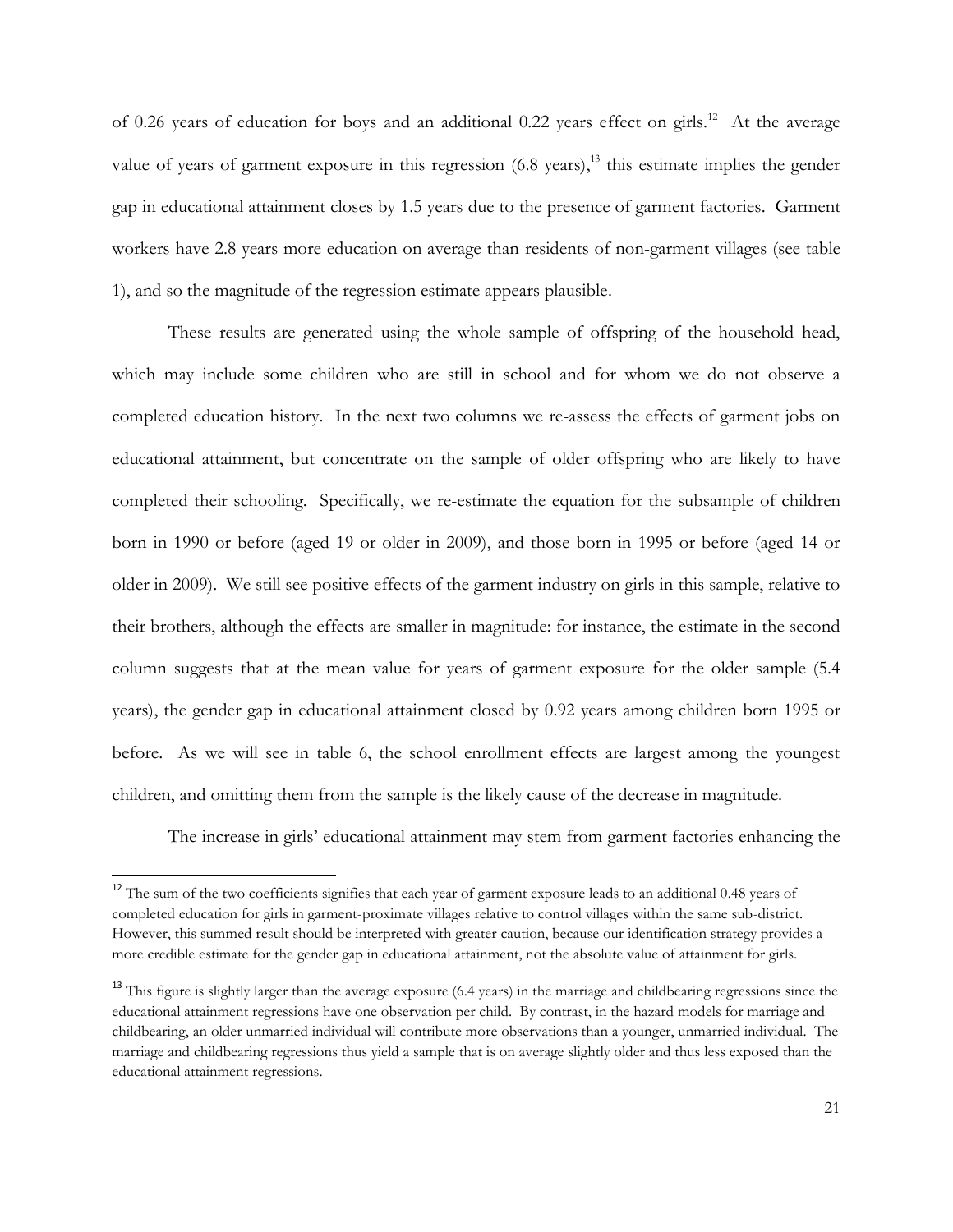perceived and actual market returns to skill, thereby creating greater demand for schooling. It could also stem from a wealth effect, whereby mothers or older sisters gained employment at higher wages in garment factories and could now afford to send children to school. Garment jobs may have also increased female bargaining power within households, either for women who took the jobs (Atkin 2009) or for all women given their expanded opportunity set (Majlesi 2014). The increased bargaining power could result in more schooling for girls, if women have a stronger preference for educating their daughters than men do. Finally, a mother or older sister taking a garment job could cause a reallocation of the time use of all household members. These effects could either increase girls' schooling, if families enroll younger children in school as a form of "day care" while mothers or older sisters work, or decrease girls' schooling, if families pull girls out of school to do household chores formerly conducted by the new garment worker.

While it is difficult to identify precisely the exact channels through which the garment industry increases girls' schooling, we provide suggestive evidence that the results are unlikely to be driven entirely by wealth or time allocation effects. We do this by estimating the education attainment equations separately for families where mothers or older sisters worked outside the home (and whose children are therefore more likely to have benefited from the wealth effect or been affected by a reallocation of home duties), and families where mothers or older sisters were not working outside the home. While these families may still enjoy income effects of the garment sector if male members gained jobs or additional income, these effects are still likely smaller than those in families who gained an entirely new wage earner as a result of the garment industry expansion. Since families where mothers or sisters worked outside the home may differ in other unobservable ways from families where mothers or sisters did not, these results should not be interpreted as heterogeneous effects of the garment industry based on exogenous variation in mother's or sister's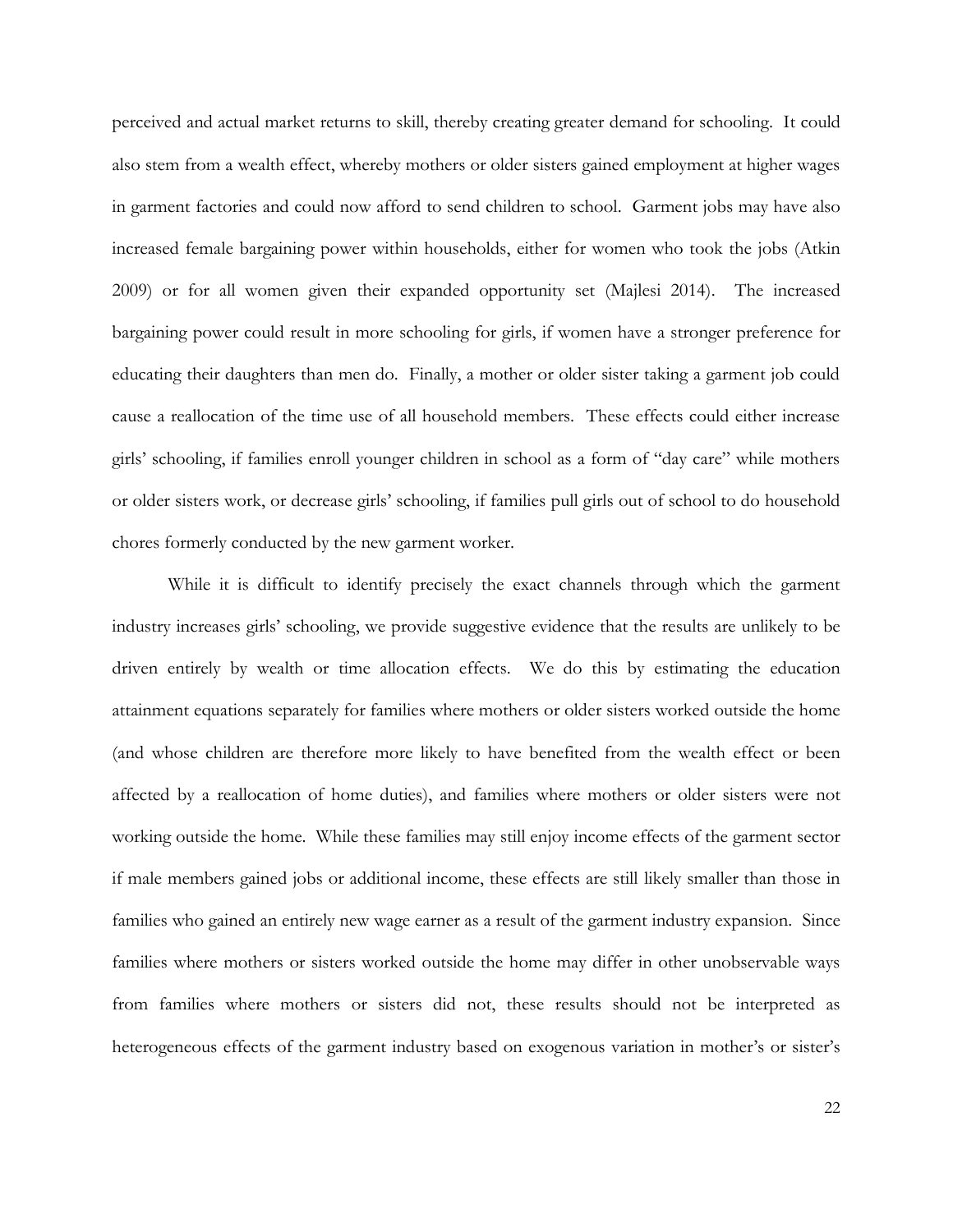labor force participation. Instead, our goal is only to identify a subsample unlikely to be driven by wealth or time allocation effects.

Table 6 provides these results. The effects of the garment industry are actually larger in households where the mother or older sister did not work.<sup>14</sup> This suggests that the education effects are driven by either changing returns to skill, or through the overall increases in female bargaining power documented in Majlesi (2014). While we cannot separate those channels, the combined effect of the two is still an important policy parameter, since it represents the effects of a new industry that expands women and girls' opportunity sets.

We next examine whether the effects of exposure to garment jobs on schooling decisions varies by a girl's age. To do this, we use the complete school enrollment history for each child to estimate how factory presence affects a child's propensity to stay enrolled in school during each year of her schooling life-cycle. The first column of Table 7 shows that a girl is 7.2 percentage points more likely to be in school (relative to her brother) in the years when factories were active close to the village. The estimates also imply that a girl in a garment-proximate village is 4.4 percentage points more likely to be in school compared to a girl living in a control village in the same subdistrict. These effects are substantial relative to a mean enrollment probability of 42% across all ages and years in the sample.

Column 2 allows the effect of the garment industry on enrollment to vary by the child's age. The marginal effects of the garment industry on girl's enrollment from the coefficients estimated in this regression are shown in figure 5. The marginal effects are decreasing in age: they are positive and significant for girls age 9 and under. For instance, a 6-year-old girl in a village with access to garment jobs has a 7.6 percentage point increased probability of enrollment than a 6-year-old girl in

 $\overline{\phantom{a}}$ 

<sup>&</sup>lt;sup>14</sup> One explanation for this effect is that negative time allocation effects (girls who fill in at home for a mother or older sister in the garment industry) are bigger in magnitude than income effects.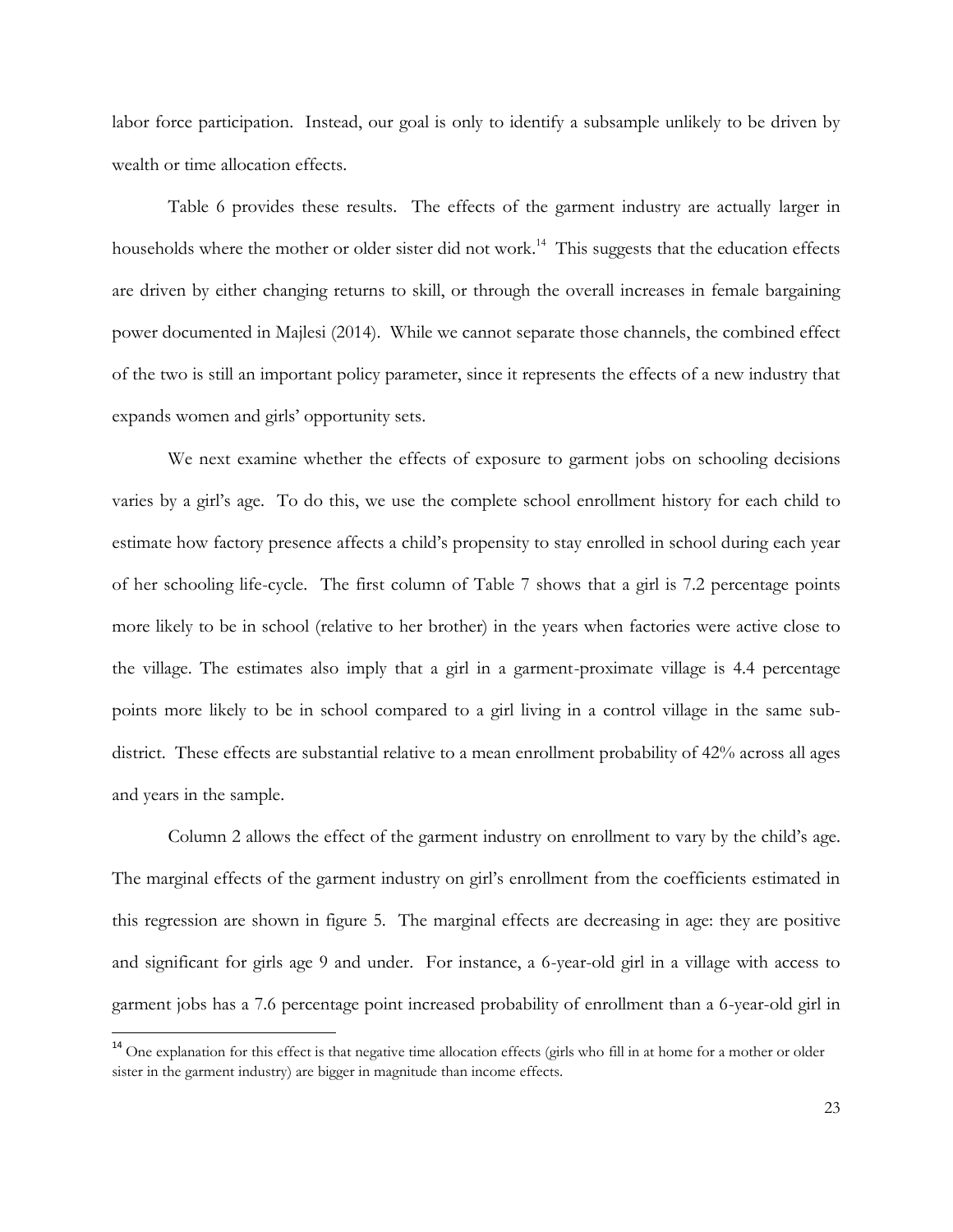a village without factories nearby. The marginal effects actually turn slightly negative for the oldest girls (aged 17 and 18), suggesting a drop-out motive (Atkin 2012), where 17-18 year olds drop out to go work in factories.

#### **4.3 The Effects of the Garment Industry on Female Labor Force Participation**

Given this hint of drop-outs, we next turn to a more direct channel through which the garment industry could prompt girls to delay marriage and childbearing: their labor force participation decisions. Table 8 provides difference in difference results of the effects of easier access to garment factories on the probability that a girl has ever worked outside of the home. In column 1, we see that girls in garment-proximate villages are 15 percentage points more likely to have ever worked outside the home than girls in control villages. Column 2 shows that these effects are strongest amongst girls for whom factory presence coincided with the stage of their life-cycle where they are most likely to enter the labor force (ages 10 to 29). These girls are 12 percentage points more likely to have worked than girls of similar ages in control villages. In column 3, we consider the age cutoff corresponding to the ages at which girls are at greatest risk for marriage in Bangladesh; ages 10 and 23 are the  $10<sup>th</sup>$  and  $90<sup>th</sup>$  percentiles of age at marriage in our sample. Girls that enjoyed factory exposure during that critical period are 13 percentage points more likely to work outside the home than girls of the same age in control villages. This hints at the possibility that working in garment factories is a potential reason why girls in garment-proximate villages choose to delay marriage and childbirth relative to their counterparts in control villages.

# **4.4 The Effects of the Female Stipend Program (FSP) on School Enrollment, Marriage, and Childbearing**

Having documented the effects of the garment industry expansion on girls' marriage, childbearing, and education, we now benchmark the magnitudes of those impacts against a large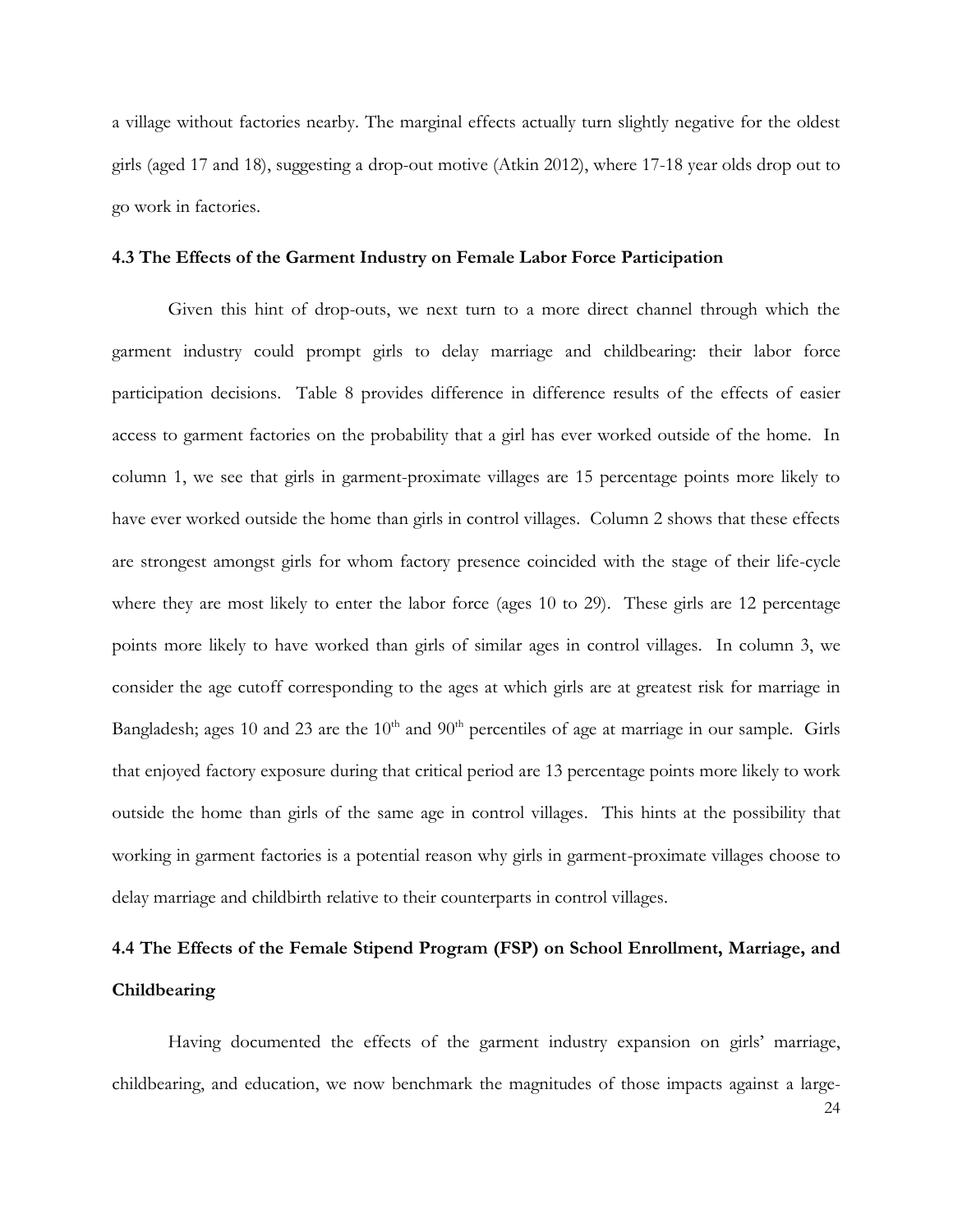scale education promotion policy for Bangladeshi girls: the government's "female school stipend program" (FSP). This program has been widely credited with narrowing and then over-turning the gender gap in education in Bangladesh, and leading to delayed marriage and childbearing, and it is therefore valuable to investigate how the garment industry effect on girls' enrollment compares to that of the FSP.

We identify effects of the FSP by taking advantage of the fact that it was implemented in 1994, but only for girls in  $6<sup>th</sup>$  grade and above. Accordingly we identify the FSP effects on enrollment through a triple difference: Do FSP-eligible girls become more likely to stay enrolled after 1994 than boys in grades 6 and above, allowing for gender-specific differential enrollment effects post 1994? While the *Post*1994 × *Female* term allows for effects on younger girls, who stay in school in anticipation of the program, and the *Post*1994 × *In school 6 years* allows for spillovers effects on the male classmates of the girls receiving the subsidy, a caveat of this strategy is that it assumes younger brothers are not affected by the subsidy. To the extent that their enrollment is either boosted (if, say, the older girl can now accompany them to school) or lowered (if the family diverts resources from older girls to younger boys), the FSP result we report may not be based on exactly the right counter-factual. We nonetheless think that it is a useful benchmark, even in light of this caution.

Table 9 shows these results. We find no evidence that girls who had been in school for at least 6 years were more likely to remain in school after 1994 and in fact, the point estimate on the triple interaction *Post*1994 × *Female × In school 6 years* interaction is negative. Column 2 shows that including controls for the garment industry does not affect this conclusion.

Table 10 estimates the effects of the FSP on girl's marriage and childbearing. Since we can no longer use boys as a control group, we use a double-difference strategy that estimates whether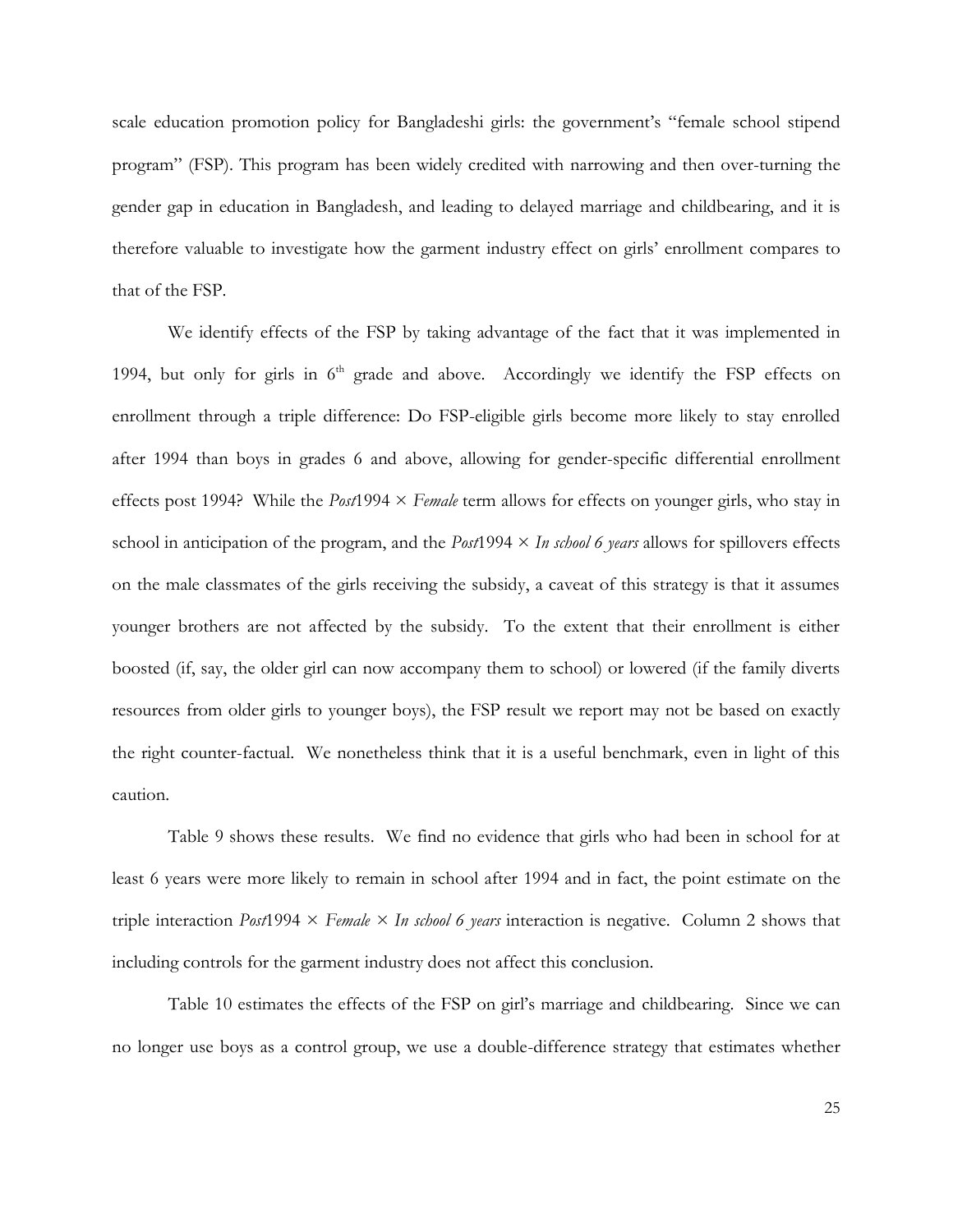the hazard of marriage or childbearing decreases in 1994 for girls who has been in school for 6 years, relative to girls who had not. There is no evidence of this pattern; the coefficient on *Post*1994  $\times$  *In school 6 years* is very close to zero in both the marriage and the childbearing regressions. While the inability to use boys as a control group introduces a further caveat – younger girls may anticipate the subsidy – we nonetheless again think that the effects are interesting even in light of this caveat. Including controls for the garment industry does not change the conclusion; meanwhile the effects of the garment industry on girls' schooling remaining positive and significant.

In summary, not only do we find that manufacturing growth in Bangladesh resulted in significant changes to young girls' schooling, work, marriage, and fertility decisions, the data indicate that the garment industry is the more likely explanation for the reduced gender gap in schooling in Bangladesh, rather than the prominent cash transfer program to which policymakers have been quick to attribute that credit.<sup>15</sup> Even data in its simplest form (the time series graphs of age at marriage, fertility, and boys' and girls' enrollment in Figure 1) suggest that the these changes began in Bangladesh started before the FSP program was instituted, and that differential trend simply continued after FSP. While we do not wish to deny that conditional cash transfers have had large and important impacts on girls elsewhere in the world,<sup>16</sup> we only seek to argue broadly that careful evaluations of such programs are needed to separate the effects of these programs from other

 $\overline{a}$ 

<sup>&</sup>lt;sup>15</sup> For instance, International Development Association (2009) posted a write-up on its website entitled "Stipends Triple Girls Access to School", in which all of the increase in girls' enrollment between 1991 and 2005 was attributed to the stipend. Since it did not have the data to estimate the counterfactual rise in girls' enrollment absent the program, it was not able to substantiate the claimed effect size. A World Bank internal report writes "There is no systematic evaluation that shows the causal effect of the program on increased enrolment of girls in schools, yet nothing else can explain the exponential increase in gender parity." See also Raynor and Wesson (2006) for a review of other potential effects attributed to the FSP.

<sup>&</sup>lt;sup>16</sup> The negligible effects of the FSP that we estimate may be due to its small transfer size (the current monthly stipend ranges from \$0.64 US to 6<sup>th</sup> graders to \$1.50 US to 10<sup>th</sup> graders); other conditional cash transfer programs around the world offer transfers that are a much larger percentage of the income of the median receipt household.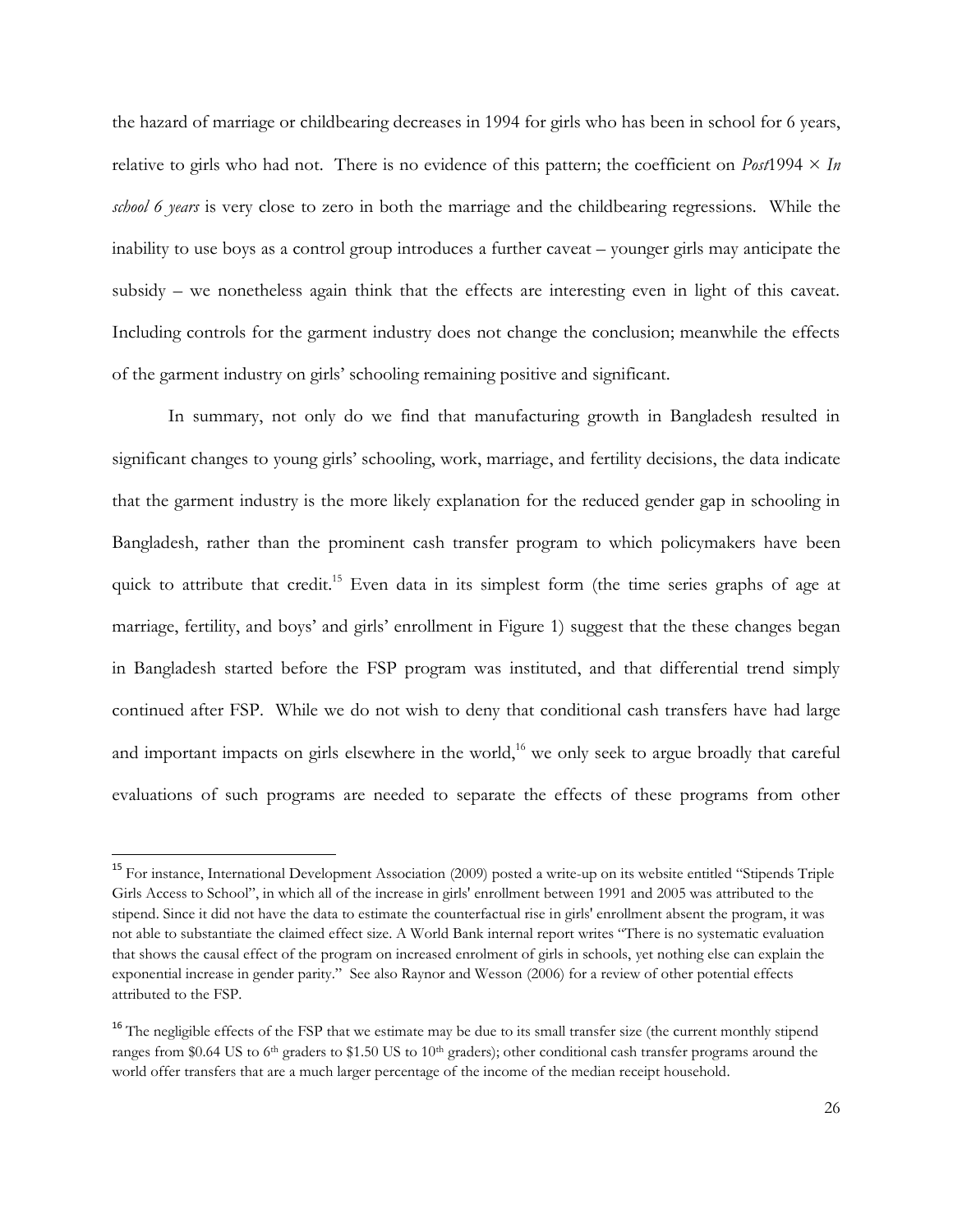simultaneous factors, especially in environments like Bangladesh that have had such dramatic increase in job opportunities for women.

#### **5. Conclusion**

 $\overline{a}$ 

This paper has studied the effects of new employment opportunities in the ready-made garment industry on women's schooling, work, marriage and fertility decisions in a poor country. We find that manufacturing sector growth in Bangladesh had sizeable effects on parents' propensity to keep younger girls in school, older girls' propensity to engage in wage work, and both of these factors allowed women to postpone marriage and childbirth. The garment industry has likely played a key role in the remarkable progress Bangladesh has made in improving women's lives over the past 40 years. Fertility has dropped from 5.9 children per woman in 1983 to 2.3 births per woman in 2009 (World Development Indicators), and woman's average age at marriage has risen from 14.6 for marriages between 1980 and 1985 to 17.0 for marriages between 2005 and 2009 (Demographic and Health Survey).

Moreover, Bangladesh attained gender parity in school enrollment fifteen years before the Millennium Development Goals deadline for achieving this outcome. We now conduct an approximate back-of-the-envelope calculation to infer how much of the gains in girls' enrollment nationwide can be attributed to the remarkable rise in garment exports. We multiply the actual growth in garment exposure between 1983 and 2009 by the marginal effect of exposure to the garment on enrollment estimated in our regression model, and find that in villages within commuting distance to garment factories, exposure to these jobs led to a 38.6 percentage point increase in school enrollment rates. <sup>18</sup> Using our earlier back-of-the envelope calculation that 15% of

<sup>18</sup> Specifically, column 1 of table 6 indicates that an additional year of exposure to the garment industry increases the probability a girl is enrolled in school by 0.0722. On average the sample was exposed for 38.2% of the sample period for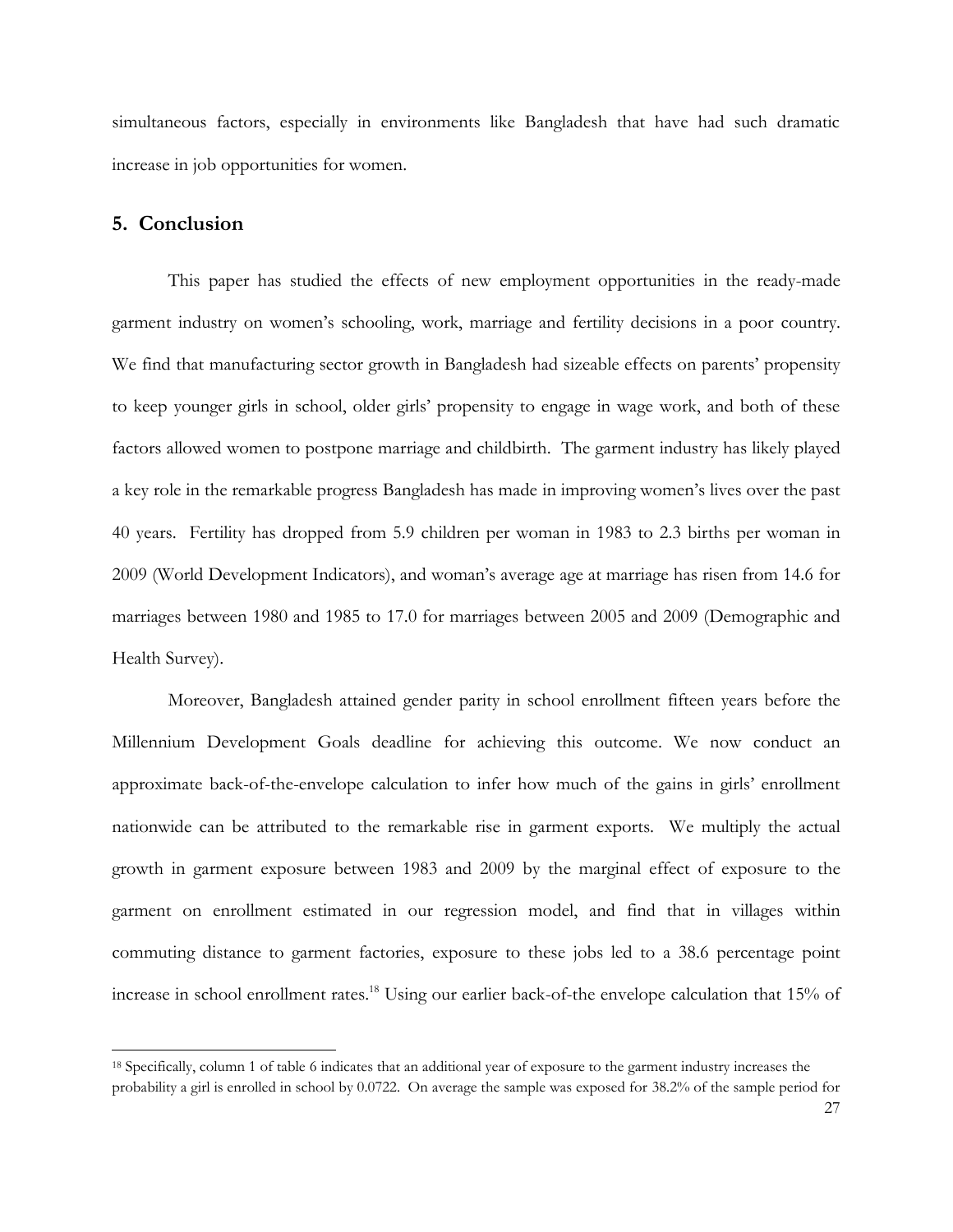women between the ages of 16 and 30 across the country work in the garment sector (versus 39% in our sample of garment-proximate villages), proportionally extrapolating from our estimates suggests that roughly 14.8 percentage points of the national gain in girls' enrollment could be attributed to the growth in this export industry. While there are some important caveats to these results – they assume that the estimated coefficients would apply to other areas of the country – they nonetheless suggest that the garment industry was an important source of nationwide school enrollment growth.

Taken together, our results suggest that education policy in developing countries is closely tied to trade policy or industrial policy, and enrollments strongly respond to the arrival of jobs, especially if these jobs reward education. The manufacturing growth also improves welfare for young women, as they are able to avoid early marriage and childbirth, which have adverse intergenerational consequences.

 $\overline{a}$ 

years after 1983, and there are 14 years of observations per child (during years they were between the ages 5 of 18), so on average enrollment went up by  $0.0772$  x  $.382$  x  $14 = 38.6\%$ . This effect appears large relative to other educationfocused interventions around the world, Mexico's *Progresa* program (which provided three years of monthly cash grants equivalent to one-fourth of average family income conditional on child school attendance) increased enrollment by 3.4- 3.6 percentage points for all students (Kremer and Holla 2009). In Kenya, providing free school uniforms to sixth grade pupils increased the enrollment rate by 2 percentage points for boys, and by 2.5 percentage points for girls.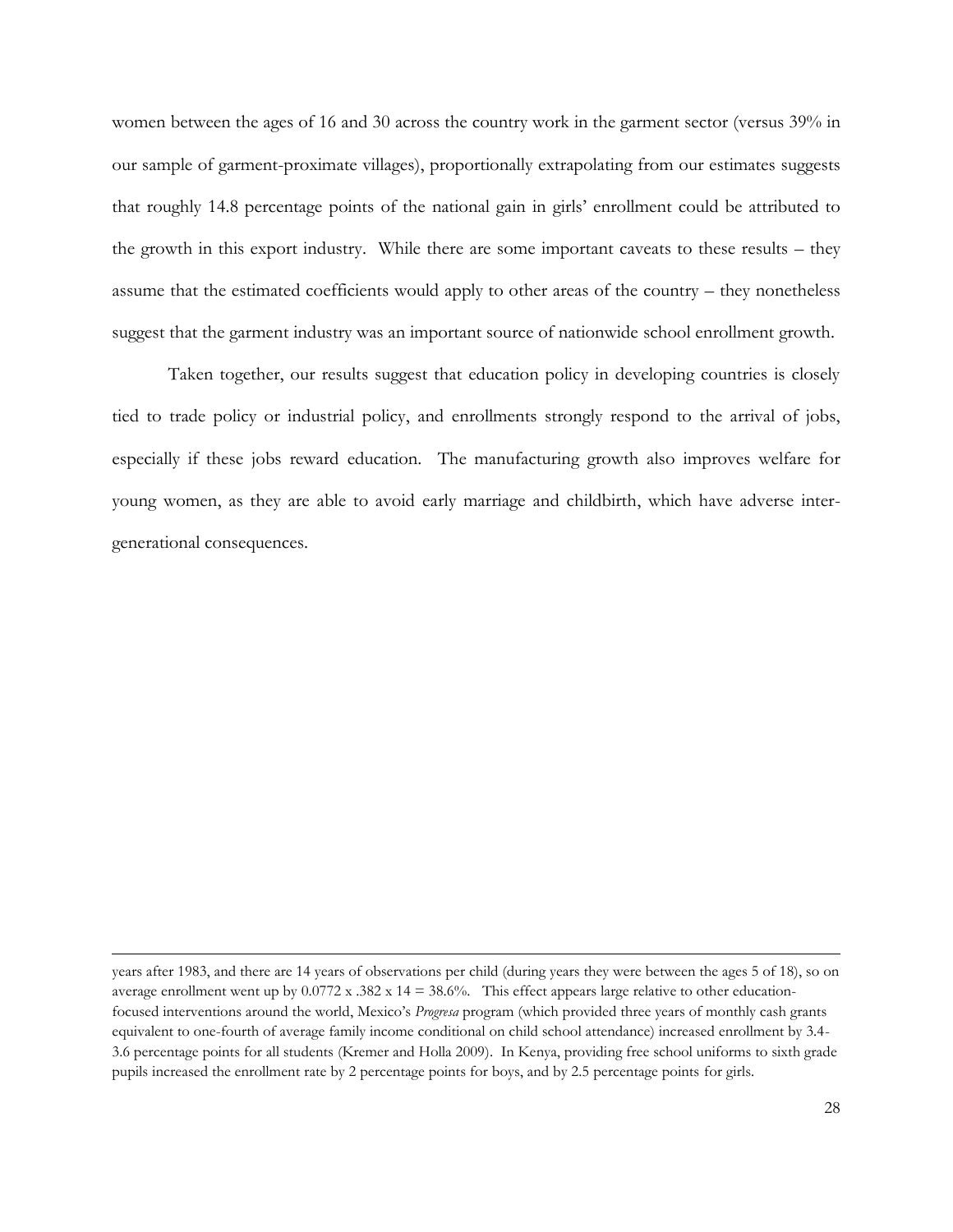#### **Appendix: Construction of sample and variables used in the analysis**

We began by randomly sampling 60 villages in 4 subdistricts in Dhaka and Gazipur districts in Bangladesh (Savar and Dhamrai in Dhaka District; Gazipur Sadar and Kaliakur in Gazipur district). We stratified by whether the villages were considered by a BGMEA official to be within commuting distance of a garment factory (at the time of the survey, summer 2009) and then chose 44 garment-proximate villages and 16 control villages not within commuting distance to garment factories.

For each selected village, we conducted a census that provided a sampling frame of all households in the villages and also identified whether the households contained a garment worker. We then selected a random sample of households from each selected village, sampling more households from the larger villages (exact stratification available from authors upon request). We oversampled households with current garment workers (and also, for use in other projects, households with a consanguineous marriage or a female born between 1975 and 1980).

The retrospective schooling, marriage, and childbirth information is taken from the module administered to the female household head. This information was collected about all of her offspring, whether or not they still reside in the home. Information about the work history of female offspring not in the household was in the module administered to the male head; this information is merged with information from the household roster on resident daughters to create a dataset of work history of all female offspring.

Below we provide more information on the construction of the variables used in the empirical analysis:

| Variable | <b>Definition</b>                                                                                                                     |
|----------|---------------------------------------------------------------------------------------------------------------------------------------|
| Married  | A binary variable equal to one if an individual was married in year t; and equal<br>zero in every year that he/she remained unmarried |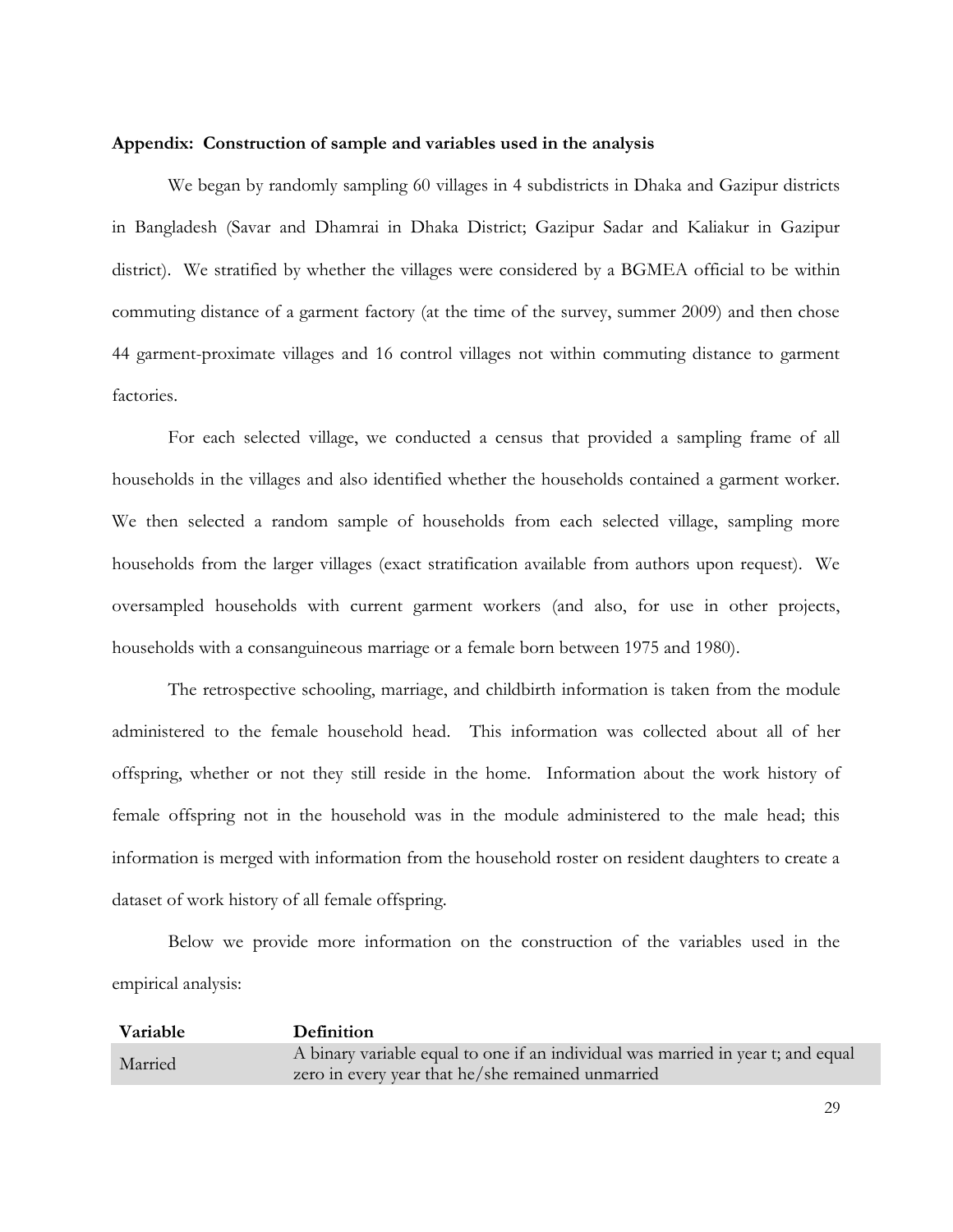| FirstBirth     | A binary variable equal to one if an individual first gave birth in year t (or first<br>became a father, for males); and equal to zero in every year that he/she has not<br>yet become a parent                                                                                                                                                                      |
|----------------|----------------------------------------------------------------------------------------------------------------------------------------------------------------------------------------------------------------------------------------------------------------------------------------------------------------------------------------------------------------------|
| GarmentVillage | A binary variable equal to one if the BGMEA official considered the village to<br>be within commuting distance of garment factories and zero otherwise                                                                                                                                                                                                               |
| YearsExposure  | A continuous variable that gives the number of years of a certain critical period<br>(from birth to the time of marriage/first birth, or from 5 to 18 for the<br>education regressions) during which anyone from the village in which an<br>individual grew up (as defined by the place of residence of his/her parents) had<br>been working in the garment industry |
| Education      | A continuous variable giving completed years of education                                                                                                                                                                                                                                                                                                            |
| Enroll         | A binary variable equal to one if the individual was enrolled in school in a given<br>year (constructed using retrospective information about the age the individual<br>began school and ultimate completion), and zero if the individual was not<br>enrolled in school. It is defined from ages 5 to 18.                                                            |
| PostGarments   | A binary variable equal to one if any from the village in which an individual<br>grew up (as defined by the place of residence of his/her parents) had begun<br>working in the garment industry by that year                                                                                                                                                         |
| EverWorked     | A binary variable equal to one if a someone has ever worked outside the home;<br>zero otherwise; we only have information for females                                                                                                                                                                                                                                |
| AnyExposure    | A binary variable equal to one if anyone from the village in which an individual<br>grew up has been working in the garment industry during a certain critical<br>period                                                                                                                                                                                             |

Bibliography

Afsar, R. 1998*. "Working and Living Conditions of the Garment Factory Workers in Bangladesh and Health Hazards with Special Focus on the Threat of STDs/AIDS/HIV: A Case Study on the Role of NGO Interventions."* .

Amin, S., I. Diamond, R. T. Naved, and M. Newby. 1998. "Transition to Adulthood of Female Garment-Factory Workers in Bangladesh." *Studies in Family Planning* 29 (2): 185-200.

Ashcraft, A., K. Lang, and I. Fernández-Val. 2013. "The Consequences of Teenage Childbearing: Consistent Estimates when Abortion Makes Miscarriage Nonrandom." *Economic Journal* 123 (571): 875-905.

Atkin, D. 2012. "Endogenous Skill Acquisition and Export Manufacturing in Mexico." Unpublished manuscript.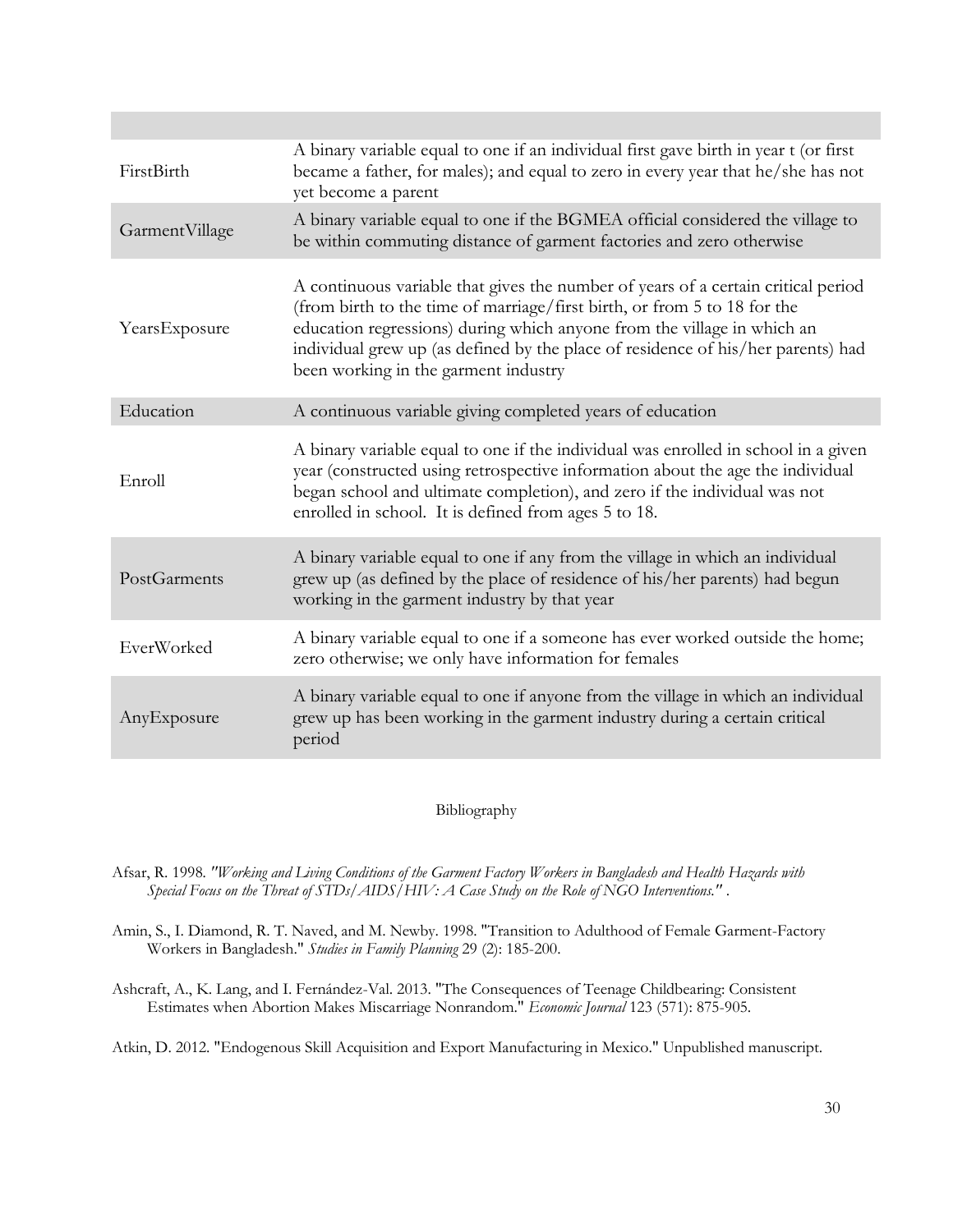———. 2009. "Working for the Future: Female Factory Work and Child Health in Mexico." *Unpublished Manuscript, Yale University*.

- Badiani, R. 2009. "Factories and Farms: How does Economic Growth Impact Rural Incomes and Education?"Yale University.
- Banerjee, A., S. Cole, E. Duflo, and L. Linden. 2007. "Remedying Education: Evidence from Two Randomized Experiments in India." *The Quarterly Journal of Economics* 122 (3): 1235-1264.

Bangladesh Bureau of Statistics. 2010*. "Foreign Trade Statistics of Bangladesh: 2008-09."* .

Bangladesh Export Processing Bureau. 2009*. "Annual Report on the Ready-made Garment Industry."* .

- Bangladesh Garment Manufacturers and Exporters Association (BGMEA). 2013*. "Ready-made Garment Yearbook."* .
- Brambilla, I., G. Porto, and A. Tarozzi. 2012. "Adjusting to Trade Policy: Evidence from US Antidumping Duties on Vietnamese Catfish." *Review of Economics and Statistics* 94 (1): 304-319.
- Burde, D., and L. Linden. 2013. "The Effect of Proximity on School Enrollment: Evidence from a Randomized Controlled Trial in Afghanistan." *American Economic Journal: Applied Economics* 5 (3): 27-40.
- Chaaban, J. and W. Cunningham. 2011*. "Measuring the Economic Gain of Investing in Girls: The Girl Effect Dividend."*  Policy Research Working Paper 5753.
- Dinkelman, T., and C. A. Martinez. 2014. "Investing in Schooling in Chile: The Role of Information about Financial Aid for Higher Education." *Review of Economics and Statistics* 96 (2): 244-257.
- Duflo, E., P. Dupas, and M. Kremer. 2011. "Peer Effects, Teacher Incentives, and the Impact of Tracking: Evidence from a Randomized Evaluation in Kenya." *American Economic Review* 101 (5): 1739-1774.
- Duflo, E., R. Hanna, and S. Ryan. 2012. "Incentives Work: Getting Teachers to Come to School." *American Economic Review* 102 (4): 1241-1278.
- Federman, M., and D. I. Levine. 2005. "The Effects of Industrialization on Education and Youth Labor in Indonesia." *Contributions to Macroeconomics* 5 (1): 1-32.
- Field, E., and A. Ambrus. 2008. "Early Marriage, Age of Menarche, and Female Schooling Attainment in Bangladesh." *Journal of Political Economy* 116 (5): 881-930.
- Fletcher, J., and B. Wolfe. 2009. "Education and Labor Market Consequences of Teenage Childbearing: Evidence using the Timing of Pregnancy Outcomes and Community Fixed Effects." *The Journal of Human Resources* 44 (2): 303-325.
- Foster, A., and M. R. Rosenzweig. 1996. "Technical Change and Human-Capital Returns and Investments: Evidence from the Green Revolution." *American Economic Review* 86 (4): 931-953.
- Geronimus, A., and S. Korenman. 1992. "The Socioeconomic Consequences of Teen Childbearing Reconsidered." *The Quarterly Journal of Economics* 107 (November): 1187-1214.

Gibbs, N. 2011. "The Best Investment." *Time*, 64.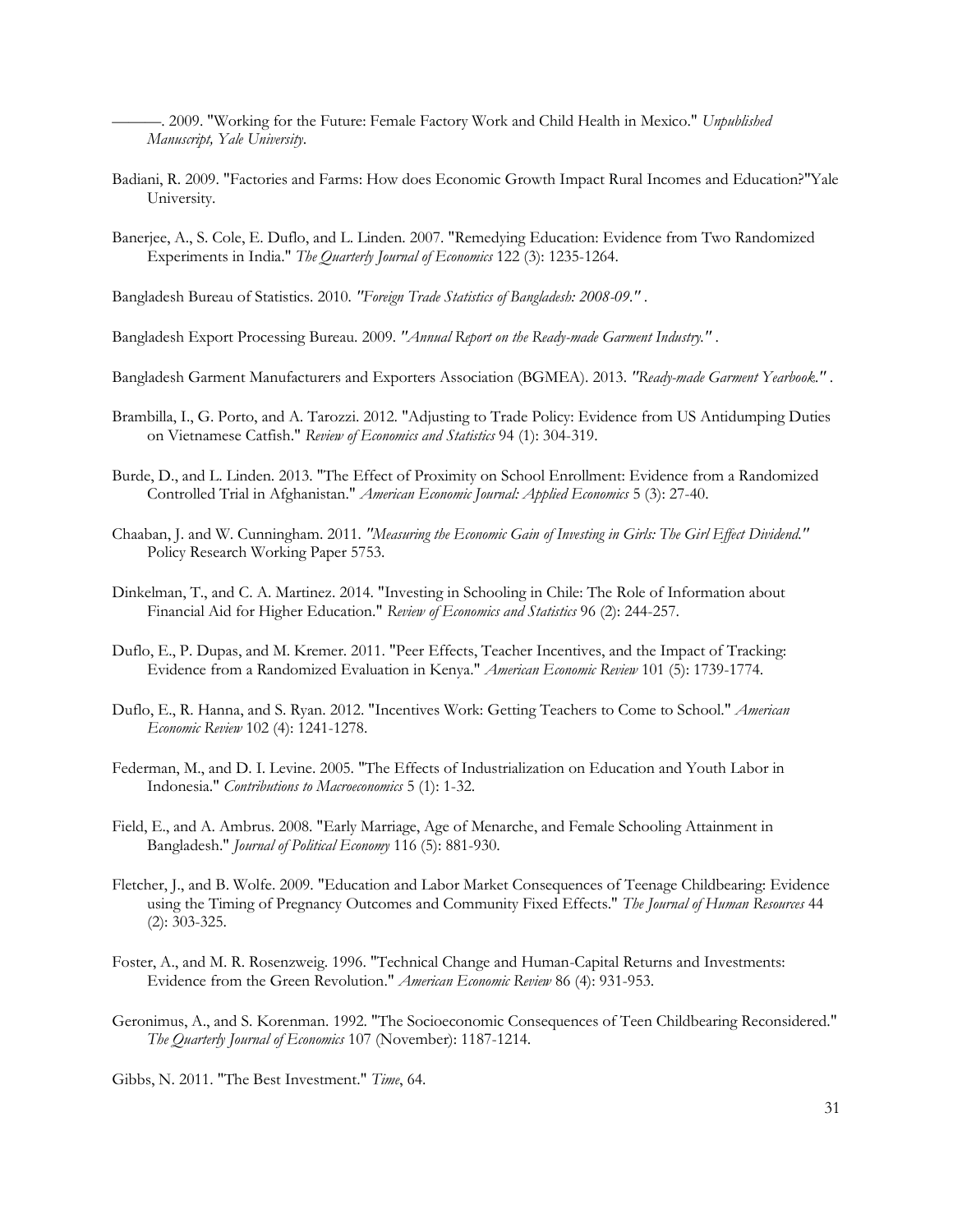- Girl Up. 2011. "Girl Up Highlights the Importance of Counting Girls as World Population Grows to 7 Billion." Press release.
- Glewwe, P., M. Kremer, and S. Moulin. 2009. "Many Children Left Behind? Textbooks and Test Scores in Kenya." *American Economic Journal: Applied Economics* 1 (1): 112-135.
- Glewwe, P., M. Kremer, S. Moulin, and E. Zitzewitz. 2004. "Retrospective Vs. Prospective Analyses of School Inputs: The Case of Flip Charts in Kenya." *Journal of Development Economics* 74 (1): 251-268.
- Heath, R. 2011. "Why do Firms Hire using Referrals? Evidence from Bangladeshi Garment Factories."Yale University.
- Helper, S. R., D. I. Levine, and C. Woodruff. 2006. "How does Economic Liberalization Affect Investment in Education? Evidence from Mexico."UCSD, .
- Hotz, V. J., S. McElroy, and S. Sanders. 2005. "Teenage Childbearing and its Life Cycle Consequences: Exploiting a Natural Experiment." *The Journal of Human Resources* 40 (3): 683-715.
- International Development Association. "IDA at Work: Bangladesh: Stipends Triple Girls' Access to School."2011, [http://web.worldbank.org/WBSITE/EXTERNAL/EXTABOUTUS/IDA/0,,contentMDK:21227882~me](http://web.worldbank.org/WBSITE/EXTERNAL/EXTABOUTUS/IDA/0,,contentMDK:21227882~menuPK:3266877~pagePK:51236175~piPK:437394~theSitePK:73154,00.html) [nuPK:3266877~pagePK:51236175~piPK:437394~theSitePK:73154,00.html.](http://web.worldbank.org/WBSITE/EXTERNAL/EXTABOUTUS/IDA/0,,contentMDK:21227882~menuPK:3266877~pagePK:51236175~piPK:437394~theSitePK:73154,00.html)
- Jensen, R. 2010. "The (Perceived) Returns to Education and the Demand for Schooling." *Quarterly Journal of Economics* 125 (2): 515-548.
	- ———. 2012. "Do Labor Market Opportunities Affect Young Women's Work and Family Decisions? Experimental Evidence from India." *Quarterly Journal of Economics* 127 (2): 753-792.
- Jensen, R., and R. Thornton. 2003. "Early Female Marriage in the Developing World." *Gender & Development* 11 (2): 9-19.
- Kabeer, N., and S. Mahmud. 2004. "Globalization, Gender and Poverty: Bangladeshi Women Workers in Export and Local Markets." *Journal of International Development* 16: 93-109.
- Khatun, F., M. Rahman, D. Bhattacharya, K. G. Moazzem, and A. Shahrin. 2007*. "Gender and Trade Liberalization in Bangladesh: The Case of Ready-made Garments."* .
- Kremer, M., and A. Holla. 2009. "Improving Education in the Developing World: What have we Learned from Randomized Evaluations?" *Annual Review of Economics* 1: 513-542.
- Le Brun, A., S. R. Helper, and D. I. Levine. 2011. "The Effect of Industrialization on Children's Education. the Experience of Mexico." *Review of Economics and Institutions* 2 (2): 2-34.

Levine, R., C. B. Lloyd, M. Greene, and C. Grown. 2009*. "Girls Count: A Global Investment and Action Agenda."* .

- Majlesi, K. 2014. "Labor Market Opportunities and Women's Decision Making Power within Households." Unpublished Manuscript.
- Mammen, K., and C. Paxson. 2000. "Women's Work and Economic Development." *The Journal of Economic Perspectives*: 141-164.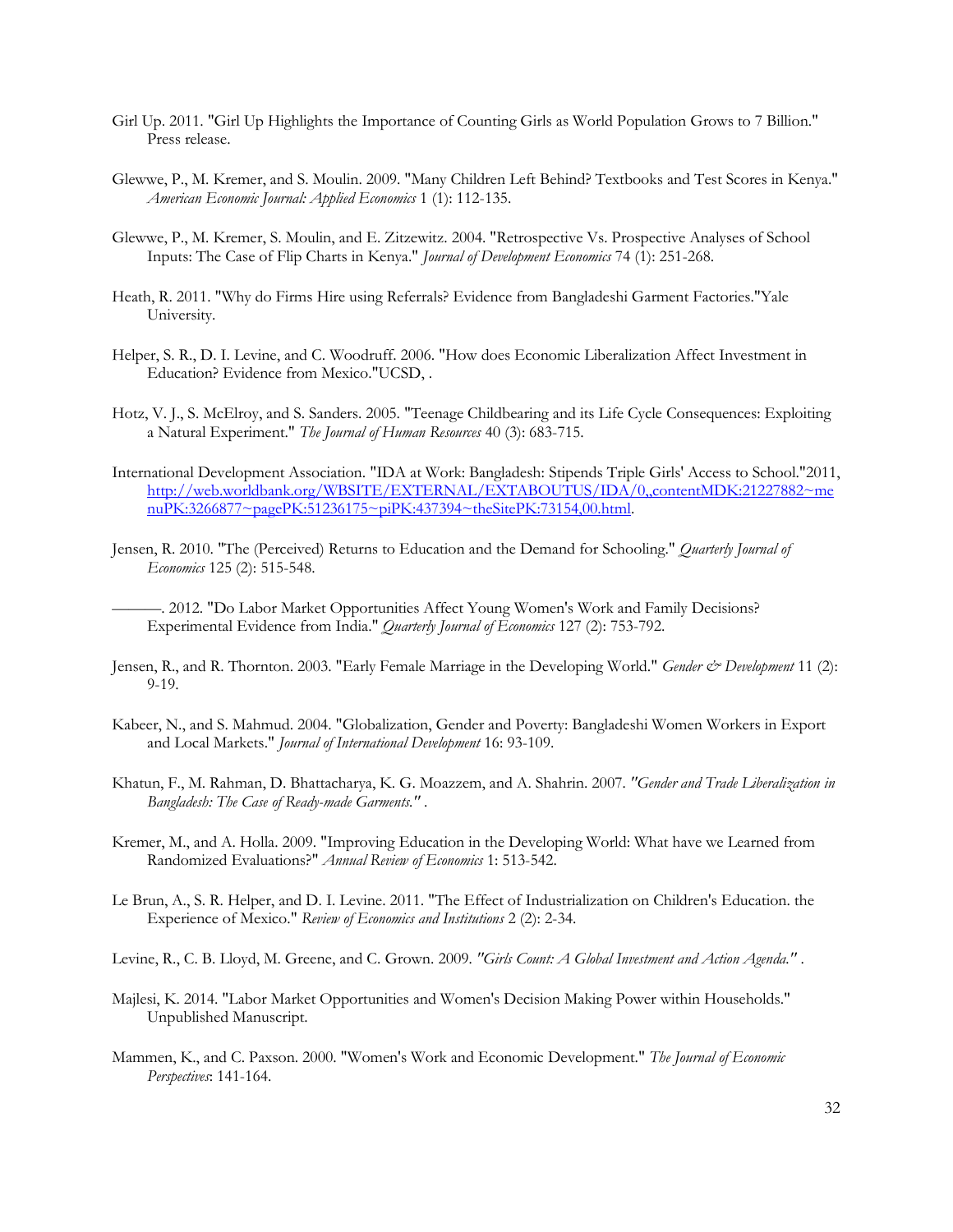- McKinsey & Company. 2011*. "Bangladesh's Ready-made Garments Landscape: The Challenge of Growth."* Apparel, Fashion & Luxury Practice.
- Mobarak, A. M., R. Kuhn, and C. Peters. 2013. "Consanguinity and Other Marriage Market Effects of a Wealth Shock in Bangladesh." *Demography* 50 (5): 1845-1871.
- Mostafa, R. and S. Klepper. 2009. "Industrial Development through Tacit Knowledg Seeding: Evidence from the Bangladesh Garment Industry." Unpublished manuscript.
- Munshi, K., and M. R. Rosenzweig. 2006. "Traditional Institutions Meet the Modern World: Caste, Gender, and Schooling Choice in a Globalizing Economy." *The American Economic Review* 96 (4): 1225-1252.
- Muralidharan, K., and V. Sundararaman. 2011. "Teacher Performance Pay: Experimental Evidence from India." *Journal of Political Economy* 119 (1): 39-77.
- New York Times. 2013. "Worker Safety in Bangladesh and Beyond." *The New York Times*.
- Nguyen, T. 2008. "Information, Role Models and Perceived Returns to Education: Experimental Evidence from Madagascar." Unpublished manuscript.
- Oster, E., and B. M. Steinberg. 2013. "Do IT Centers Promote School Enrollment? Evidence from India." *Journal of Development Economics* 104: 123-135.
- Paul-Majumder, P. and A. Begum. 2006. *Engendering Garment Industry: The Bangladesh Context* The University Press Limited.
- Pitt, M. M., M. R. Rosenzweig, and N. Hassan. 2012. "Human Capital Investment and the Gender Division of Labor in a Brawn-Based Economy." *American Economic Review* 102 (7): 3531-3560.
- PRI/BBC. "US Ends Trade Privileges to Bangladesh Following Garment Factory Disasters."2014, [http://www.pri.org/stories/2013-06-28/us-ends-trade-privileges-bangladesh-following-garment-factory](http://www.pri.org/stories/2013-06-28/us-ends-trade-privileges-bangladesh-following-garment-factory-disasters)[disasters.](http://www.pri.org/stories/2013-06-28/us-ends-trade-privileges-bangladesh-following-garment-factory-disasters)
- Raynor, J., and K. Wesson. 2006. "The Girls' Stipend Program in Bangladesh." *Journal of Education for International Development* 2 (2).
- Ribar, D. C. 1994. "Teenage Fertility and High School Completion." *The Review of Economics and Statistics* 76 (3): 413- 424.
- Shastry, G. K. 2011. "Human Capital Response to Globalization: Education and Information Technology in India." *Journal of Human Resources* 47 (2): 287-330.
- Verhoogen, E. 2008. "Trade, Quality Upgrading and Wage Inequality in the Mexican Manufacturing Sector." *Quarterly Journal of Economics* 123 (2): 489-530.

World Bank. 2011a*. "Girls' Education: A World Bank Priority."* .

<sup>———</sup>. . 2011b*. "World Development Report 2012: Gender Equality and Development."* .

Zohir, S. C. 2001*. "Gender Balance in the EPZ: A Socio-Economic Study of Dhaka Export Processing Zone in Bangladesh."* .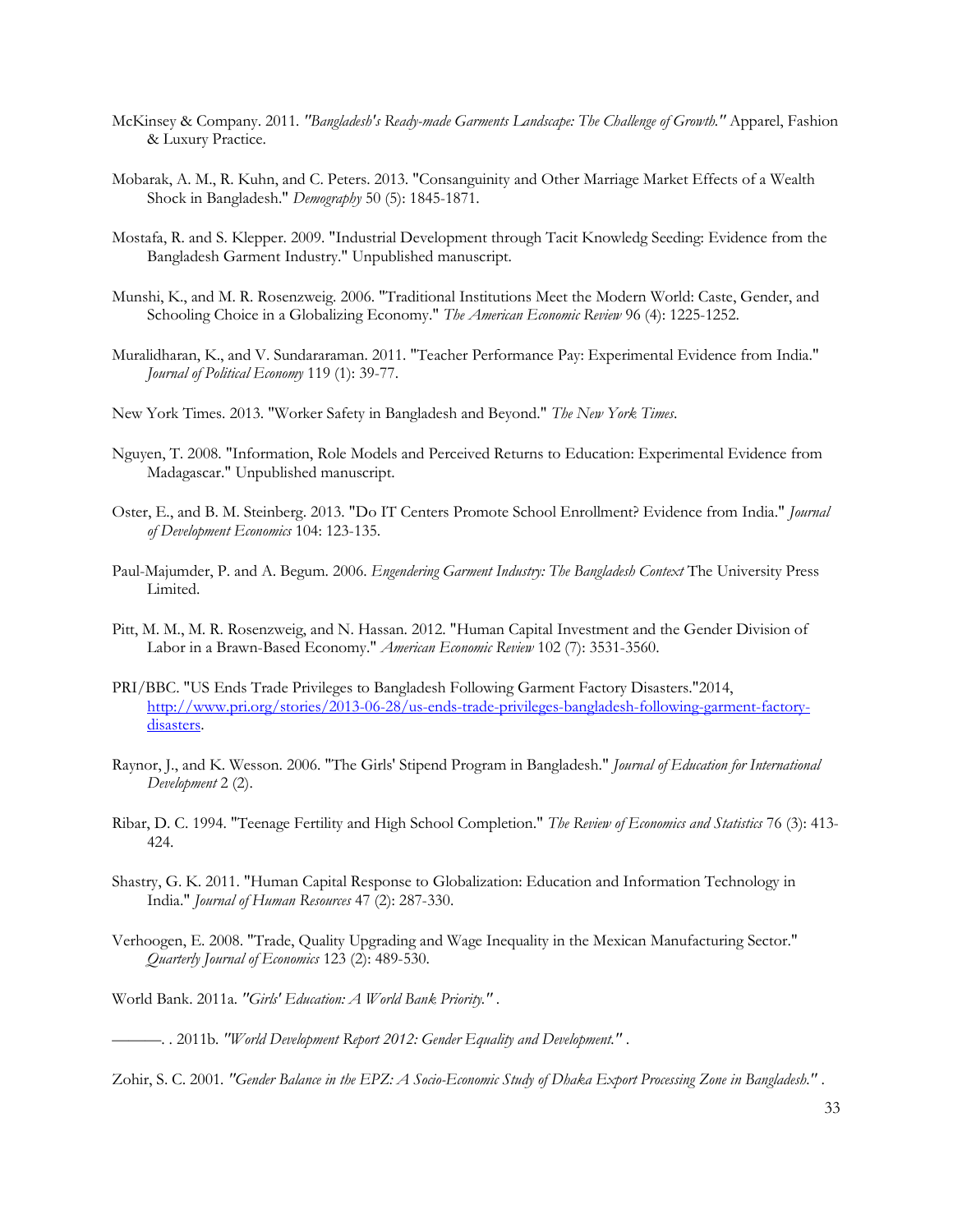|                                    | <b>Garment Villages</b>                       |          |                      |  |
|------------------------------------|-----------------------------------------------|----------|----------------------|--|
|                                    | Non-Garment Workers<br><b>Garment Workers</b> |          | Non-Garment Villages |  |
| Age                                | 26.004                                        | 24.687   | 26.646               |  |
| Female                             | 0.546                                         | 0.494    | 0.499                |  |
| Wage (Taka) <sup>(1)</sup>         | 3800.759                                      | 4929.739 | 4188.98              |  |
| Years of Experience <sup>(1)</sup> | 3.237                                         | 6.991    | 8.634                |  |
| Years of Education                 | 5.977                                         | 4.086    | 3.188                |  |
| Mother's Years of Education        | 1.491                                         | 2.322    | 1.622                |  |
| House has a Cement Floor           | 0.79                                          | 0.64     | 0.252                |  |
| Married                            | 0.742                                         | 0.503    | 0.499                |  |
| Has a Child                        | 0.389                                         | 0.426    | 0.458                |  |
| N                                  | 965                                           | 3306     | 1225                 |  |

**Table 1: Summary Statistics of Individuals in 2009**

 $(1)$ conditional on working. Sample includes all members of households in 2009 survey.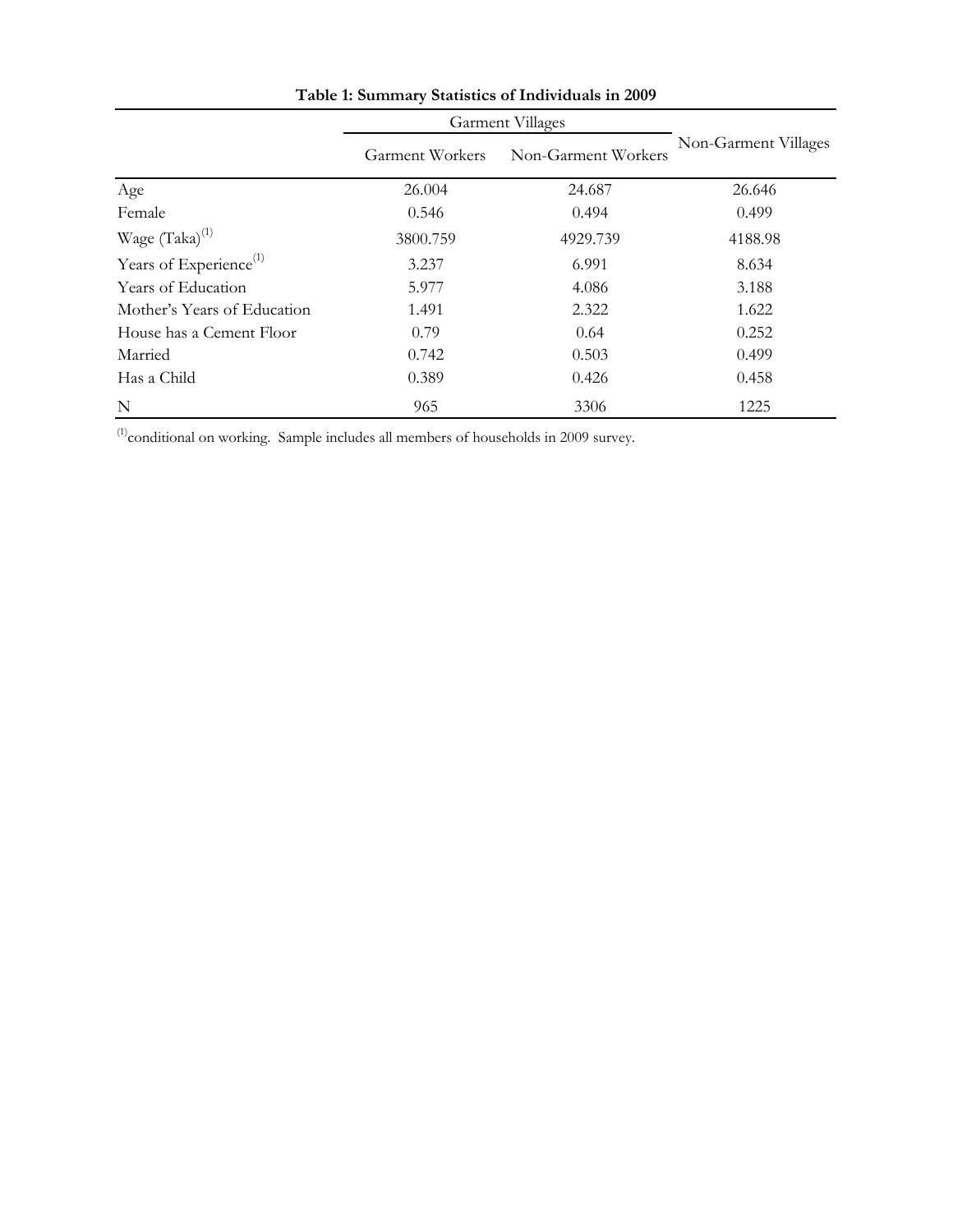|                                            | Garment<br>Villages | Non-Garment<br>Villages | P-value for Diff. | $N_{\text{garment}}$ | $N_{non- 2arment}$ |
|--------------------------------------------|---------------------|-------------------------|-------------------|----------------------|--------------------|
| <b>INDIVIDUAL LEVEL</b>                    |                     |                         |                   |                      |                    |
| Completed Education, Females 50+           | 0.824               | 0.537                   | 0.232             | 176                  | 80                 |
| Completed Education, Males 50+             | 3.486               | 1.943                   | $0.002***$        | 222                  | 88                 |
| Age At Marriage, Females 50+               | 14.788              | 14.462                  | 0.604             | 85                   | 39                 |
| Age At First Birth, Females 50+            | 19.286              | 21.162                  | $0.090*$          | 84                   | 37                 |
| VILLAGE LEVEL                              |                     |                         |                   |                      |                    |
| Distance to Dhaka (Km)                     | 1.795               | 6.813                   | $< 0.001$ ***     | 44                   | 16                 |
| Distance to a Girls' Secondary School (Km) | 5.659               | 6.375                   | 0.662             | 44                   | 16                 |
| Distance to a Boys' Secondary School (Km)  | 6.932               | 10                      | 0.16              | 44                   | 16                 |
| Male Agr. Wage (Peak Season, In Taka)      | 27.559              | 27.997                  | 0.802             | 44                   | 16                 |
| Female Agr. Wage (Peak Season, In Taka)    | 22.563              | 22.701                  | 0.945             | 44                   | 16                 |

**Table 2: Differences in Garment vs. Non-Garment villages**

\*\*\* p<0.01, \*\* p<0.05, \* p<0.1

Only individuals born in village included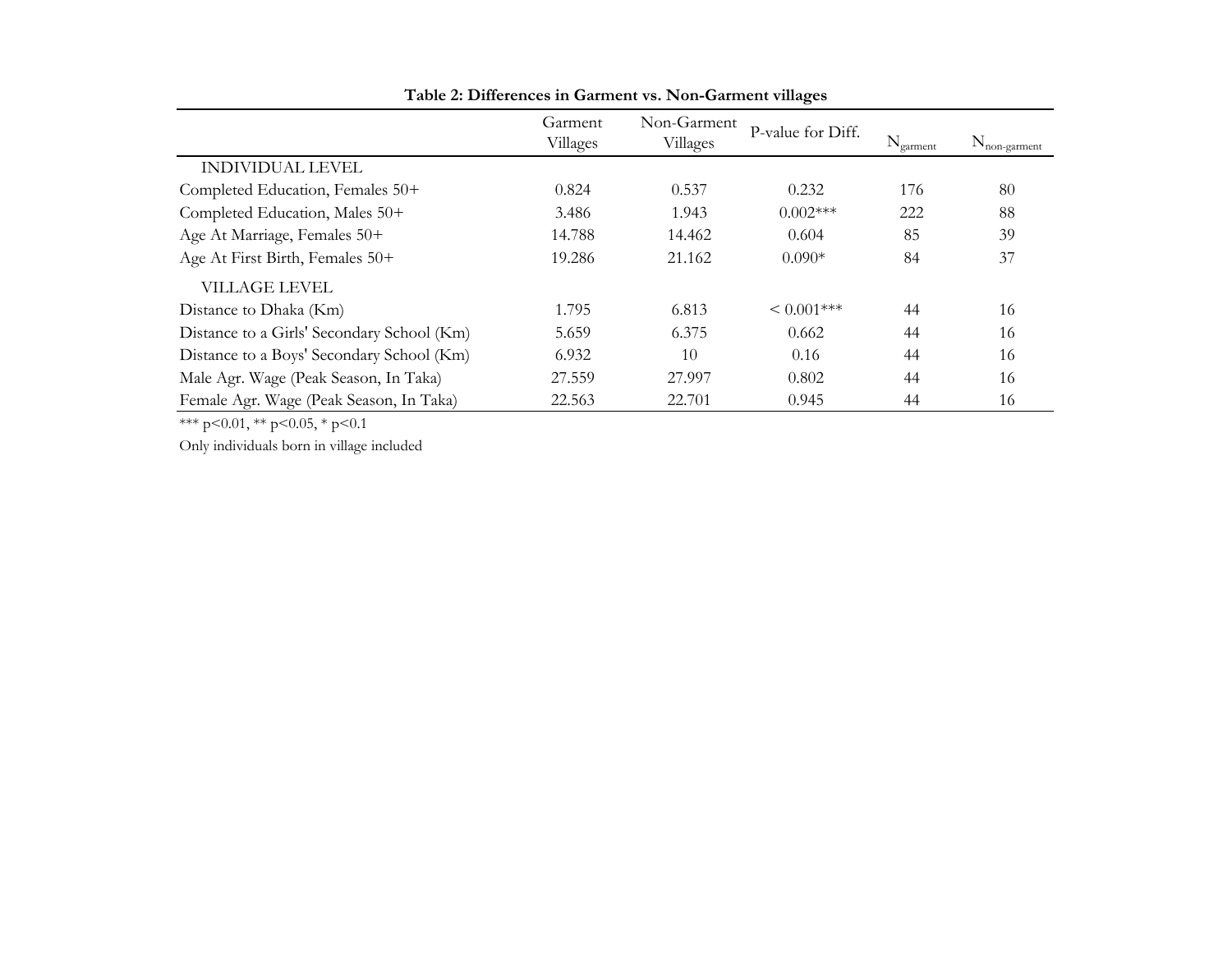|                                                    |                             |                             | Girls                       |                             |                         | <b>Boys</b>              |
|----------------------------------------------------|-----------------------------|-----------------------------|-----------------------------|-----------------------------|-------------------------|--------------------------|
| Dependent Variable                                 | Married                     | Married                     | First Birth                 | First Birth                 | Married                 | First Birth              |
| Garment village X years exposed                    | $-0.000482**$<br>[0.000231] | $-0.00012$<br>[0.000128]    | $-0.000360**$<br>[0.000184] | 1.23E-09<br>$[2.59e-09]$    | 0.00012<br>$[7.33e-05]$ | 7.89E-05<br>$[5.05e-05]$ |
| Garment village X years exposed X age              |                             | $-2.08E-06$<br>$[1.38e-05]$ |                             | $-1.40E-10$<br>$[2.95e-10]$ |                         |                          |
| Garment village X years exposed X age <sup>2</sup> |                             | 3.62E-07<br>$[3.83e-07]$    |                             | 3.80E-12<br>$[8.02e-12]$    |                         |                          |
| <b>Observations</b>                                | 29,081                      | 29,081                      | 30,180                      | 30,180                      | 36,258                  | 36,235                   |
| Mean dependent variable                            | 0.0111                      | 0.0111                      | 0.0080                      | 0.0080                      | 0.0071                  | 0.0051                   |
| Mean years of garment exposure                     | 6.390                       | 6.390                       | 6.430                       | 6.430                       | 6.098                   | 6.209                    |

**Table 3: Discrete-Time Hazard Models Estimating the Effects of the Garment Industry on Marriage and Childbearing**

The dependent variable equals 1 in the year in which an individual was married or had his/her first child. Individuals are in the sample from birth until either the time of marriage or first birth, or the time of the survey (if unmarried or have not yet given birth). Years of exposure counts the years up to marriage or first birth that an individual in the regression was exposed to the garment industry (i.e. people in the village in which the individual grew up have been working in the garment industry). It equals zero for all individuals not in garment villages. All regressions have year of birth trends for garment and non-garment villages, and a dummy for garment village. Standard errors in brackets, clustered at the level of the individual; \*\*\* p<0.01, \*\* p<0.05, \* p<0.1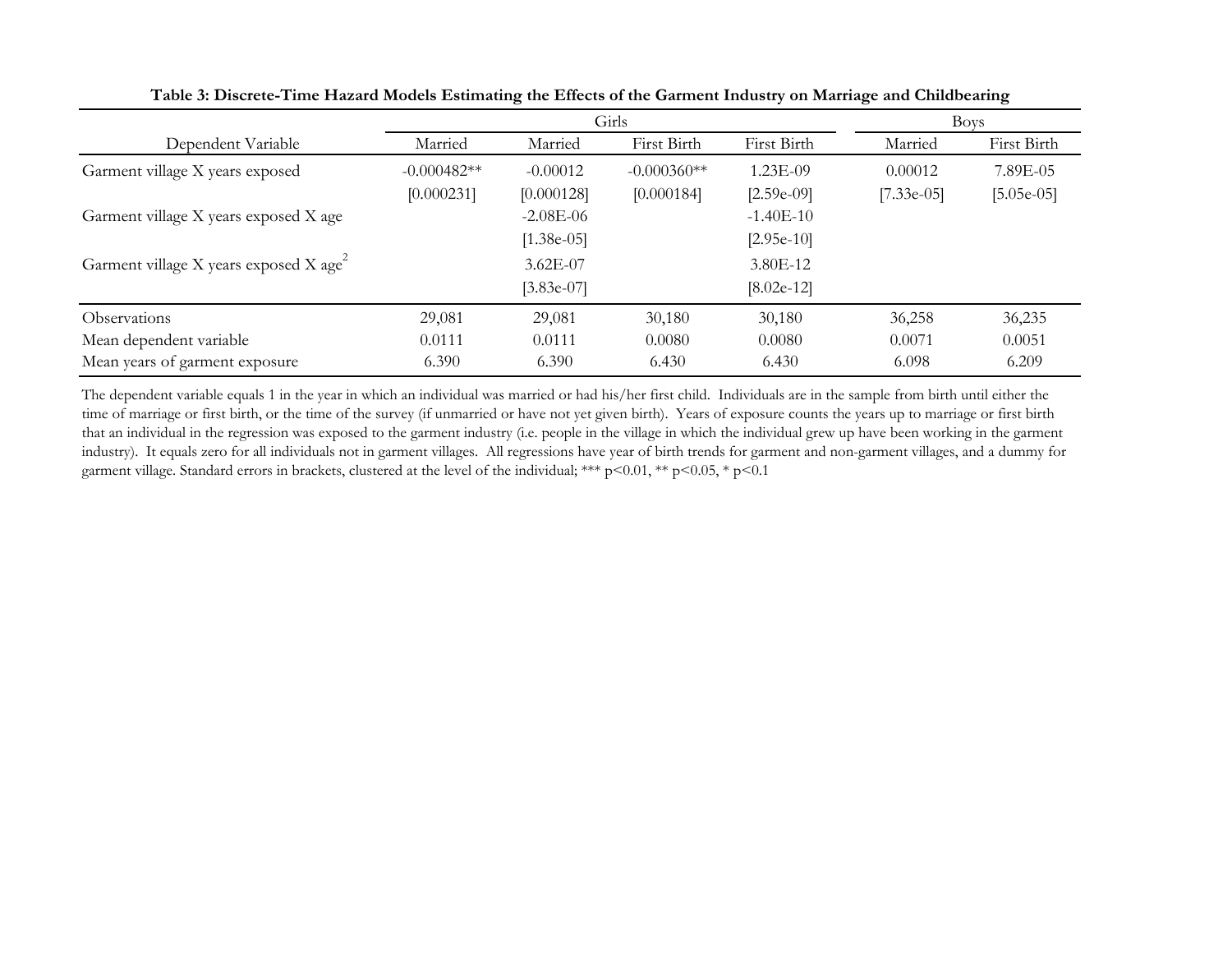| Sample                                               | All       | Females      | Females      |
|------------------------------------------------------|-----------|--------------|--------------|
| Dependent Variable                                   | Enrolled  | Married      | First Birth  |
| Garment village X years to garment industry          | 0.00515   |              |              |
|                                                      | [0.00415] |              |              |
| Garment village X female X years to garment industry | 0.00295   | $6.84E - 05$ | $2.51E-11$   |
|                                                      | [0.00461] | $[5.86e-05]$ | $[4.95e-10]$ |
| Observations                                         | 6,214     | 21,610       | 22,406       |
| Mean Dependent Variable                              | 0.412     | 0.016        | 0.011        |

#### **Table 4: Pre-Garment Industry Trends in Enrollment, Marriage and Time of First Birth**

The sample in each regression is individuals in garment villages, in years before the first person from that village worked in a garment factory. Years to garment industry is calculated by subtracting the year in which people from that village first worked in a garment factory from the year of the observation. It equals zero for all individuals not in garment villages. Column 1 includes family fixed effects, female X year of birth dummies, and age trends by gender; standard errors in brackets are clustered at the level of the family. Columns 2 and 3 include year dummies and a quadratic in age; standard errors in brackets are clustered at the level of the individual.\*\*\* p<0.01, \*\* p<0.05, \* p<0.1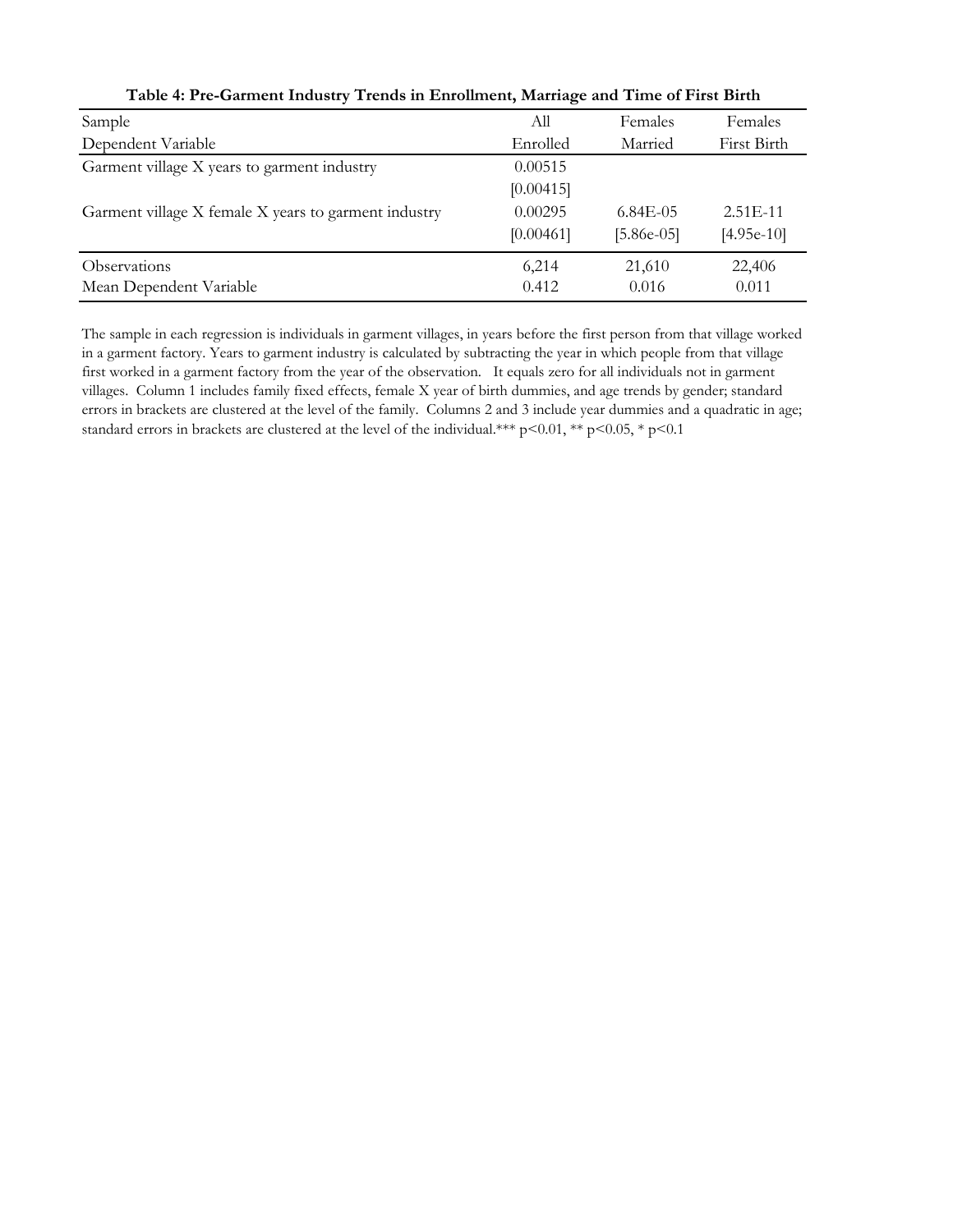| Sample                                   | All                     | Born 1995 or<br>before             | Born $1990$ or<br>before       |
|------------------------------------------|-------------------------|------------------------------------|--------------------------------|
| Garment village X years exposed          | $0.2596***$<br>[0.0750] | $-0.1364$                          | $-0.1797*$                     |
| Garment village X years exposed X female | $0.2211***$<br>[0.0759] | [0.0844]<br>$0.1701**$<br>[0.0855] | [0.0971]<br>0.1430<br>[0.0945] |
| Observations                             | 2,341                   | 1,416                              | 1,013                          |
| R-squared                                | 0.220                   | 0.100                              | 0.141                          |
| Mean dependent variable                  | 4.317                   | 5.931                              | 5.938                          |
| Mean years of garment exposure           | 6.759                   | 5.377                              | 4.041                          |

#### **Table 5: Effects of the Garment Industry on Educational Attainment (Dependent Variable = Years of Education)**

Years exposed counts the years during which the individual was between age 5 and 18 during which people in the village in which the individual grew up have been working in the garment industry. It equals zero for all individuals not in garment villages. All regressions have sibling FE's, female X quadratic in year of birth, year of birth trends for garment and non-garment villages by gender, and garment village X female. Standard errors in brackets, clustered at the level of the family; \*\*\*  $p<0.01$ , \*\*  $p<0.05$ , \*  $p<0.1$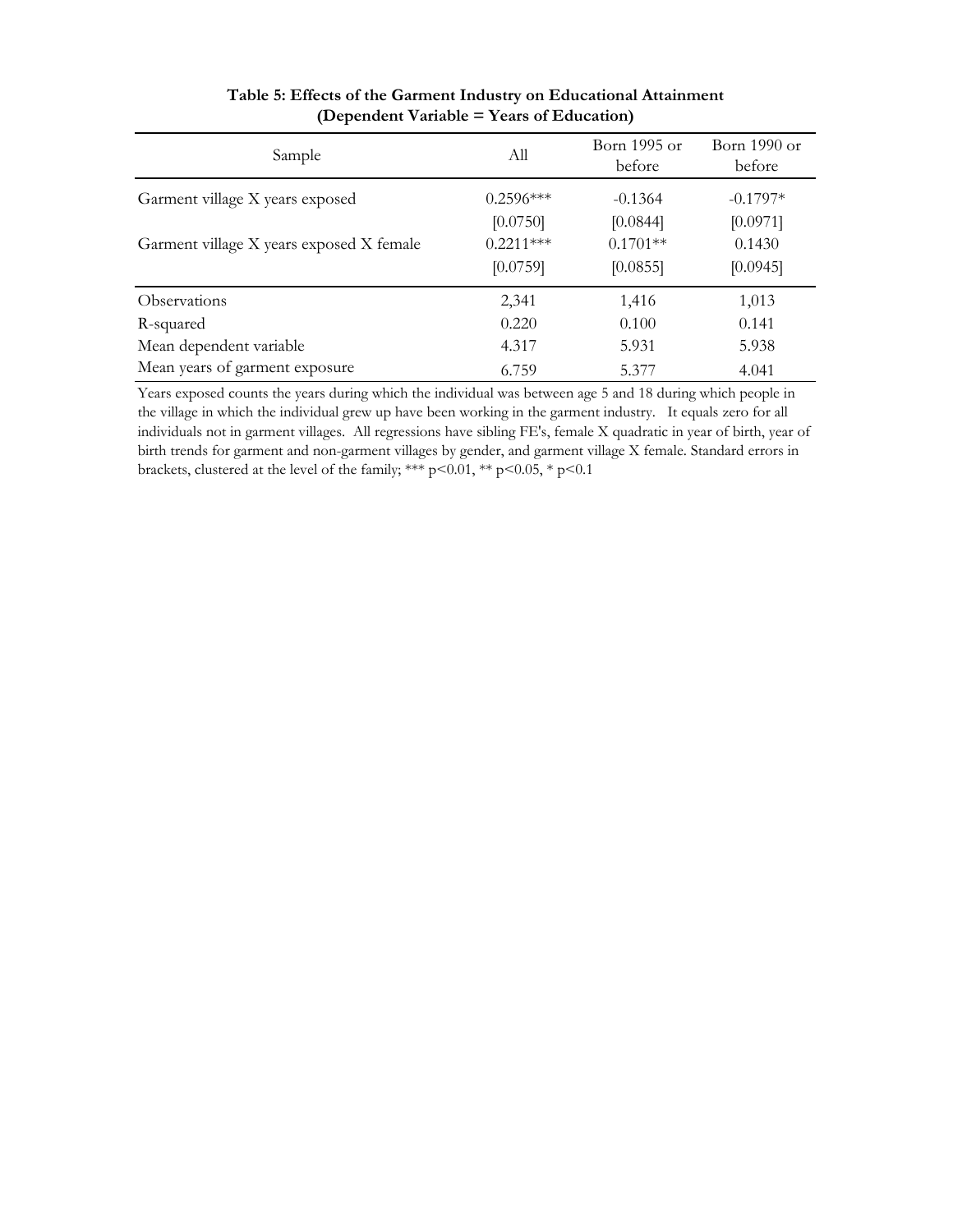| Sample                                   | Mom worked | Mom did not<br>work | Older sister<br>worked | Older sister did<br>not work | Either mom or<br>older sister<br>worked | Neither mom<br>nor older sister<br>worked |
|------------------------------------------|------------|---------------------|------------------------|------------------------------|-----------------------------------------|-------------------------------------------|
| Garment village X years exposed          | 0.1939     | $0.2183***$         | 0.2419                 | $0.2483***$                  | 0.2174                                  | $0.1706*$                                 |
|                                          | [0.1484]   | [0.0838]            | [0.2224]               | [0.0885]                     | [0.1327]                                | [0.1004]                                  |
| Garment village X years exposed X female | 0.1717     | $0.2839***$         | $-0.1409$              | $0.3003***$                  | 0.1317                                  | $0.3504***$                               |
|                                          | [0.1428]   | [0.0872]            | [0.2498]               | [0.0832]                     | [0.1316]                                | [0.0964]                                  |
| <b>Observations</b>                      | 705        | 1,610               | 392                    | 1,949                        | 942                                     | 1,373                                     |
| R-squared                                | 0.433      | 0.171               | 0.284                  | 0.215                        | 0.353                                   | 0.178                                     |
| Mean dependent variable                  | 3.133      | 4.816               | 4.219                  | 4.337                        | 3.601                                   | 4.786                                     |
| Mean years of garment exposure           | 10.088     | 5.247               | 8.809                  | 6.347                        | 9.497                                   | 4.816                                     |

#### **Table 6: Effects of the Garment Industry on Educational Attainment by Mother's and Sister's Work Status (Dependent Variable = Years Of Education)**

Years exposed counts the years during which the individual was between age 5 and 18 during which people in the village in which the individual grew up have been working in the garment industry. It equals zero for all individuals not in garment villages. All regressions have sibling FE's, a female-specific quadratic term for year of birth; year of birth trends for garment and non-garment villages by gender, and garment village X female. Standard errors in brackets, clustered at the level of the family; \*\*\* p<0.01, \*\* p<0.05, \* p<0.1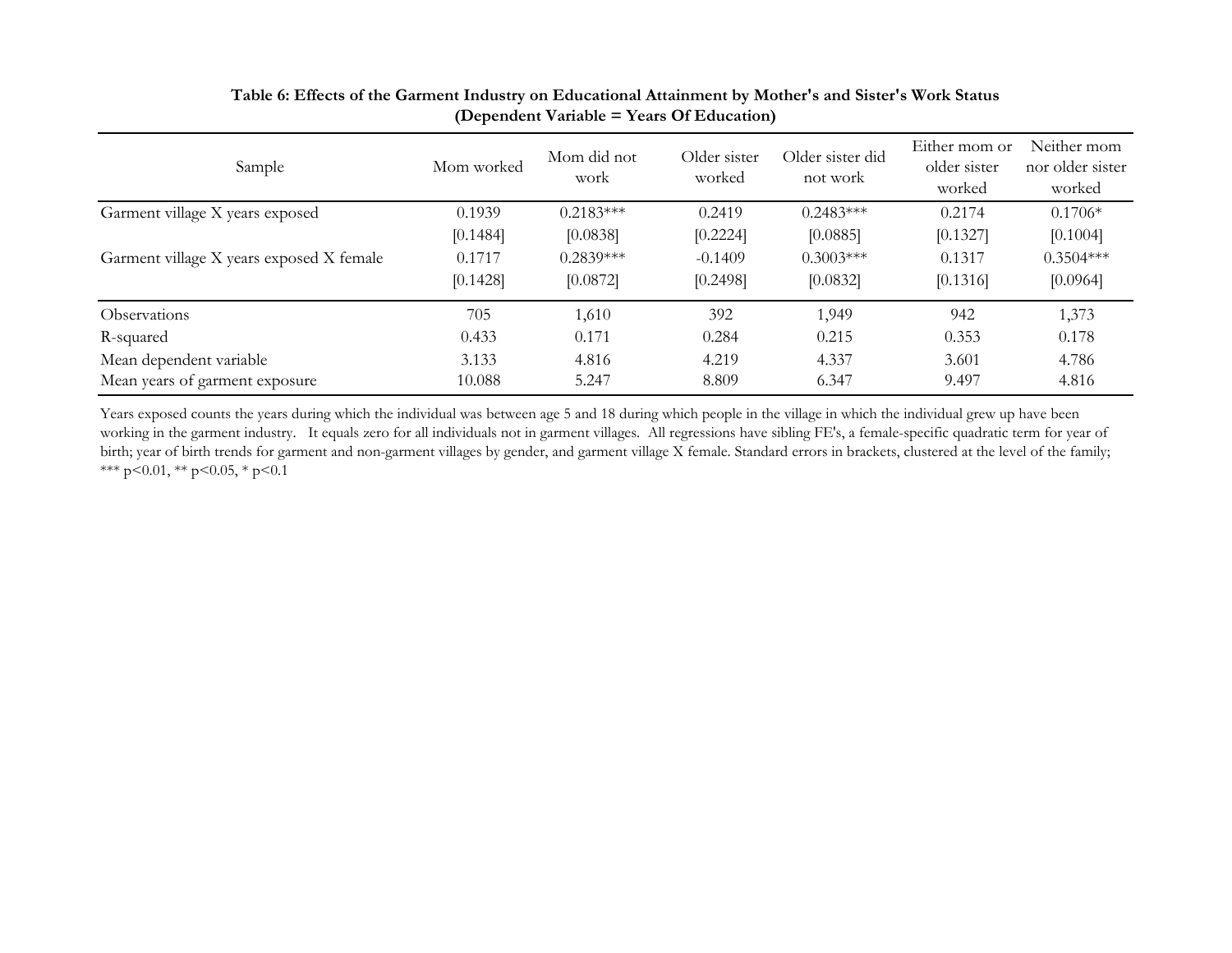| Garment village X post garments                | $-0.0278$<br>[0.0327] | 0.066<br>[0.0423] |
|------------------------------------------------|-----------------------|-------------------|
| Garment village X post garments X female       | $0.0722*$             | 0.0801            |
|                                                | [0.0426]              | [0.0512]          |
| Garment village X post garments X age          |                       | $-0.0153***$      |
|                                                |                       | [0.00404]         |
| Garment village X post garments X female X age |                       | $-0.00291$        |
|                                                |                       | [0.00476]         |
| <b>Observations</b>                            | 23,129                | 23,129            |
| R-squared                                      | 0.051                 | 0.056             |
| Mean dependent variable                        | 0.421                 | 0.421             |
| Mean 1(post garment)                           | 0.450                 | 0.450             |

#### **Table 7: Effects of the Garment Industry on School Enrollment (Dependent Variable = 1[Enrolled])**

The dependent variable is a binary variable equal to 1 if the individual was enrolled in school in a certain year. Post garments is a binary variable equal to 1 if people in the village in which the individual grew up were working in the garment industry in a particular year. It equals zero for all individuals not in garment villages. Regressions include family fixed effects, garment village enrollment trends by gender, a dummy for female X garment village, female X year of birth dummies, and age trends by gender. Standard errors in brackets, clustered at the level of the family; \*\*\* p<0.01, \*\* p<0.05, \* p<0.1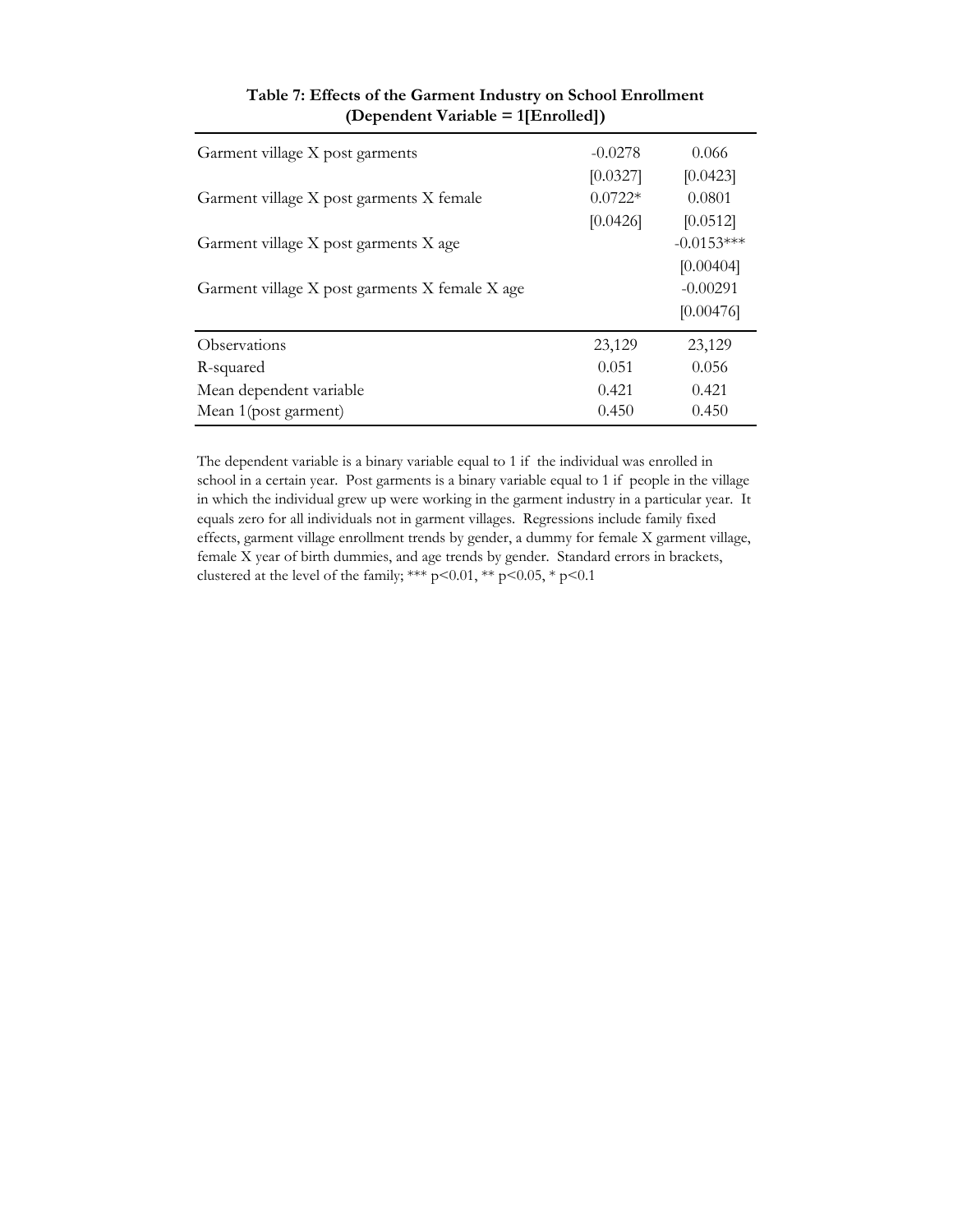| Garment village                                  | $0.154***$ | $0.0650**$ | 0.0455    |
|--------------------------------------------------|------------|------------|-----------|
|                                                  | [0.0313]   | [0.0315]   | [0.0392]  |
| Garment village X exposure between ages 10 to 29 |            | $0.117**$  |           |
|                                                  |            | [0.0473]   |           |
| Garment village X exposure between ages 30 to 49 |            | $-0.0426$  |           |
|                                                  |            | [0.0751]   |           |
| Garment village X exposure between ages 10 to 23 |            |            | $0.127**$ |
|                                                  |            |            | [0.0537]  |
| Garment village X exposure between ages 24 to 39 |            |            | 0.0677    |
|                                                  |            |            | [0.0587]  |
| Observations                                     | 917        | 917        | 917       |
| R-squared                                        | 0.161      | 0.164      | 0.171     |
| Mean dependent variable                          | 0.215      | 0.215      | 0.215     |

#### **Table 8: Effects of the Garment Industry on Female Labor Force Participation (Dependent Variable = 1[Ever Worked])**

Exposure between ages X and Y is a binary variable that equals 1 if anyone in the village in which the individual grew up was been working in the garment industry when the individual was in a given age range. It equals zero for all individuals not in garment villages. Regressions include dummies for year of birth. Age 23 is the 90th percentile of age at marriage for women in the sample. Only females included. Standard errors in brackets, clustered at the level of the family; \*\*\* p<0.01, \*\* p<0.05, \* p<0.1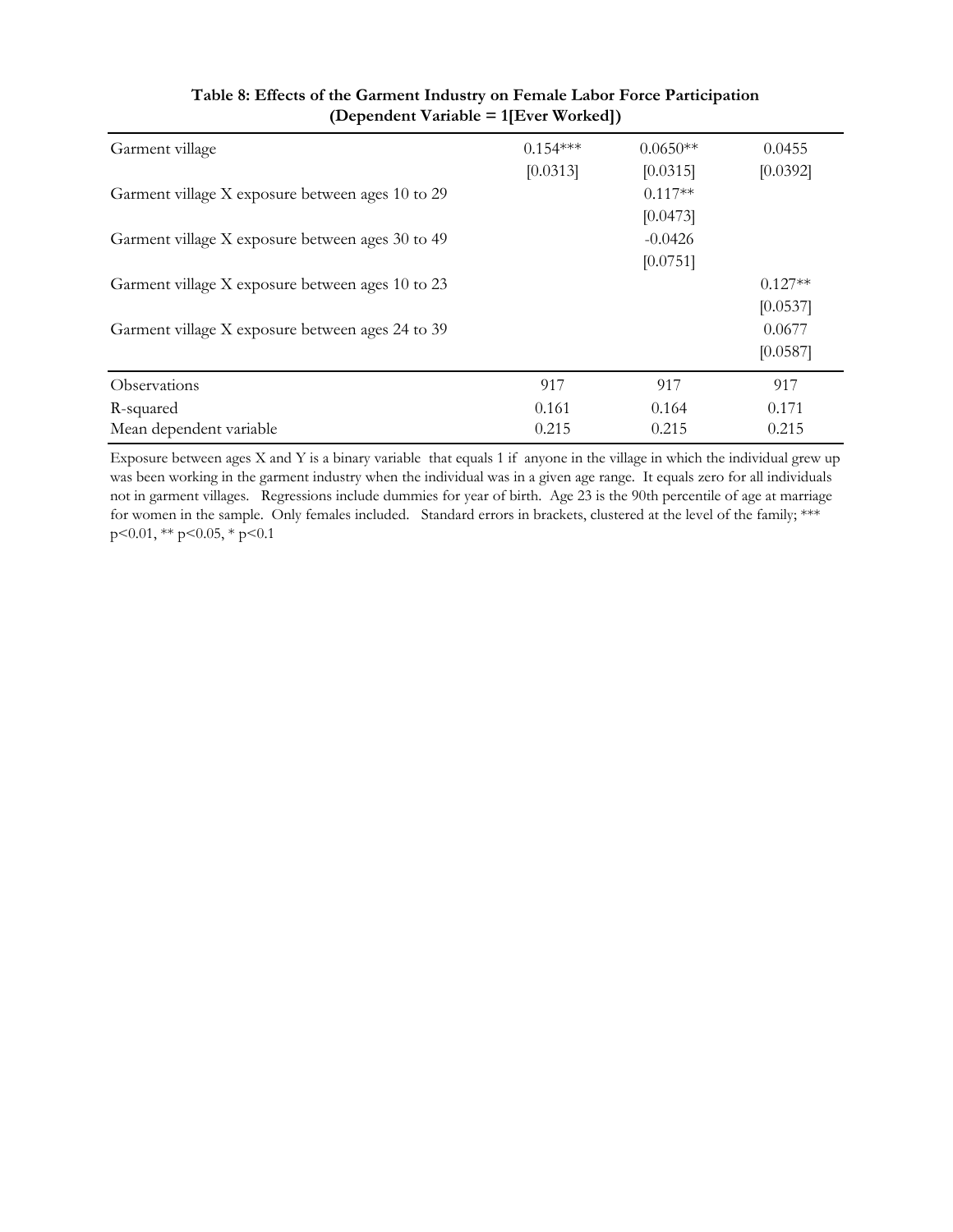| Post 1994 $X \geq 6$ years of school          | $-0.194***$ | $-0.194***$ |
|-----------------------------------------------|-------------|-------------|
|                                               | [0.0461]    | [0.0464]    |
| $\geq$ 6 years of school X female             | $-0.0156$   | $-0.016$    |
|                                               | [0.0607]    | [0.0607]    |
| Post 1994 $X \geq 6$ years of school X female | $-0.0522$   | $-0.0519$   |
|                                               | [0.0672]    | [0.0670]    |
| Garment village X post garments               |             | $-0.0138$   |
|                                               |             | [0.0317]    |
| Garment village X post garments X female      |             | 0.0408      |
|                                               |             | [0.0372]    |
| Observations                                  | 23,129      | 23,129      |
| R-squared                                     | 0.058       | 0.058       |
| Mean dependent variable                       | 0.421       | 0.421       |
| Mean FSP exposure                             | 0.084       | 0.084       |

#### **Table 9: Effects of the Female Stipend Program on School Enrollment (Dependent Variable = 1[Enrolled])**

The triple interaction of post 1994 X ≥6 years of school X female defines exposure to the FSP. Dependent variable is enrollment in year t. Regressions include family fixed effects and controls for year fixed effects interacted with a female dummy, garment village X female, age, female X age, and the main effect of 6 years of schooling. Standard errors in brackets, clustered at the level of the family; \*\*\* p<0.01, \*\* p<0.05, \* p<0.1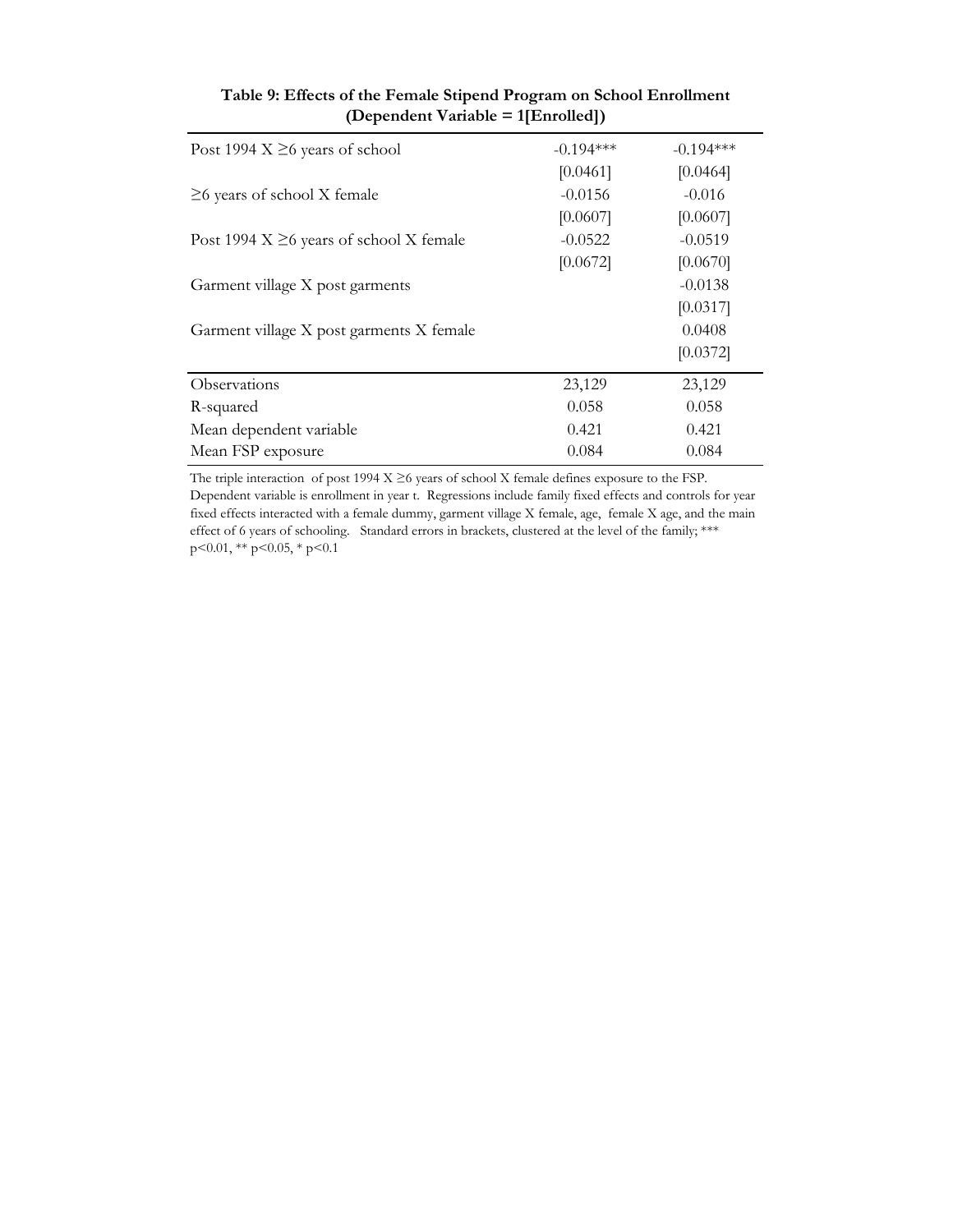| Dependent variable                   | Married   | First Birth  | Married         | First Birth   |
|--------------------------------------|-----------|--------------|-----------------|---------------|
| Post 1994 $X \geq 6$ years of school | 0.00107   | $1.91E-10$   | 0.00095         | $1.10E-10$    |
|                                      | [0.00132] | $[3.20e-09]$ | [0.00125]       | $[2.91e-09]$  |
| Garment village X years exposed      |           |              | $-0.000546$ *** | $-0.000392**$ |
|                                      |           |              | [0.000210]      | [0.000169]    |
| <b>Observations</b>                  | 29,081    | 29,081       | 30,180          | 30,180        |
| Mean dependent variable              | 0.0111    | 0.0111       | 0.0080          | 0.0080        |
| Mean FSP exposure                    | 0.1157    | 0.1259       | 0.1157          | 0.1259        |

**Table 10: Effects of the Female Stipend Program on Marriage and Childbearing**

Only females included. In the female-only sample, the interaction of post 1994  $X \ge 6$  years of school defines exposure to the FSP. The dependent variable equals 1 in the year in which an individual was married or had his/her first child. Regressions include controls for age, age squared, dummies for year, and a dummy for garment village in columns 3 and 4. Standard errors in brackets, clustered at the level of the individual; \*\*\* p<0.01, \*\* p<0.05, \* p<0.1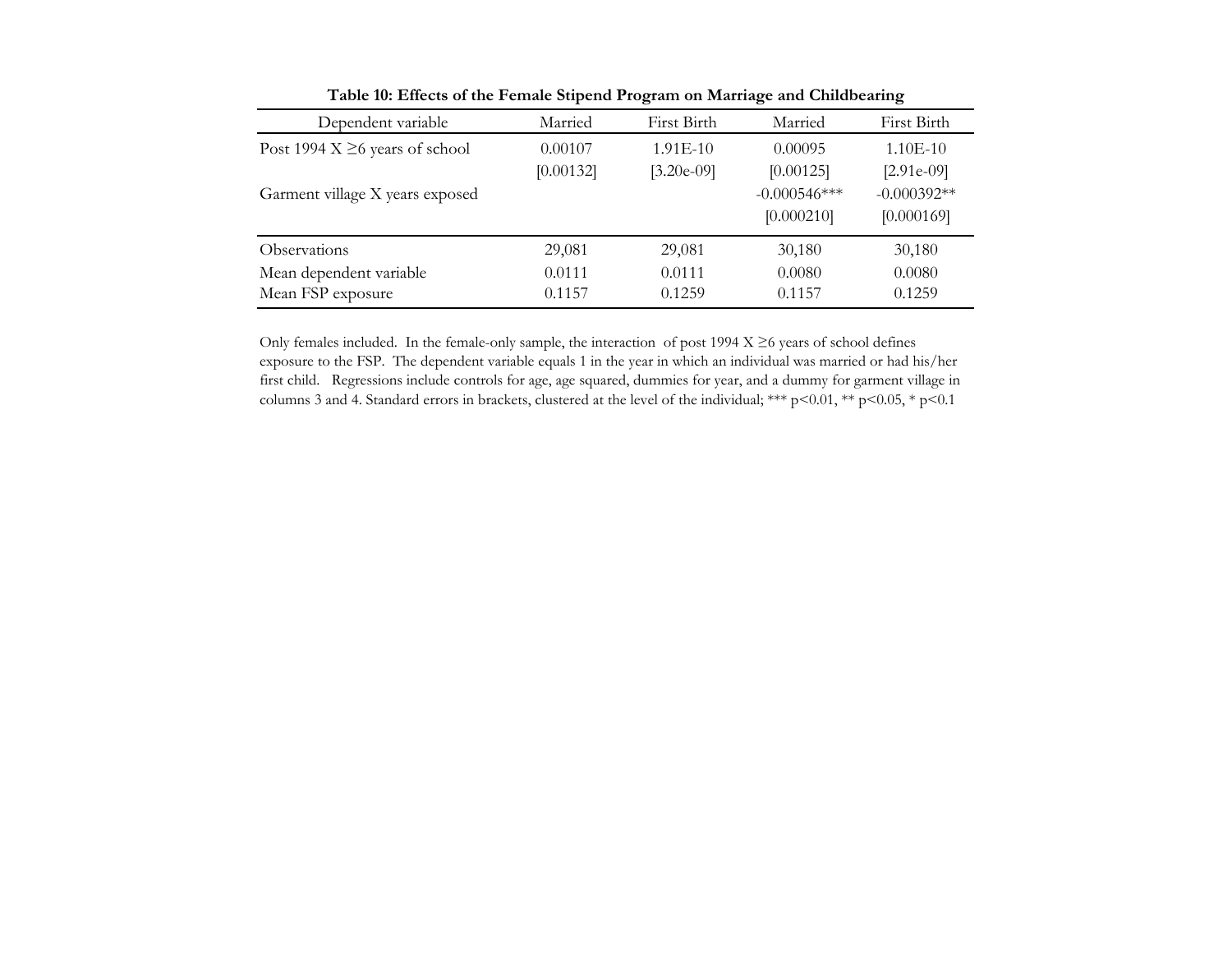

**Figure 1: Enrollment, Female Marriage Age, and Fertility Trends in Bangladesh**

Source: Bangladesh Household Income and Expenditure Survey



Source: World Bank Development Indicators (fertility), Demographic and Health Surveys (marriage age)

Note: Age at marriage is the average age of marriage of women entering their first marriage in the year given on the x-axis. Fertility is represents the number of children that would be born to a woman if she were to live to the end of her childbearing years and bear children in accordance with current age-specific fertility rates, as calculated by the World Bank for the World Development Indicators: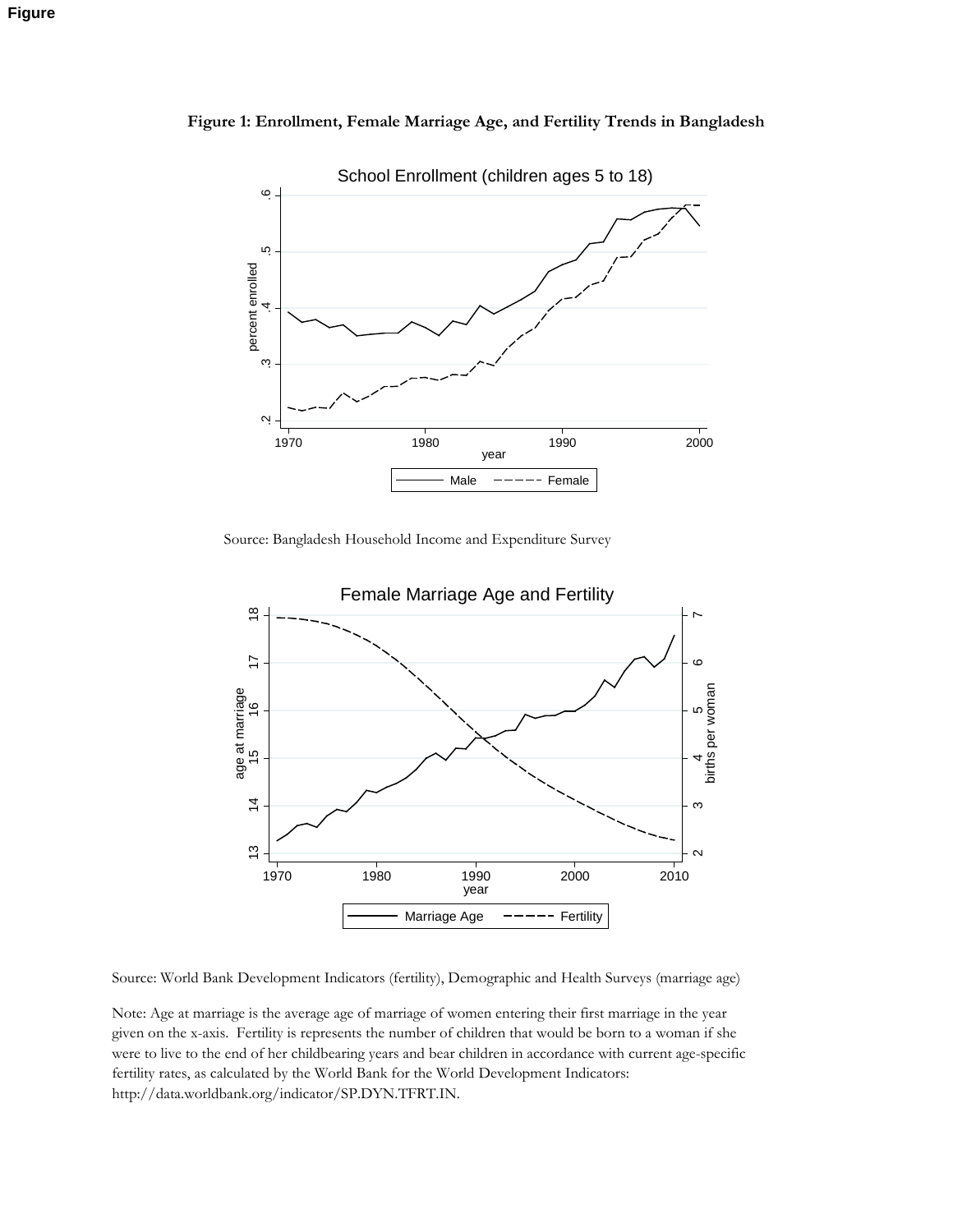

**Figure 2: Nation-wide Employment in the Garment Industry**

Source: Bangladesh Garments Manufacturers and Exporter Association (BGMEA)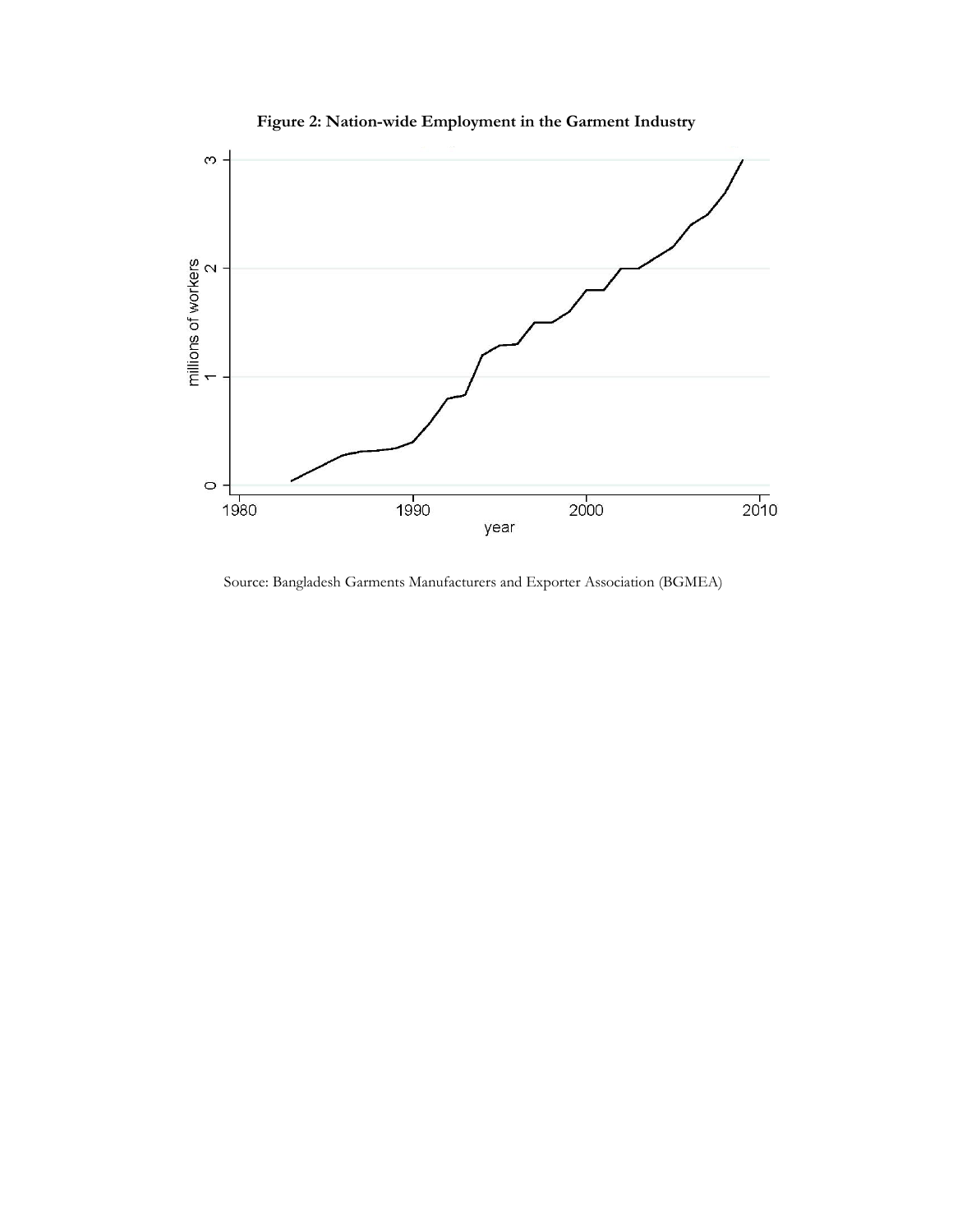



Age and Education of Female Garment Workers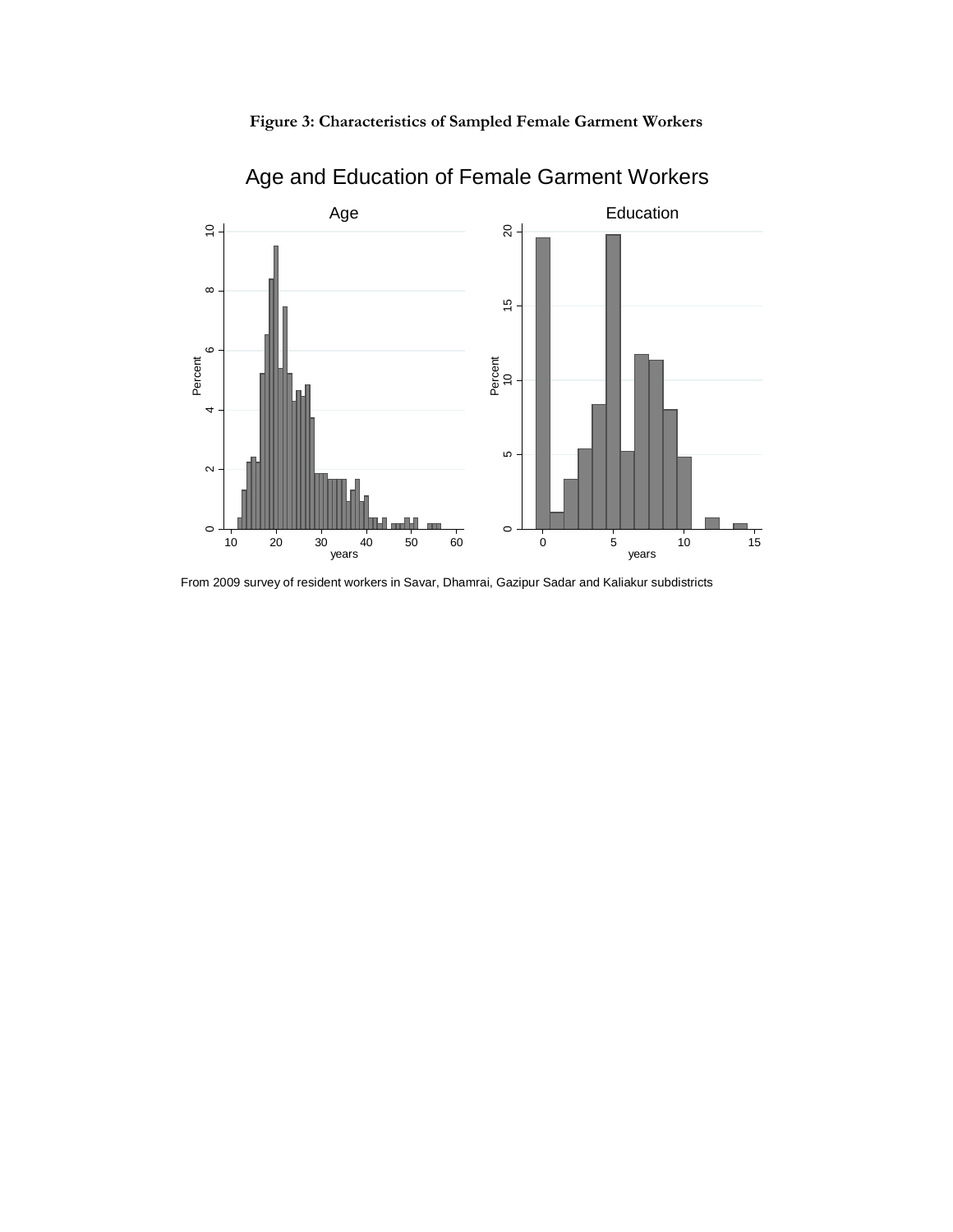



Note: Plots the marginal effect based on the regression results found in the second column of Table 3



Note: Plots the marginal effect based on the regression results found in the fourth column of Table 3